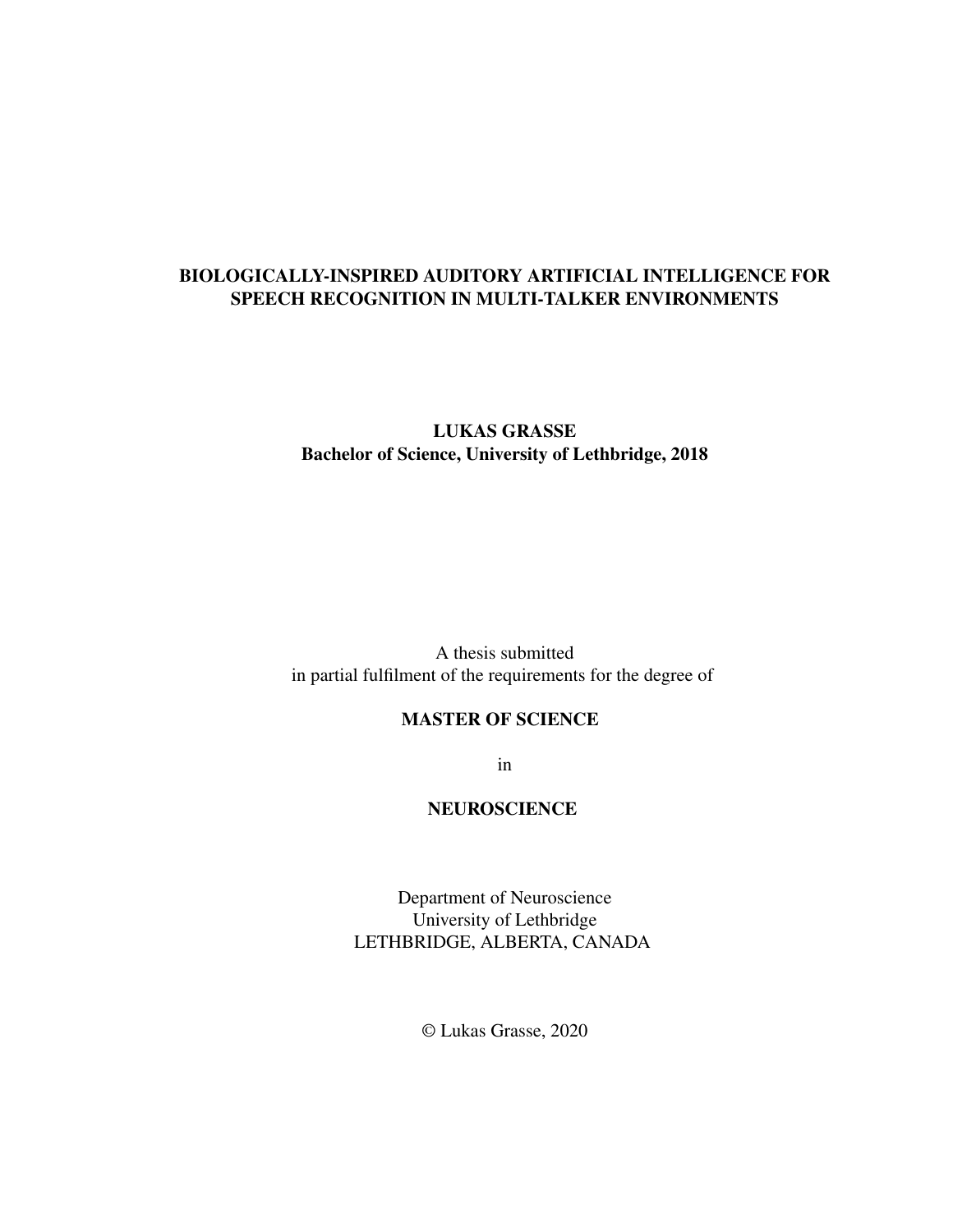## BIOLOGICALLY-INSPIRED AUDITORY ARTIFICIAL INTELLIGENCE FOR SPEECH RECOGNITION IN MULTI-TALKER ENVIRONMENTS

## LUKAS GRASSE

Date of Defence: October 20, 2020

| Dr. Matthew Tata<br>Thesis Supervisor                             | Professor                  | Ph.D. |
|-------------------------------------------------------------------|----------------------------|-------|
| Dr. Artur Luczak<br>Thesis Supervisor                             | Professor                  | Ph.D. |
| Dr. Aaron Gruber<br><b>Thesis Examination Committee</b><br>Member | <b>Associate Professor</b> | Ph.D. |
| Dr. John Zhang<br><b>Thesis Examination Committee</b><br>Member   | <b>Associate Professor</b> | Ph.D. |
| Dr. David Euston<br>Chair,<br><b>Thesis Examination Committee</b> | <b>Associate Professor</b> | Ph.D. |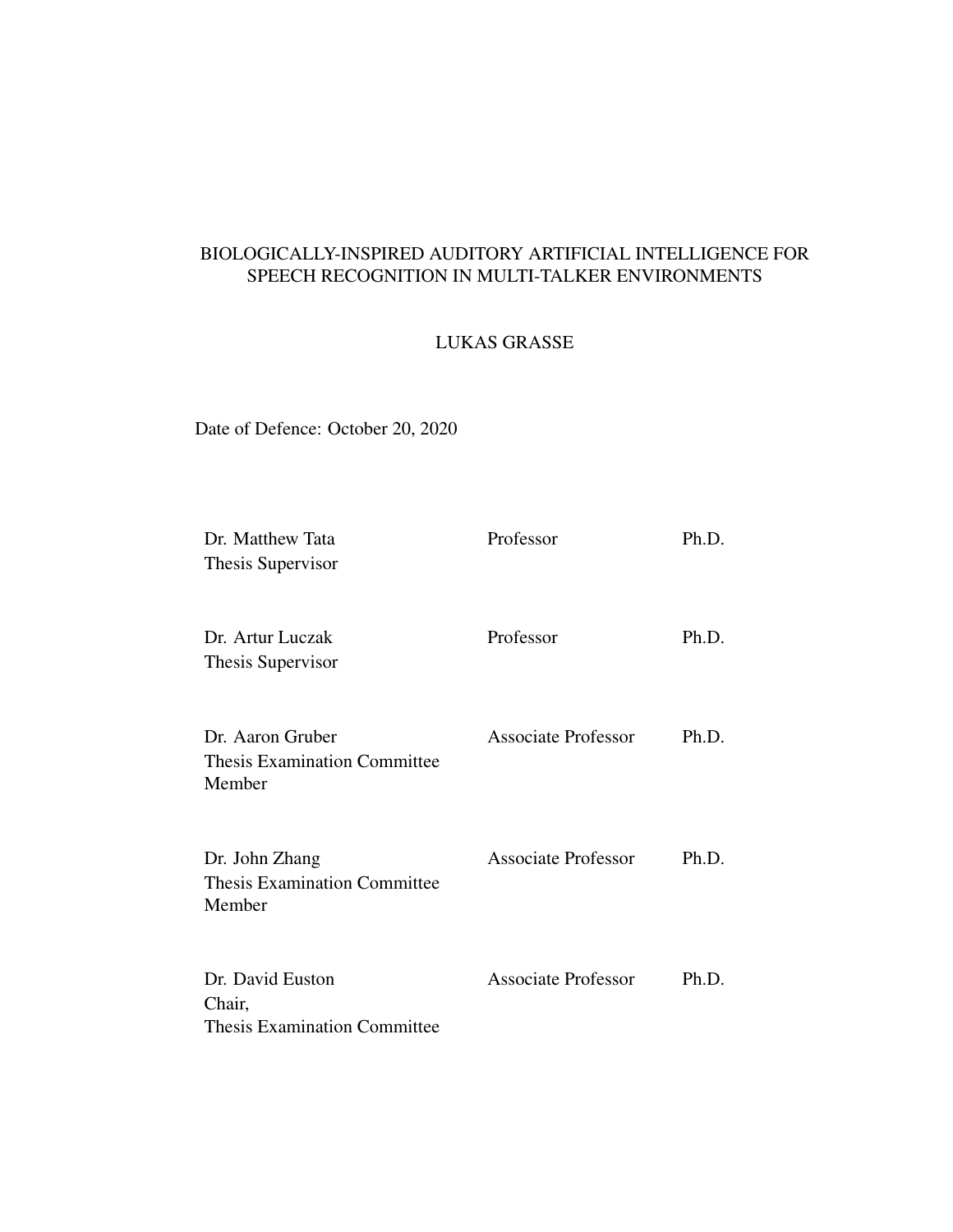# Dedication

To my brother, mom and dad, and grandma Ruth.

*proverbium est adulescens iuxta viam suam etiam cum senuerit non recedet ab ea*.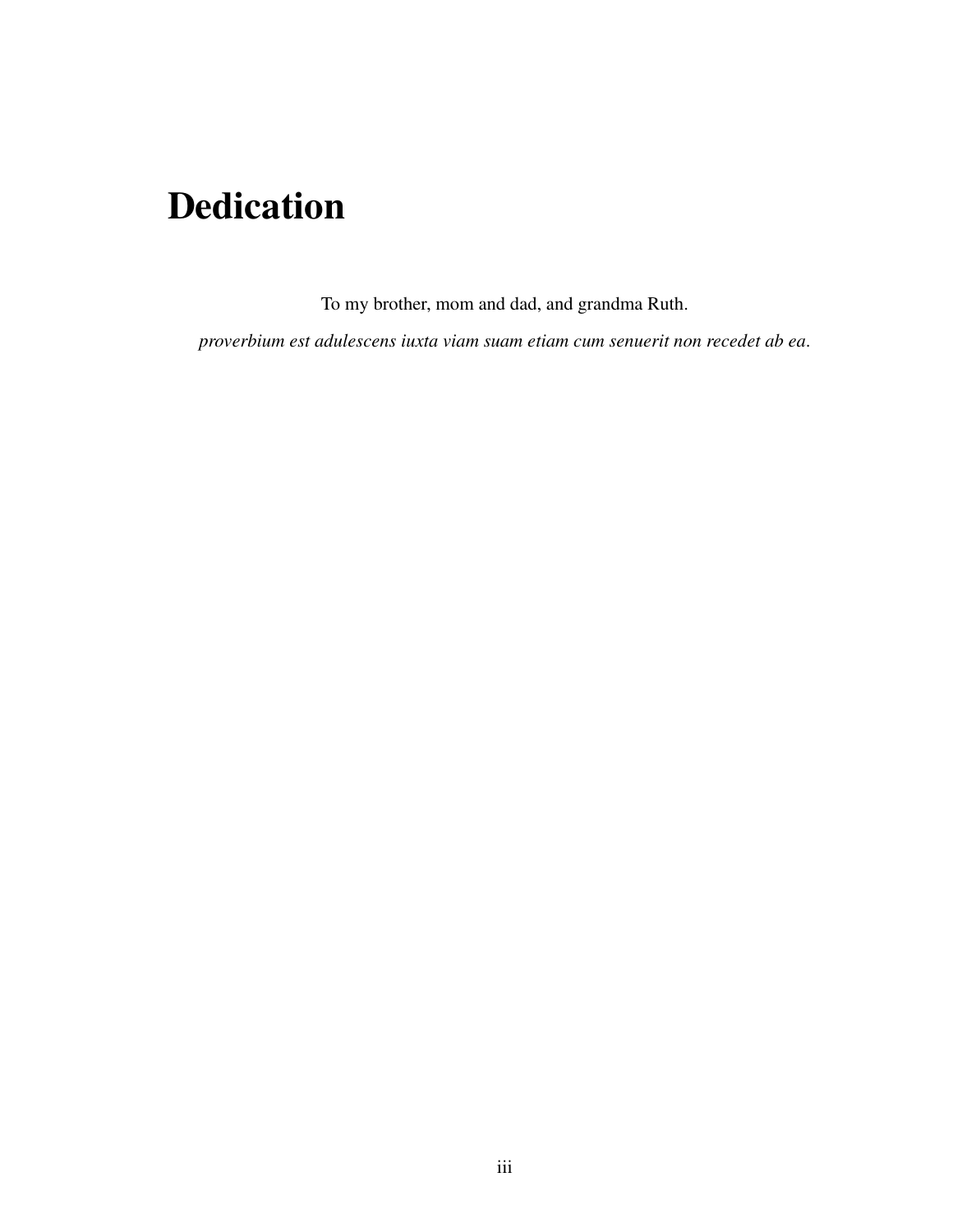## Abstract

Understanding speech in the presence of distracting talkers is a difficult computational problem known as the cocktail party problem. Motivated by auditory processing in the human brain, this thesis developed a neural network to isolate the speech of a single talker given binaural input containing a target talker and multiple distractors. In this research the network is called a Binaural Speaker Isolation FFTNet or BSINet for short. To compare the performance of BSINet to human participant performance on recognizing the target talker's speech with a varying number of distractors, a "cocktail party" dataset was designed and made available online. This dataset also enables the comparison of network performance to human participant performance. Using the Word-Error-Rate metric for evaluation, this research finds that BSINet performs comparably to the human participants. Thus BSINet provides significant advancement for solving the challenging cocktail party problem.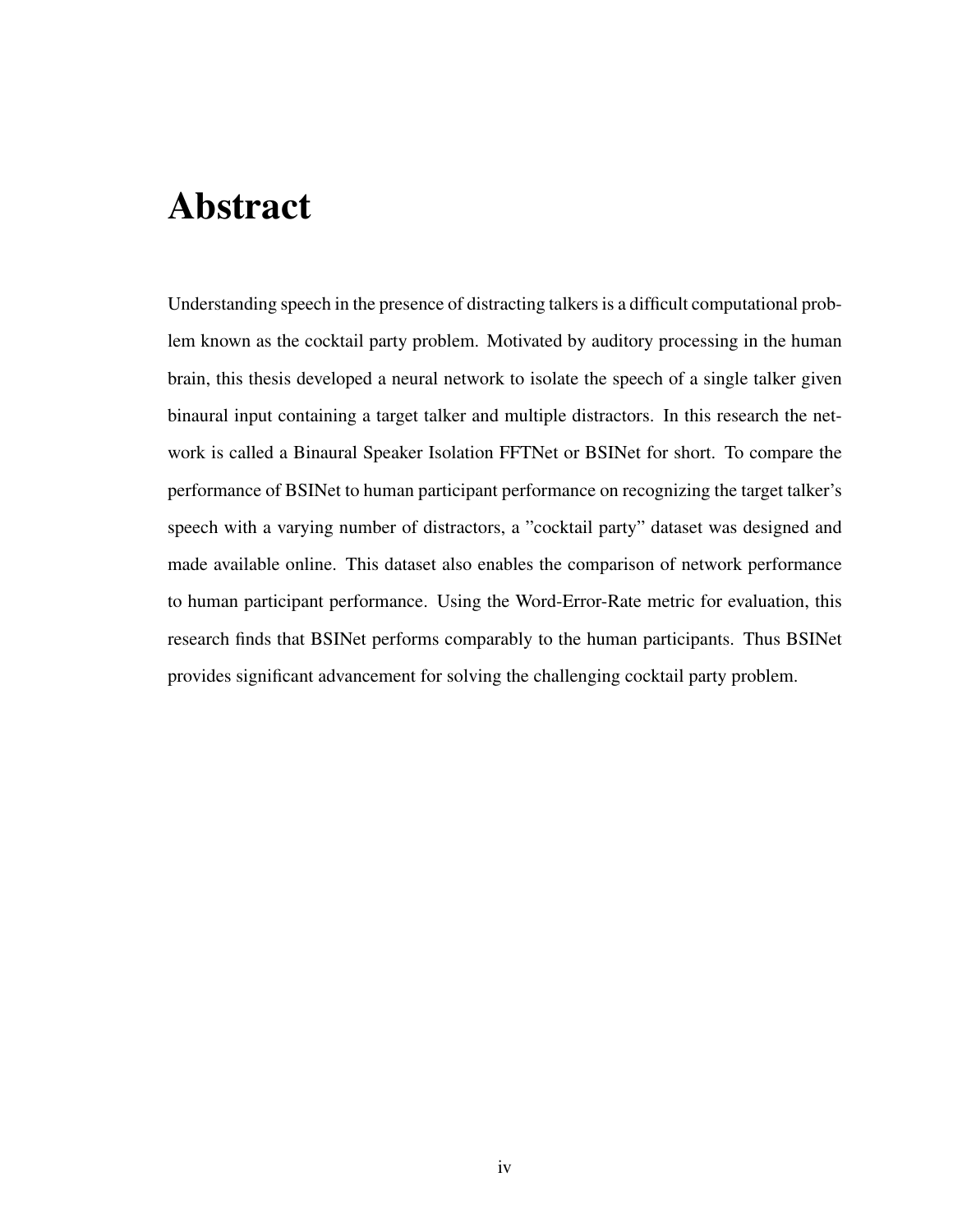## Acknowledgments

First and foremost, I would like to express my sincere gratitude to my co-supervisor Dr. Matthew Tata for his continuous guidance and support throughout my master's degree. The combination of guidance and freedom to explore new projects and ideas in his lab has made graduate school an amazing and enjoyable experience. I would also like to express thanks to my co-supervisor Dr. Artur Luczak for his guidance and advice throughout my degree.

Next, I would like to thank my committee members Dr. Aaron Gruber and Dr. John Zhang. Their valuable feedback and insight during committee meetings helped keep me on track. I would also like to thank Naomi Cramer for all her valuable help with the administrative side of being a graduate student and dealing with different offices and departments in the university. I would also like to thank Gene for keeping me hydrated over the years.

I am also thankful to Dr. Francesco Rea for hosting me during my research period at IIT, Jonas Gonzalez for his collaborations and guidance, and all the other members of the RBCS lab for their hospitality.

Finally, I express sincere thanks to my friends and family for supporting and encouraging me throughout this degree.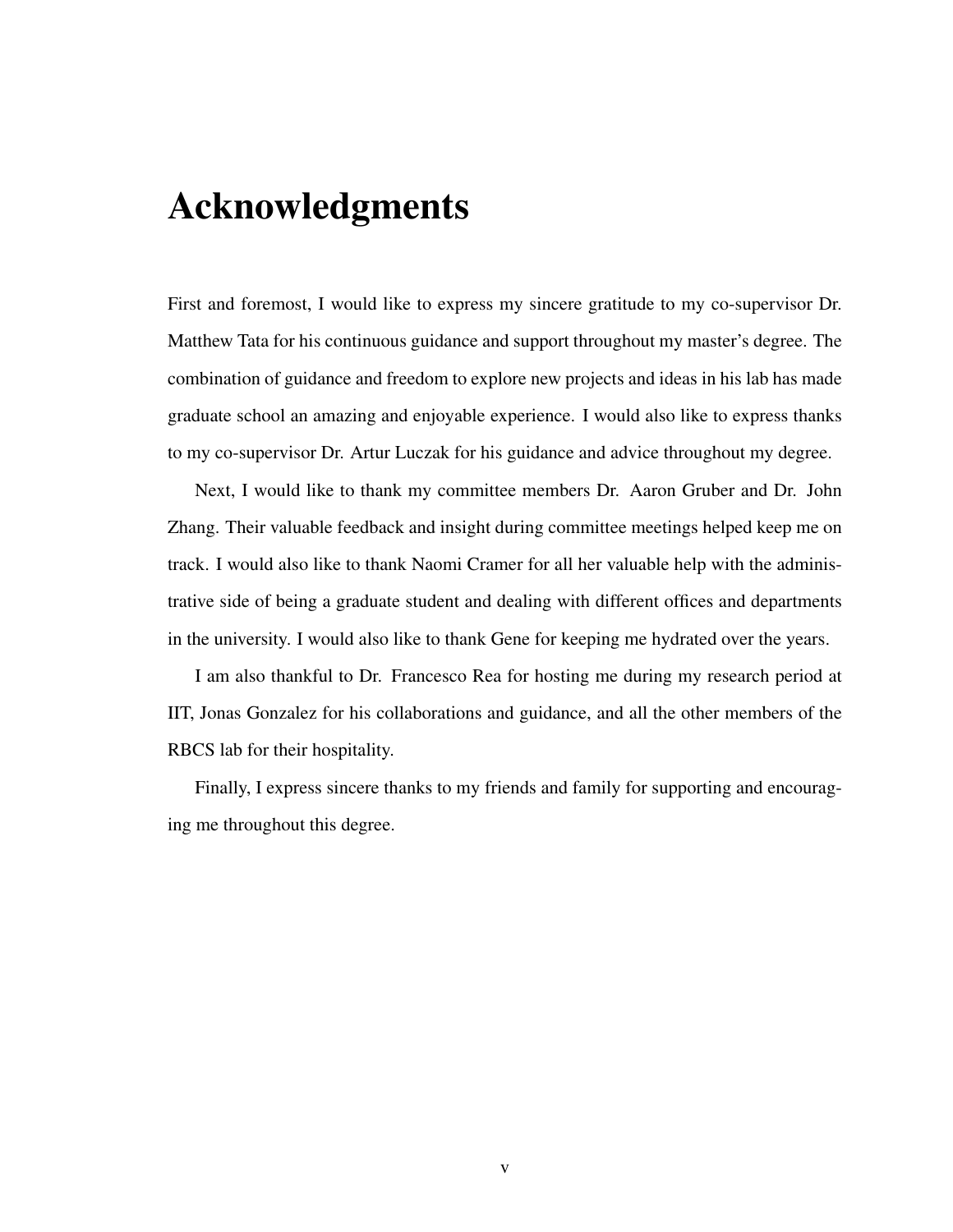# **Contents**

|                         | <b>Contents</b><br>vi |                                                                |                |  |  |
|-------------------------|-----------------------|----------------------------------------------------------------|----------------|--|--|
|                         |                       | <b>List of Tables</b>                                          | viii           |  |  |
|                         |                       | <b>List of Figures</b>                                         | ix             |  |  |
| $\mathbf{1}$            |                       | The Auditory System and Speech in Multi-Talker Environments    | $\mathbf{1}$   |  |  |
|                         | 1.1                   |                                                                | $\overline{2}$ |  |  |
|                         | 1.2                   |                                                                | $\overline{4}$ |  |  |
|                         |                       | 1.2.1                                                          | $\overline{4}$ |  |  |
|                         |                       | The Characteristics of Spatial Auditory Cues<br>1.2.2          | 6              |  |  |
|                         | 1.3                   |                                                                | 8              |  |  |
| $\overline{2}$          |                       | <b>Binaural Speaker Isolation Neural Networks</b>              | 9              |  |  |
|                         | 2.1                   |                                                                | 9              |  |  |
|                         |                       | Traditional Computational Approaches<br>2.1.1                  | 9              |  |  |
|                         |                       | State of the Art Computational Approaches<br>2.1.2             | 12             |  |  |
|                         | 2.2                   |                                                                | 14             |  |  |
|                         |                       | 2.2.1                                                          | 14             |  |  |
|                         |                       | 2.2.2                                                          | 17             |  |  |
|                         |                       | 2.2.3                                                          | 20             |  |  |
|                         | 2.3                   |                                                                | 21             |  |  |
|                         |                       | 2.3.1                                                          | 21             |  |  |
|                         |                       | 2.3.2                                                          | 22             |  |  |
|                         |                       | 2.3.3                                                          | 22             |  |  |
|                         |                       | 2.3.4                                                          | 23             |  |  |
|                         | 2.4                   |                                                                | 23             |  |  |
| $\overline{\mathbf{3}}$ |                       | <b>Comparison of Network and Human Performance Across Cues</b> | 25             |  |  |
|                         | 3.1                   |                                                                | 25             |  |  |
|                         |                       | Comparing Neural Networks and the Mammalian Brain<br>3.1.1     | 26             |  |  |
|                         | 3.2                   |                                                                | 28             |  |  |
|                         |                       | Human Participant Experimental Setup<br>3.2.1                  | 28             |  |  |
|                         | 3.3                   |                                                                | 29             |  |  |
|                         |                       | 3.3.1 WER Evaluation on HRIR Features                          | 29             |  |  |
|                         |                       | 3.3.2 WER Evaluation on Different Cues                         | 30             |  |  |
|                         | 3.4                   |                                                                | 30             |  |  |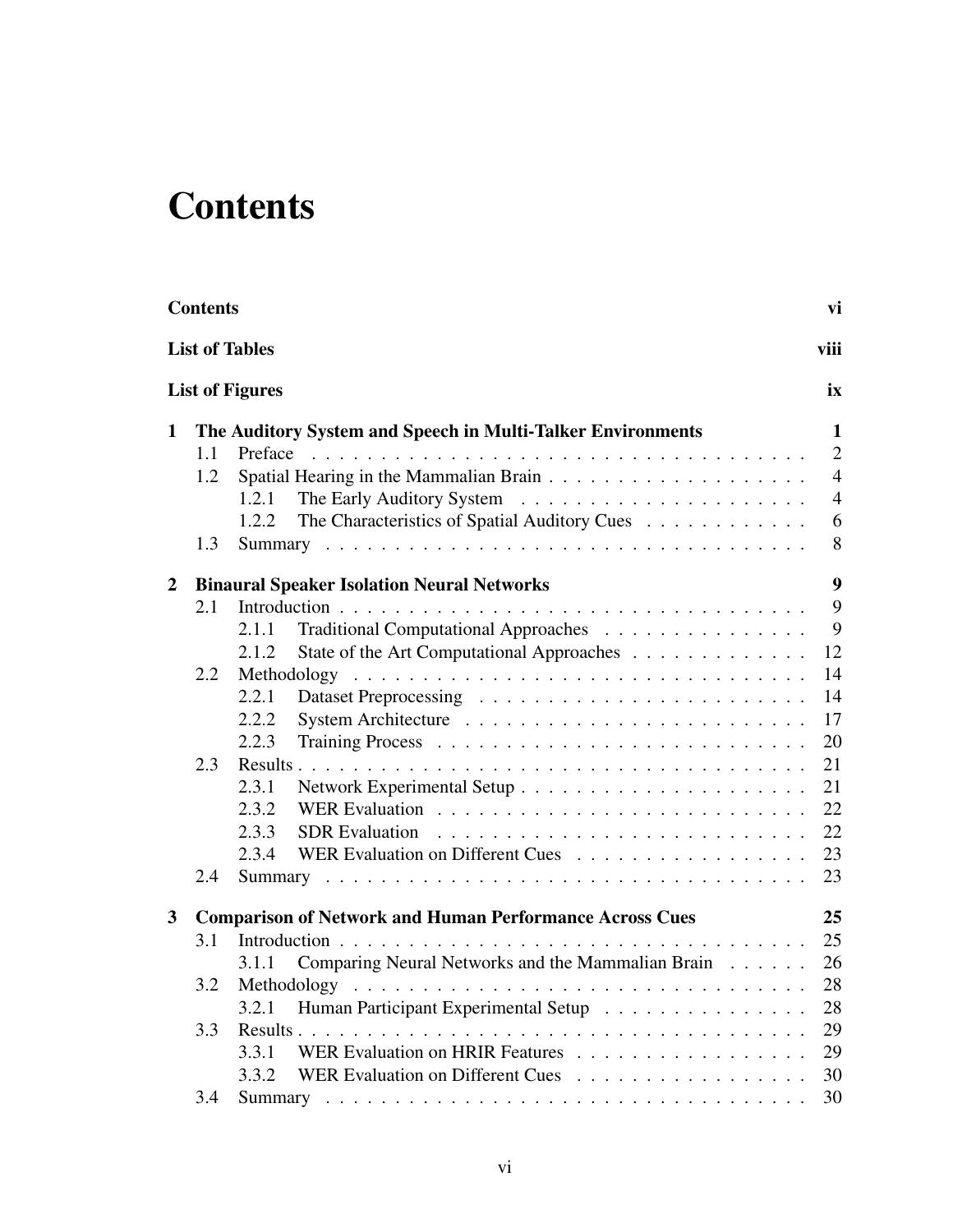|   |                     | <b>Discussion and Future Directions</b>                    | 32 |  |  |
|---|---------------------|------------------------------------------------------------|----|--|--|
|   | 4.1                 |                                                            |    |  |  |
|   |                     | Comparison with Biological Systems<br>4.1.1                | 34 |  |  |
|   |                     | Comparison with Previous Computational Approaches<br>4.1.2 | 36 |  |  |
|   |                     |                                                            | 37 |  |  |
|   |                     | 4.2.1                                                      | 37 |  |  |
|   |                     | 4.2.2                                                      | 38 |  |  |
|   |                     | 4.2.3                                                      | 39 |  |  |
|   | 4.3                 |                                                            | 39 |  |  |
|   | <b>Bibliography</b> |                                                            |    |  |  |
| A |                     | <b>Appendix: Cocktail Party Speech Dataset</b>             | 46 |  |  |
|   |                     |                                                            | 46 |  |  |
|   |                     |                                                            | 46 |  |  |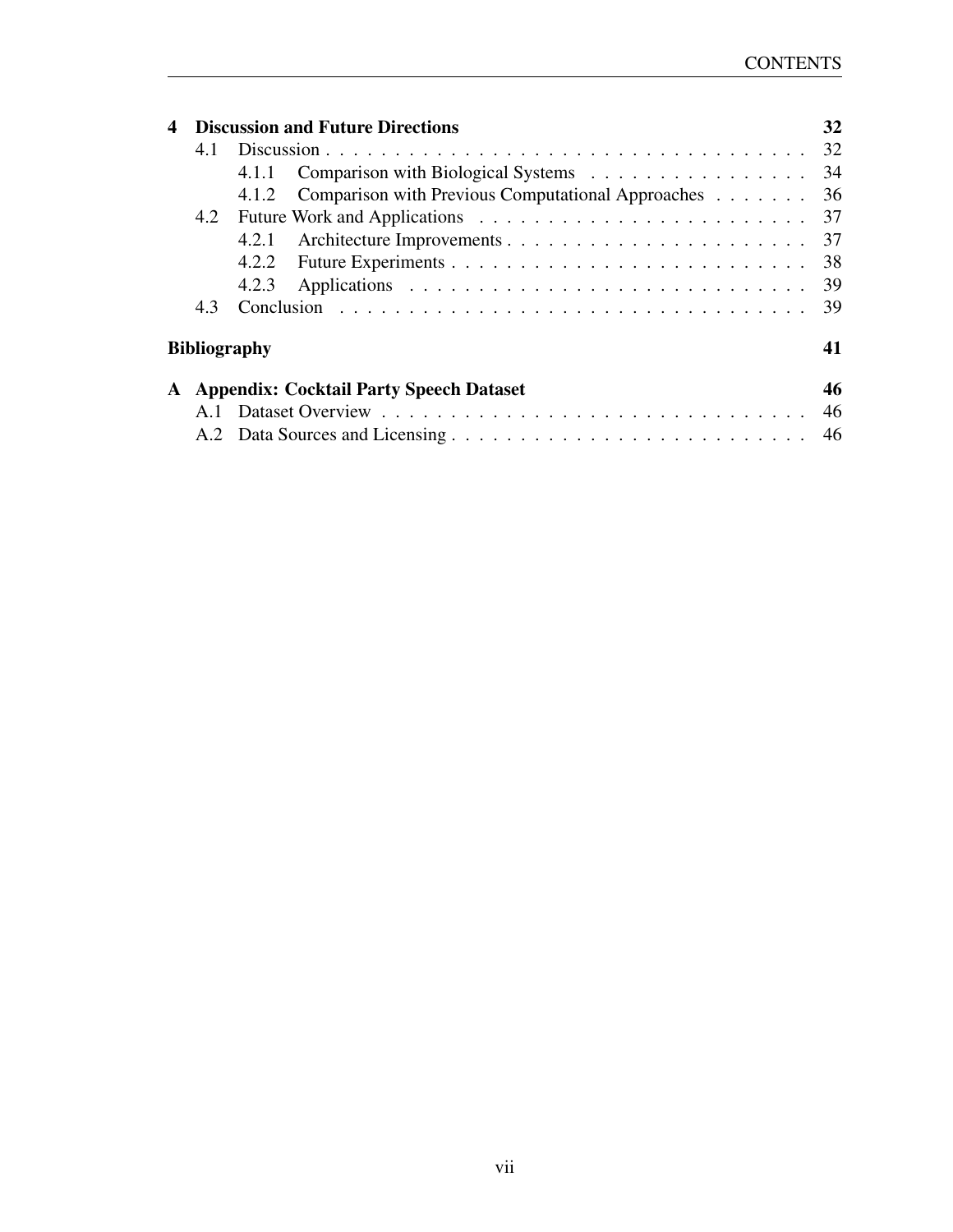# List of Tables

2.1 SDR Improvement for Monaural and Binaural Network . . . . . . . . 23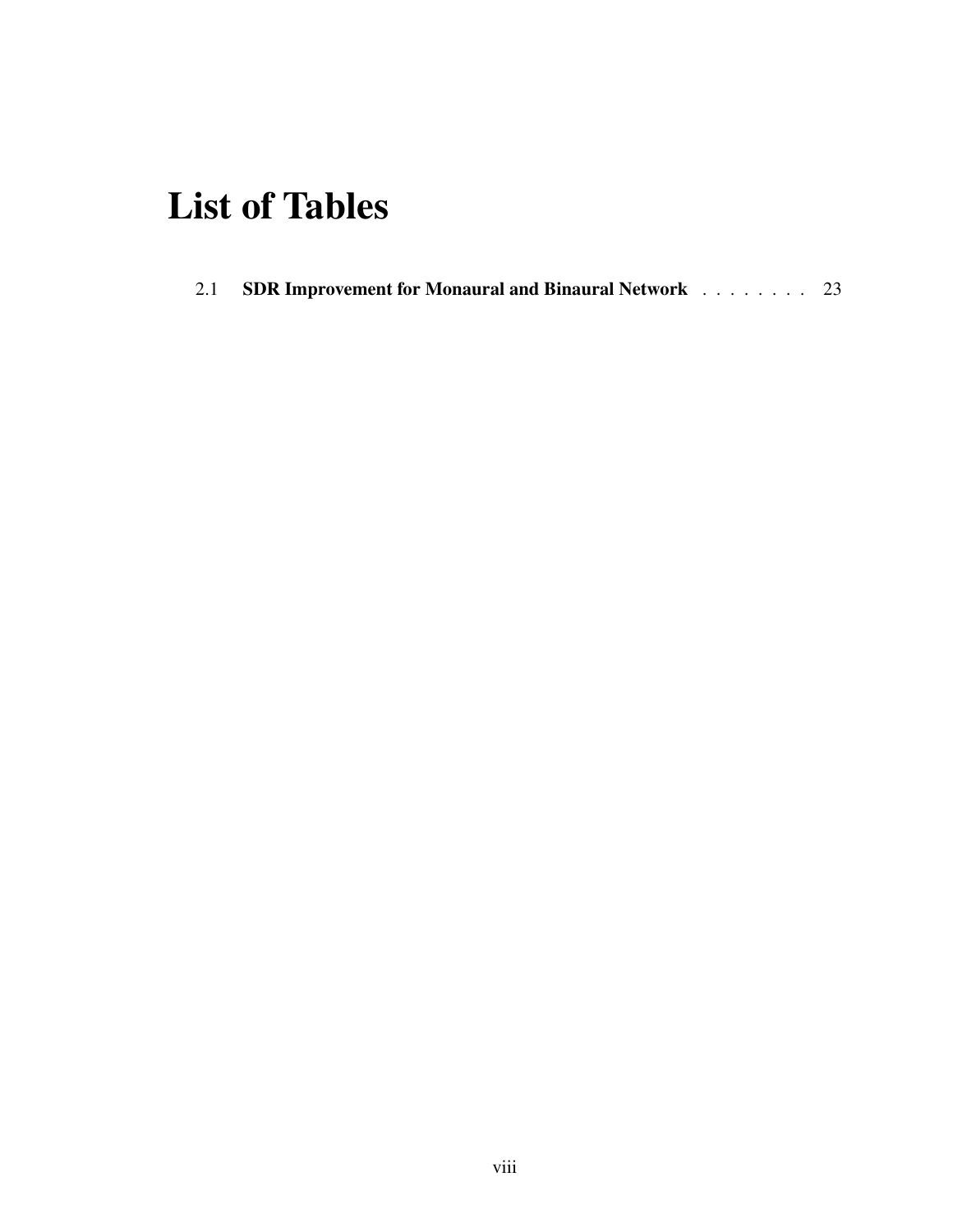# List of Figures

| 1.1 | <b>ITD and ILD cues.</b> This figure shows a top-down view of a human listener<br>hearing a sound source in the right hemifield. The top half of the figure<br>illustrates the time delay that occurs due to the fact that the signal takes<br>longer to reach the listener's left ear. The bottom half illustrates the level or<br>intensity difference caused by the attenuation of the signal as it propagates                                                                                                                                                                                          | 5  |
|-----|------------------------------------------------------------------------------------------------------------------------------------------------------------------------------------------------------------------------------------------------------------------------------------------------------------------------------------------------------------------------------------------------------------------------------------------------------------------------------------------------------------------------------------------------------------------------------------------------------------|----|
| 2.1 | <b>BSINet training process.</b> The training process starts with rendering the<br>target talker at $0^\circ$ , and distracting talkers rendered randomly to the left at<br>$-90^{\circ}$ , $-60^{\circ}$ , or $-30^{\circ}$ and to the right at 30°, 60°, or 90°. The speaker iso-<br>lation network was then trained to isolate a monaural channel containing<br>the target talker's speech. For evaluation, the target and distracting talkers<br>were spatially rendered, then inference was performed using the speaker<br>isolation network, and the resulting isolated audio was used as input for a |    |
|     |                                                                                                                                                                                                                                                                                                                                                                                                                                                                                                                                                                                                            | 15 |
| 2.2 | <b>Original FFTNet architecture</b> due to [26]. The operations inside each                                                                                                                                                                                                                                                                                                                                                                                                                                                                                                                                |    |
|     | layer are as follows: a given input is first divided into two halves; each half                                                                                                                                                                                                                                                                                                                                                                                                                                                                                                                            |    |
|     | is then passed through a different 1x1 convolution layer and then summed                                                                                                                                                                                                                                                                                                                                                                                                                                                                                                                                   |    |
|     | together. This summed output is passed through a ReLU function, another                                                                                                                                                                                                                                                                                                                                                                                                                                                                                                                                    |    |
|     | $1x1$ convolution, and a final ReLU. $\ldots \ldots \ldots \ldots \ldots \ldots \ldots$                                                                                                                                                                                                                                                                                                                                                                                                                                                                                                                    | 18 |
| 2.3 | Binaural Speaker Isolation Network (BSINet). The network consists of                                                                                                                                                                                                                                                                                                                                                                                                                                                                                                                                       |    |
|     | two separate layers for the left and right channels, the output of the left and                                                                                                                                                                                                                                                                                                                                                                                                                                                                                                                            |    |
|     | right layers are then combined together and fed into a third set of layers.                                                                                                                                                                                                                                                                                                                                                                                                                                                                                                                                |    |
|     | The network outputs monaural samples of audio for the target talker. $\ldots$                                                                                                                                                                                                                                                                                                                                                                                                                                                                                                                              | 18 |
| 2.4 | Word Error Rate (WER) performance for different networks. The                                                                                                                                                                                                                                                                                                                                                                                                                                                                                                                                              |    |
|     | coloured bands show the 95% confidence interval of the results. A two-                                                                                                                                                                                                                                                                                                                                                                                                                                                                                                                                     |    |
|     | way ANOVA showed a main effect of approach with $F = 83.55$ and a main                                                                                                                                                                                                                                                                                                                                                                                                                                                                                                                                     | 22 |
| 2.5 | WER performance for BSINet with different spatial cues. The coloured                                                                                                                                                                                                                                                                                                                                                                                                                                                                                                                                       |    |
|     | bands show the 95% confidence interval of the results. A two-way ANOVA                                                                                                                                                                                                                                                                                                                                                                                                                                                                                                                                     |    |
|     | showed a main effect of feature type with $F = 42.89$ and a main effect of                                                                                                                                                                                                                                                                                                                                                                                                                                                                                                                                 |    |
|     | number of distractors with $F = 148.32$ .                                                                                                                                                                                                                                                                                                                                                                                                                                                                                                                                                                  | 23 |
| 3.1 | Performance comparison between human participants and BSINet.                                                                                                                                                                                                                                                                                                                                                                                                                                                                                                                                              |    |
|     | The coloured bands show the 95% confidence interval of the results. A                                                                                                                                                                                                                                                                                                                                                                                                                                                                                                                                      |    |
|     | two-way ANOVA showed a main effect of approach with $F = 61.44$ and a                                                                                                                                                                                                                                                                                                                                                                                                                                                                                                                                      |    |
|     | main effect of number of distractors with $F = 141.60$ .                                                                                                                                                                                                                                                                                                                                                                                                                                                                                                                                                   | 29 |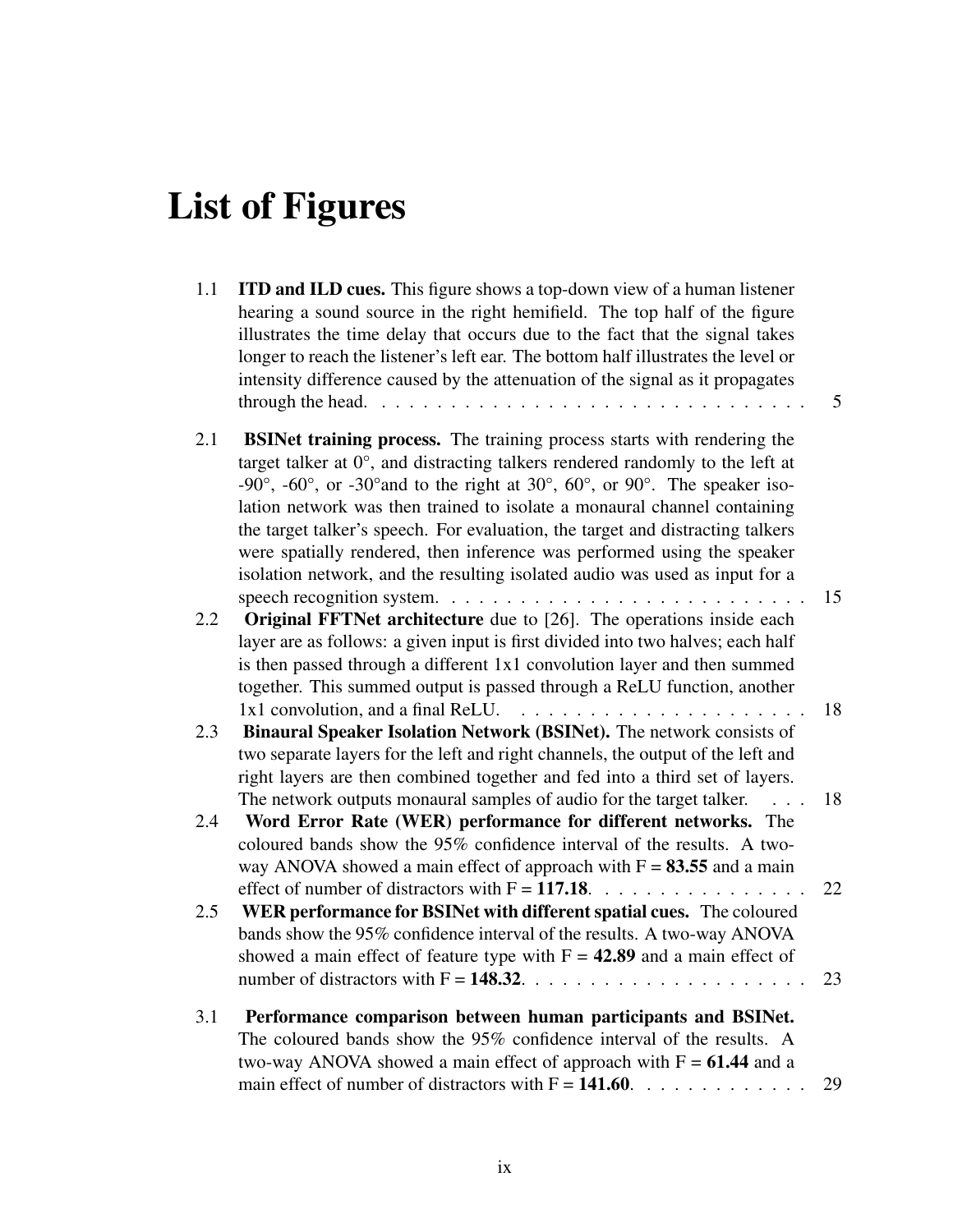3.2 Human participant performance with different spatial cues. The coloured bands show the 95% confidence interval of the results across all participants. A two-way ANOVA showed a main effect of feature type with  $F =$ 30.85 and a main effect of number of distractors with  $F = 63.85$ . . . . . . . . 30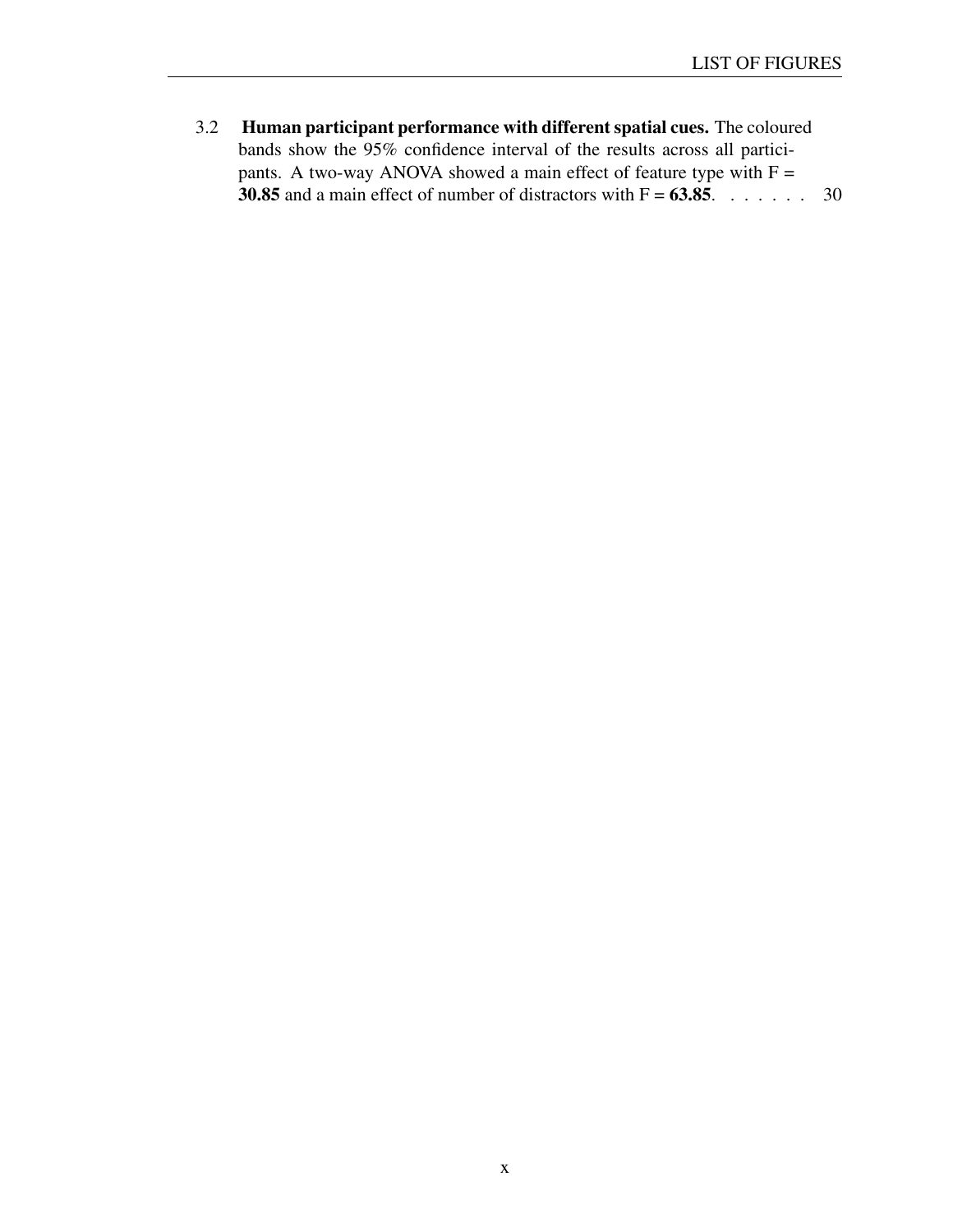# Chapter 1

# The Auditory System and Speech in Multi-Talker Environments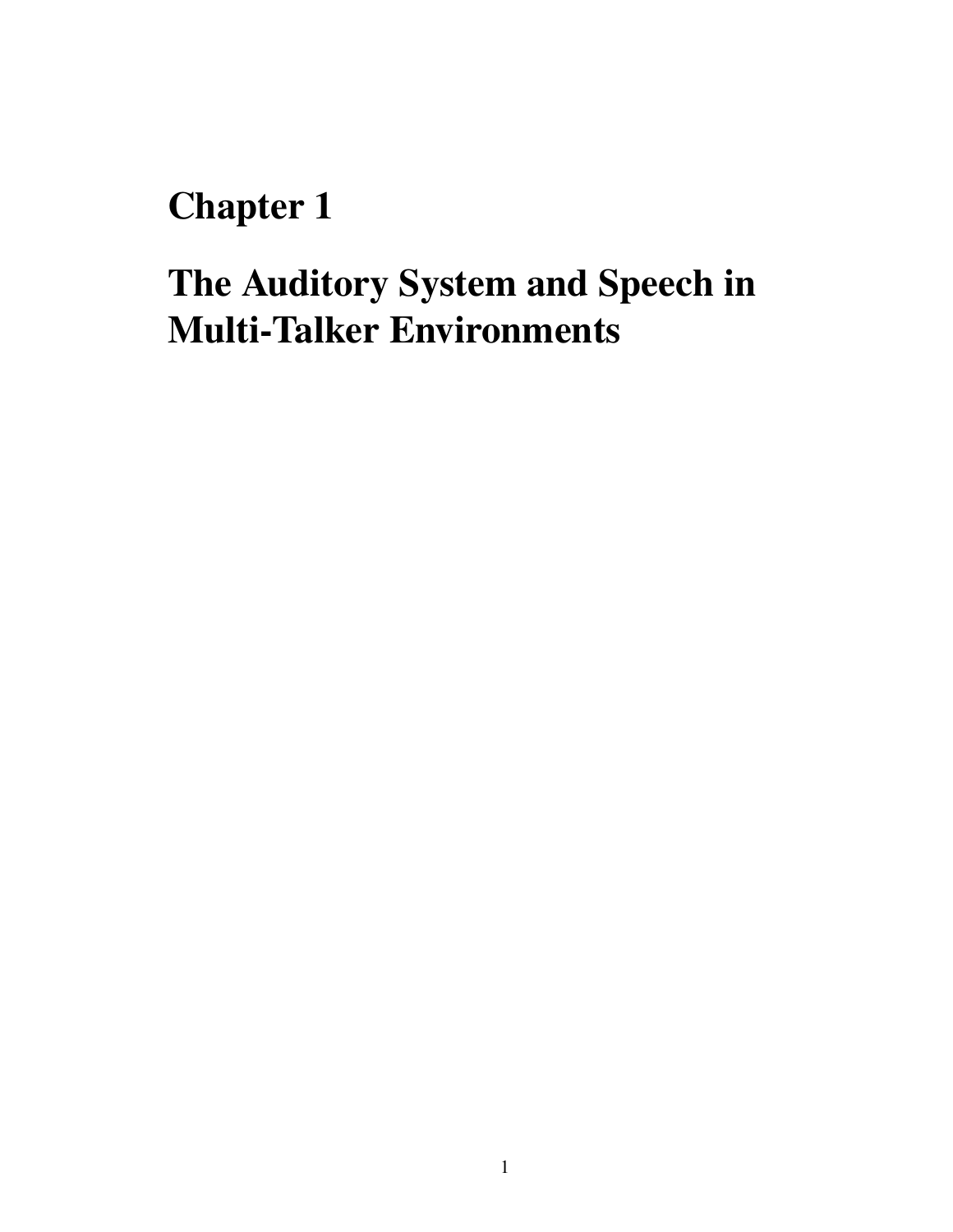## 1.1 Preface

Humans have the remarkable ability to understand speech in noisy environments with many distracting talkers. This ability has been called the cocktail party effect, a term first coined in a paper published by E. C. Cherry in 1953 [8], or more recently the "multi-talker problem". Understanding speech in these multi-talker environments is challenging and the mechanisms by which the brain performs this task are still not fully understood. One clue, which emerges from a large body of previous research is that spatial hearing in general and spatial release from masking in particular are important contributors to the brain's ability to perform this task. [22][64][20][28][32][1].

Spatial hearing is the ability to discern and use the spatial configuration of sounds in the auditory scene around a listener. Sound localization, which is the ability to know the direction and distance of a sound source, is perhaps the most salient aspect of spatial hearing, and has certainly received the most attention in the literature. However, spatial hearing also provides an important dimension (together with frequency) over which the brain can resolve the complex auditory scene and solve the multi-talker problem. To achieve spatial hearing, humans and other mammals rely mainly (although not exclusively) on the binaural comparison of the auditory signals present at each ear. There are two binaural cues the brain uses to localize sounds in space: the time delay between the two ears, commonly referred to as interaural time delay (ITD), and the level difference between the two ears which is referred to as the interaural level difference (ILD). It is well known that these cues enable the brain to localize the direction of arrival of sounds. These cues also provide the putative spatial dimensions along which a target sound can be spatially separated from distracting or masking sounds that arrive from different spatial locations. Although much research has demonstrated the importance of ITD and ILD in computing direction of arrival in birds e.g. [6] and mammals e.g. [14] (reviewed e.g. in [15]), the computational mechanisms that presumably use ITD and/or ILD to perform spatial unmixing have been less investigated and remain unclear. Some previous studies have suggested that both ILD and ITD cues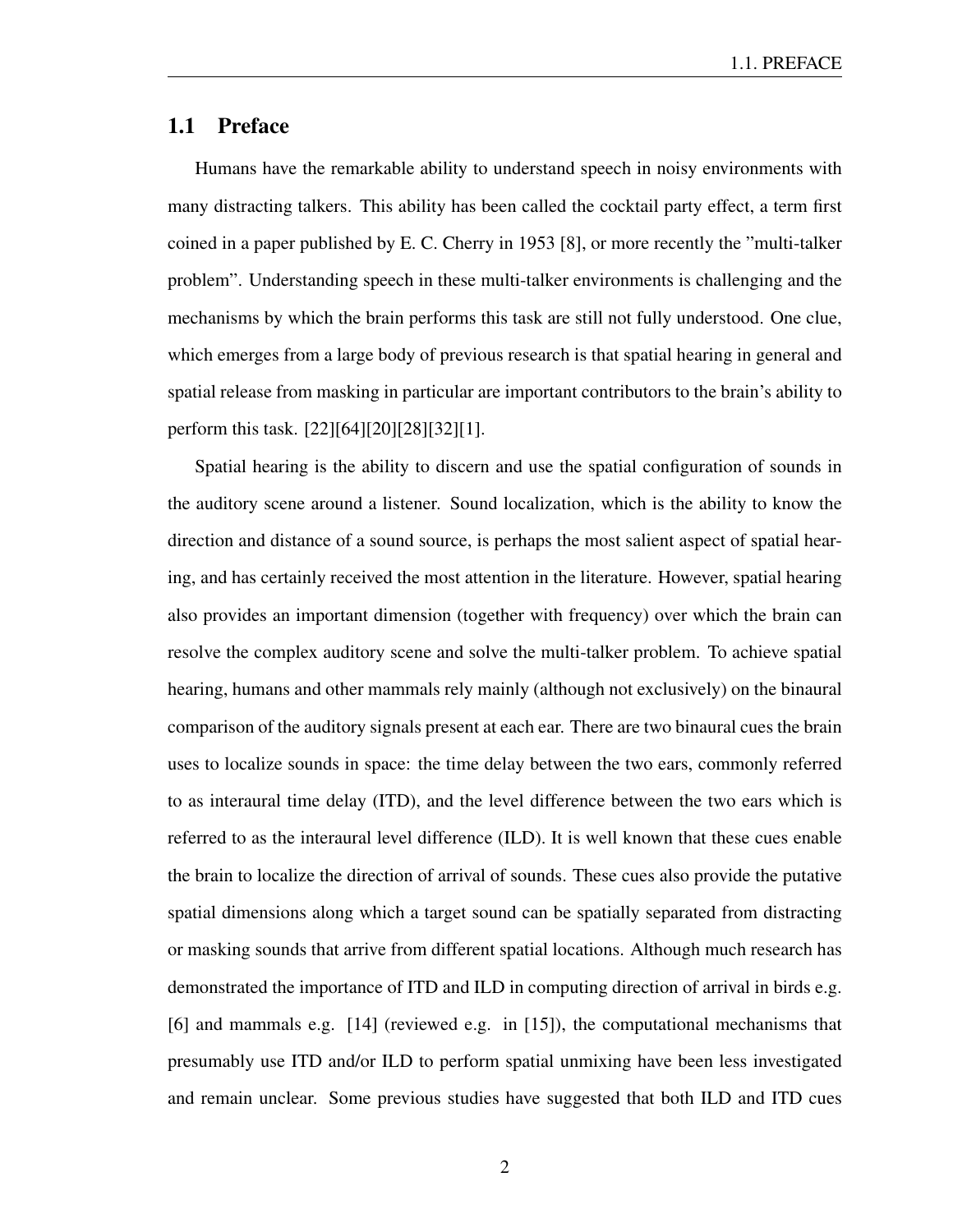are independently sufficient to mediate the benefits of spatial hearing in complex auditory scenes [11][28][13] (see discussion). The goal of this thesis was (1) to consider whether an artificial neural network could be trained to make use of these binaural cues to improve speech recognition in complex auditory scenes, and (2) to consider which, if any, binaural cues the network makes use of.

This thesis is organized in the following way. Chapter one first broadly outlines the biological systems in the brain that are involved in spatial hearing - these are the systems that compute and represent the spatial relationships between temporally overlapping sound sources. Next, chapter two reviews the traditional approaches taken in the past for computational auditory scene analysis, and then describes state-of-the-art neural network approaches. Chapter two also describes an experiment that tests the prediction that providing binaural cues to a denoising neural network can improve speech recognition of a target talker. Next, chapter three compares the results of the neural network to the results of human participants performing the same listening task. Finally, chapter four contains a discussion of the research outlined in the thesis and also explores potential future directions for the research.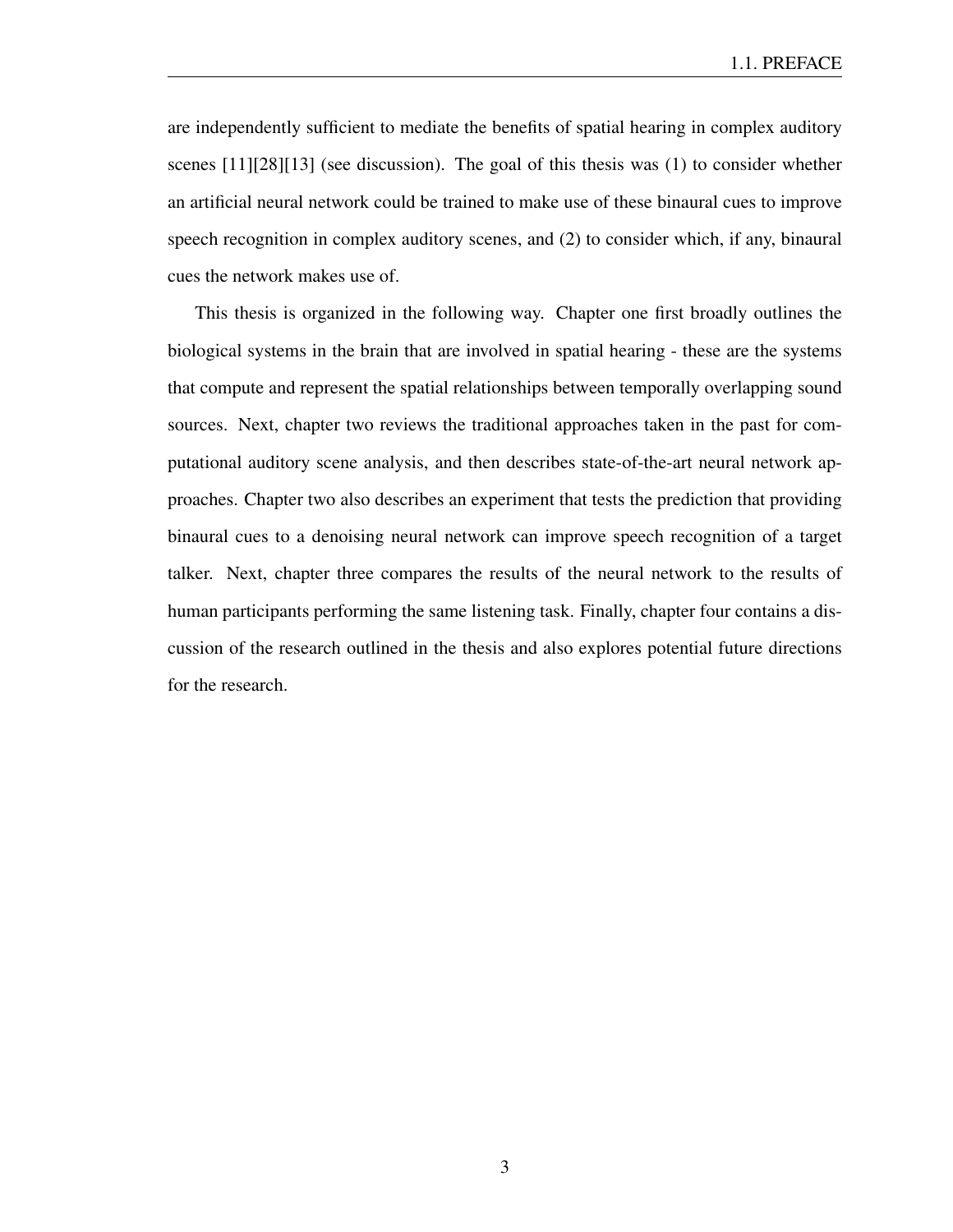## 1.2 Spatial Hearing in the Mammalian Brain

The research in this thesis is based on insights from biological auditory systems. The following section outlines the pathways of the early auditory system that are related to spatial hearing as well as the fundamental spatial cues the auditory system uses.

#### 1.2.1 The Early Auditory System

The auditory system in the mammalian brain starts with the basilar membrane in the cochlea. Sound waves entering the ear transfer mechanical sound energy to the basilar membrane. This energy is transduced by hair cells on the basilar membrane which propagate signals centrally through the auditory nerve. Bushy cells in the ventral cochlear nucleus combine inputs from multiple hair cells and route the combined signals to several nuclei of the central auditory system. [30]

Along the ascending auditory pathway, the superior olivary complex (SOC) performs critical spatial computations, with specialization in different sub-regions for ITD and ILD cues: cells in the Lateral Superior Olive (LSO) are sensitive to level differences between the two ears, whereas cells in the Medial Superior Olive (MSO) are sensitive to time delays in signals between the two ears [15]. Figure 1.1 illustrates how the ITD and ILD cues are created due to the distance between the two ears and the attenuation of the signal due to the head.

Comparison of level differences between the ears happens on timescales of tens or hundreds of milliseconds, which are long enough to allow the LSO to directly combine inputs from both ears. By contrast, ITD cues require temporal resolution on the scale of microseconds. This means that the systems involved in processing ITD cues are complex, requiring specialized neural circuitry. In 1948, Lloyd Jeffress outlined a model [25] (see also [31]) that can accomplish this, in which banks of neurons from both ears are organized into delay lines that propagate the auditory signal from each ear towards each other. A bank of "coincidence detector" neurons are connected to the delay lines. Sounds propagating from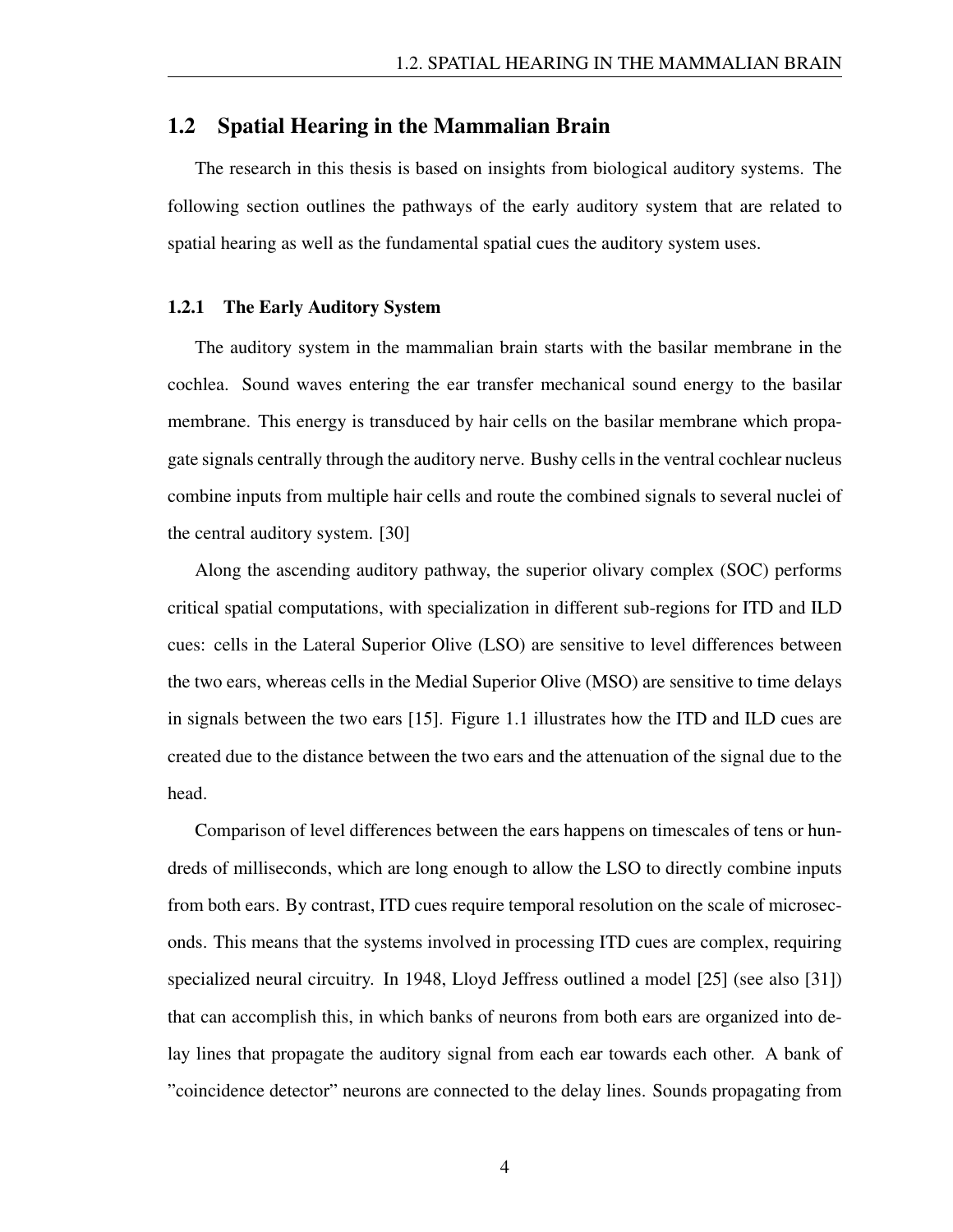

Figure 1.1: **ITD and ILD cues.** This figure shows a top-down view of a human listener hearing a sound source in the right hemifield. The top half of the figure illustrates the time delay that occurs due to the fact that the signal takes longer to reach the listener's left ear. The bottom half illustrates the level or intensity difference caused by the attenuation of the signal as it propagates through the head.

sources off of the azimuthal midline must travel different distances to the two ears and thus arrive with slight time lags relative to each other. Sensitivity of the coincidence detectors to this temporal lag imparts a degree of spatial tuning and the bank of coincidence detector neurons thus can be thought of as a place-code map of azimuthal auditory space, with an egocentric coordinate system [17], and with neurons spatially tuned to specific delays that correspond to specific azimuthal angles. This coincidence detector system has been shown to exist in the avian auditory system [65][6]. It is interesting to note, however that the common ancestor of mammals and birds did not have a tympanic ear, and as such the functional anatomy and resultant computational architecture of the auditory pathways evolved independently from each other. As a consequence, the systems responsible for processing ITD cues operate somewhat differently in the mammalian brain and are less understood than their avian counterparts. Thus the mechanism by which the ascending auditory pathway uses ITD to represent sound arrival angle is more complex than a simple system of delay lines described by the Jeffress model [15]. From a computational perspective, this also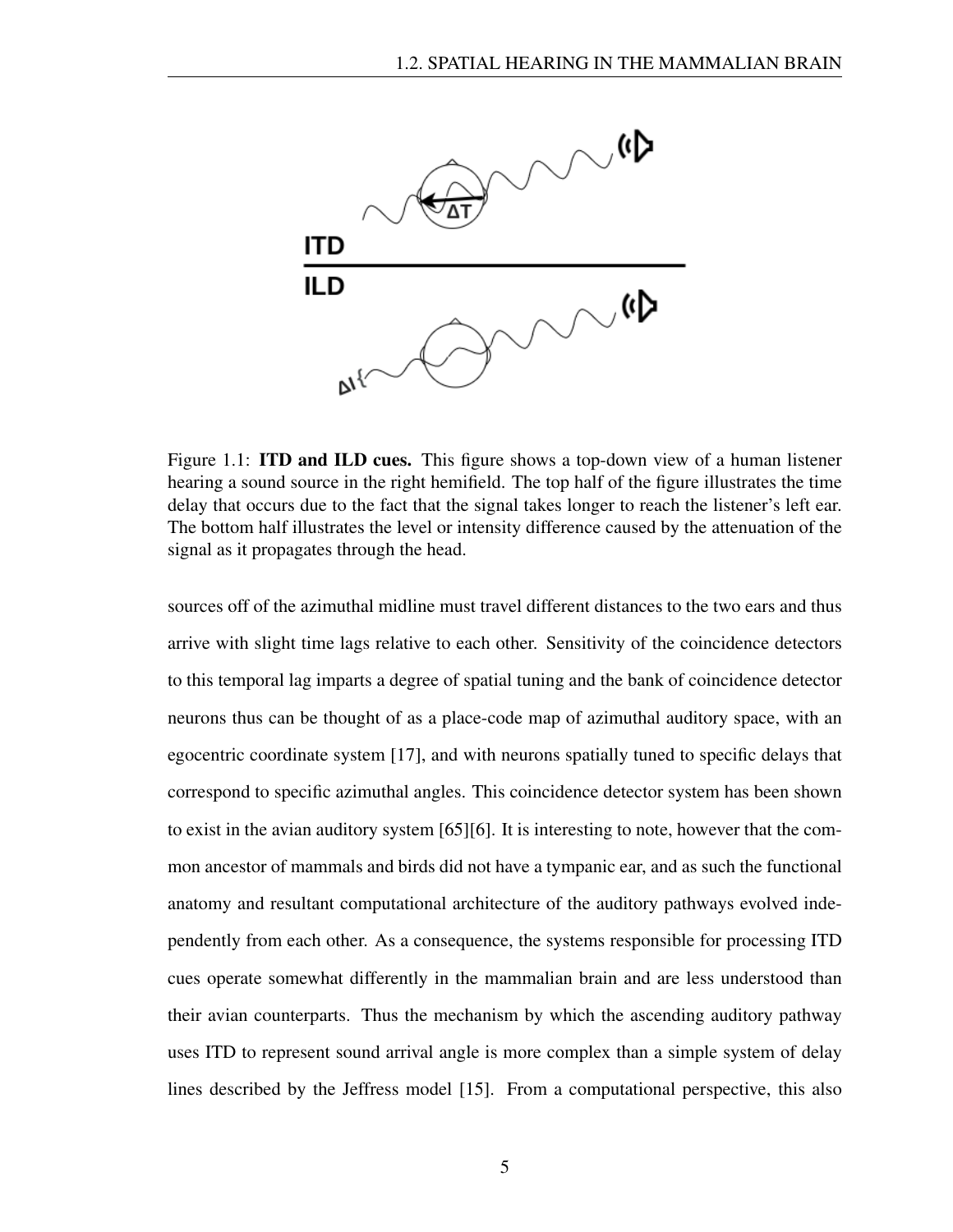means that computationally analogous approaches inspired by the Jeffress model, such as beamforming (see chapter 2), may not be performing the same operations as the mammalian brain.

#### 1.2.2 The Characteristics of Spatial Auditory Cues

The brain also uses different cues for processing sounds at different frequencies and locations. An early insight into ILD and ITD cues and how they affect perception was first published by Lord Rayleigh in 1907 [43]. He discovered that the brain relies on the ITD cue for sounds at low frequencies, and as frequency increases the brain switches to using the ILD cue. This has been named the duplex theory of sound localization. The differentiation is presumed to arise because the head better attenuates sounds at higher frequencies due to an acoustic shadow, while lower frequencies are attenuated less. In concert with this, the shorter wavelengths of higher-frequency sounds also lead to spatial aliasing and thus more than one potential angle for a sound source. For example, if we picture a high-frequency sine wave with a wavelength that is much shorter than the distance between the ears, then there are multiple physiologically plausible time delays for which this sine wave would be coherent with itself at the two ears and thus at a coincidence detector in the auditory pathway. This coincidence therefore corresponds to different potential angles of which only one is correct. The combination of these two effects provide the mechanistic basis for duplex theory.

Duplex theory explains an essential component of binaural sound localization: that the mechanisms of spatial hearing interact with the frequency components of the sound source. Thus, it follows that the considerations regarding duplex theory are also important for the exploration of spatial unmixing in the cocktail party problem. This theory has led to the approach taken in papers such as [28], in which audio is filtered based on the frequency ranges described by duplex theory, with the ITD cue low-pass filtered at 1500 Hz and the ILD cue band-pass filtered at 3000-6000 Hz. While this is a valid and common approach,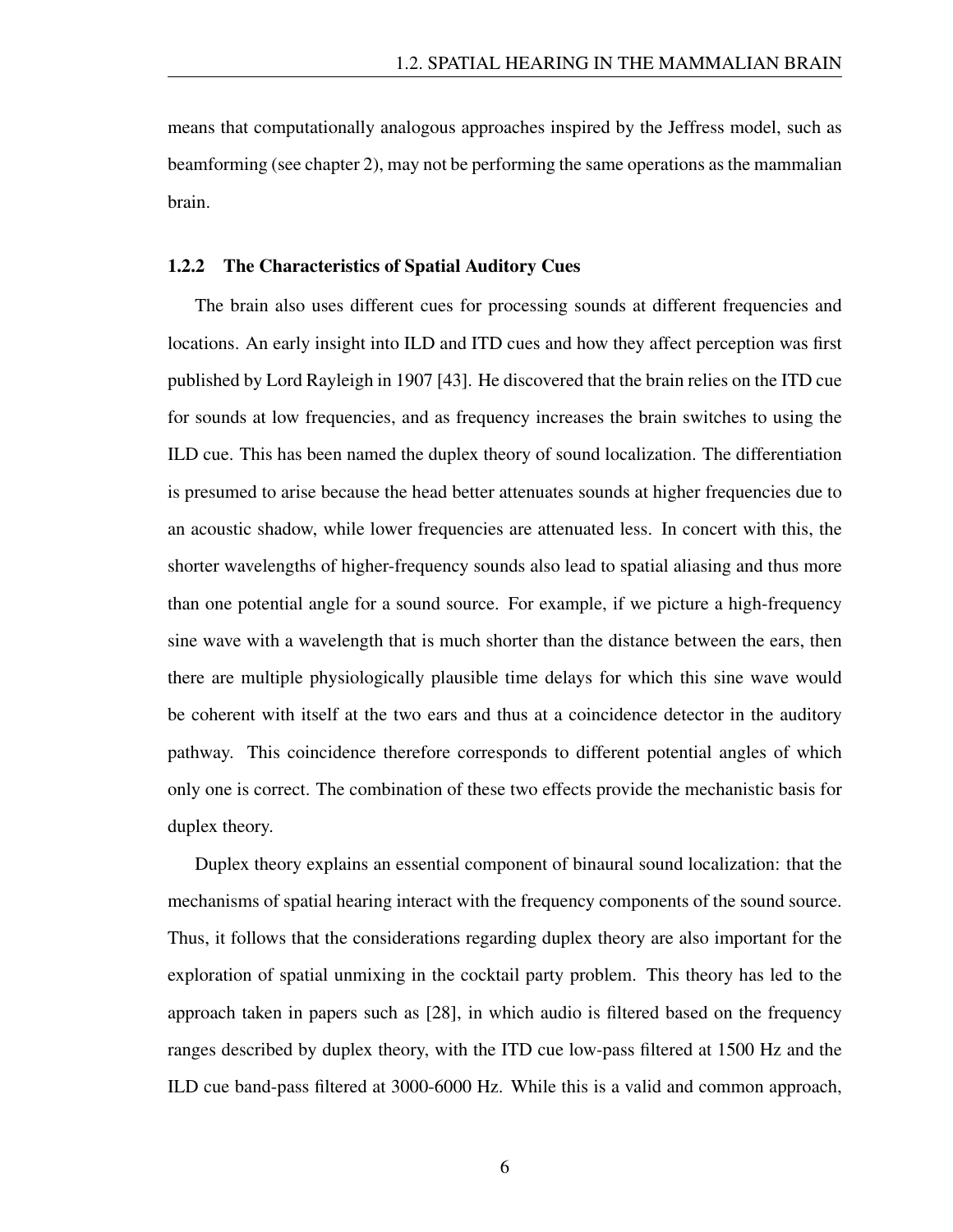the brain can use ILD cues for low frequency sounds that are near-field and can also make use of ITD cues based on the envelope of complex sounds at higher frequencies, as outlined in [15]. For this reason, the research in this thesis takes the approach of rendering ITD and ILD cues separately, and presenting the stimulus using headphones to mitigate the considerations of ITD at high frequencies and ILD at low frequencies. This approach also has the added benefit of ensuring speech signal degradation occurs only from distracting talkers and not from the effect of filtering out of potentially important frequencies by the head.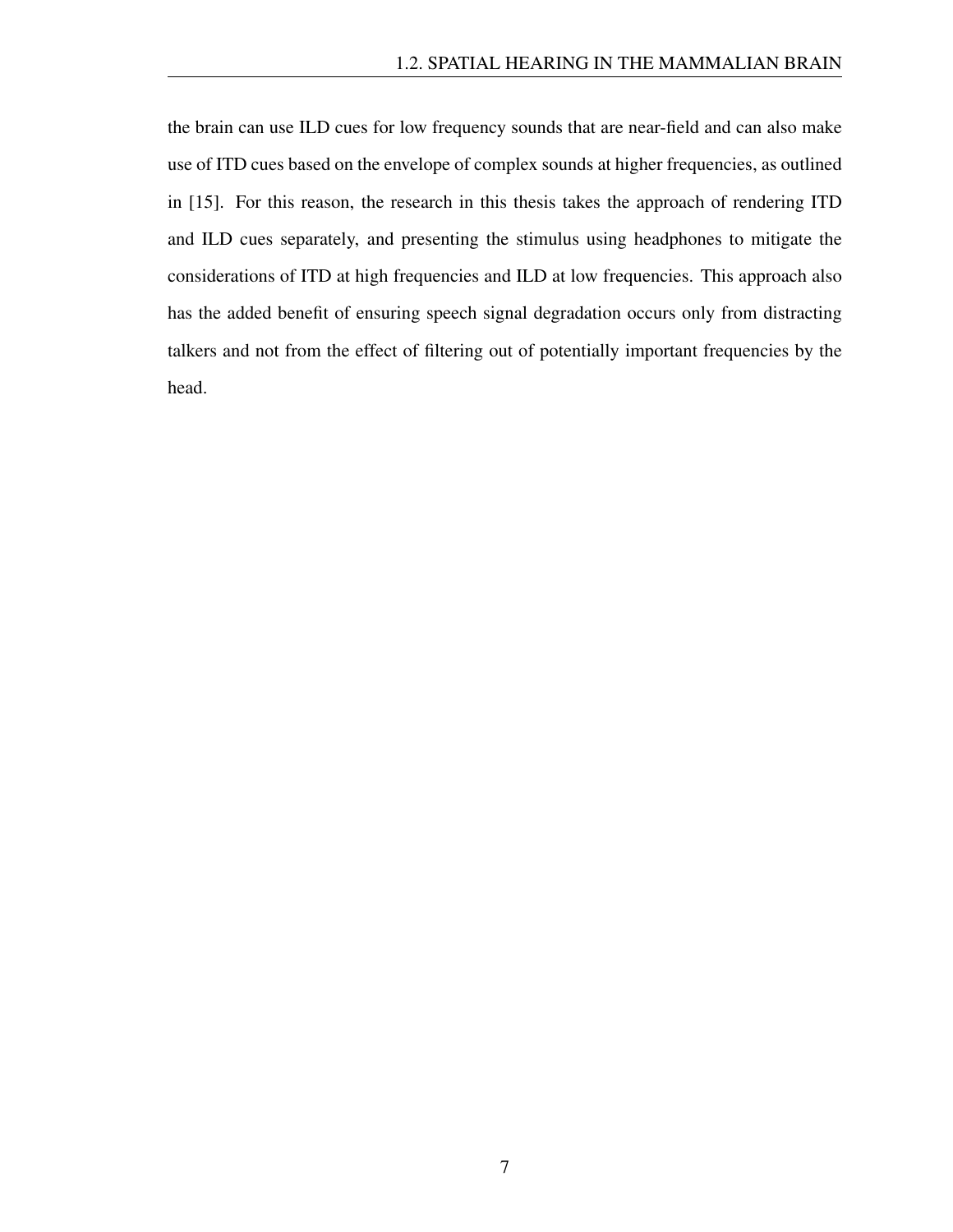## 1.3 Summary

In summary, this introduction started out by exploring the pathways of the early auditory system that are involved in spatial hearing. We then considered the spatial auditory cues that are vital to the auditory system's ability to localize sounds and spatially unmix complex auditory scenes with multiple talkers. An area of the ascending auditory pathway known as the superior olivary complex (SOC) was outlined as a site where critical spatial computations are performed. These computations involve the use of two important binaural cues: the interaural time delay (ITD) and interaural level difference (ILD) cues. An important theory that shows how the brain uses ITD and ILD cues at different frequencies is duplex theory. Duplex theory shows how the brain relies on the ITD cue for localizing sounds at low frequencies, and as frequency increases the brain switches to using the ILD cue.

The next chapter will investigate traditional and current computational approaches to unmixing speech in multi-talker environments and then demonstrate the computational approach taken in this thesis: a type of neural network inspired by binaural hearing in birds and mammals called a Binaural Speaker Isolation FFTNet or BSINet for short.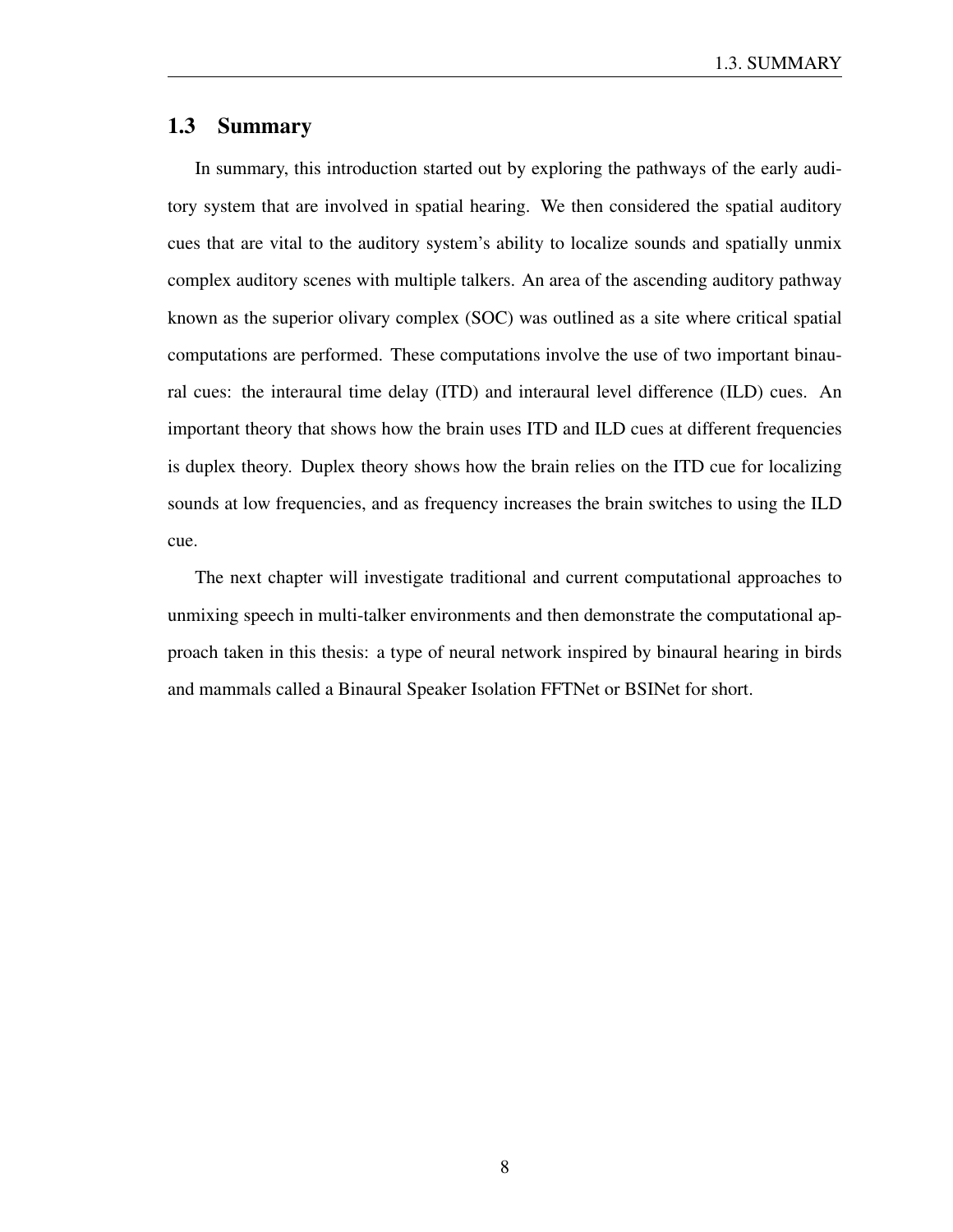## Chapter 2

## Binaural Speaker Isolation Neural **Networks**

## 2.1 Introduction

Although humans are adept at solving the cocktail party problem, it is still a difficult problem to model computationally and implement in artificial hearing systems that use microphones. This chapter will first take a look at traditional computational approaches and then state-of-the-art approaches based on neural networks. A common technique used in solving this problem is to make use of arrays of many microphones in order to increase performance. Increases in the number of microphones generally correspond to increased ability to resolve target talkers in these complex environments. We know from the previous chapter, however, that humans have the remarkable ability to solve this problem using only two ears. Based on this insight, the purpose of this thesis is to test the theory that binaural input can provide the computational basis for unmixing speech in multi-talker environments. To that end, the second part of this chapter will introduce the computational approach taken in this thesis, a neural network called a Binaural Speaker Isolation FFTNet or BSINet for short. This chapter also contains an experiment that tests the extent to which the BSINet has learned to use the ITD and ILD cues.

#### 2.1.1 Traditional Computational Approaches

There have been various approaches taken to isolate a target talker from distractors, and they generally can be categorized into single-channel or multi-channel approaches. Single-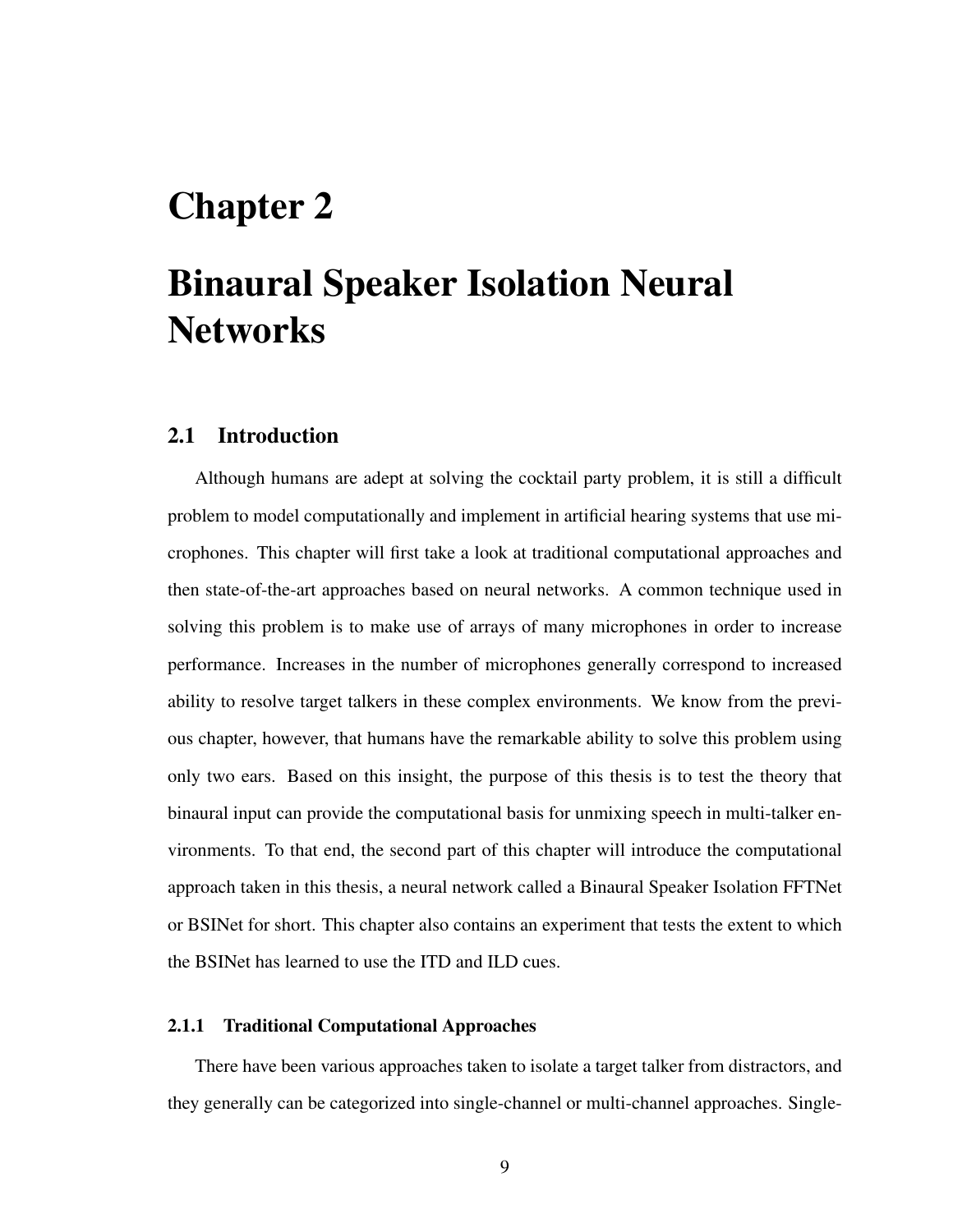channel approaches have been based on a field of psychoacoustic research called auditory scene analysis [4]. Computational solutions based on this research such as [10][23] are called computational auditory scene analysis and typically use filterbanks to convert the audio signal into a time by frequency (T-F) representation. Once the audio is in this representation, different T-F units are grouped together based on psychoacoustic features of the target talker such as the pitch of the talker's voice and/or temporal correlations [52][58][47].

Single-channel computational auditory scene analysis approaches are interesting due to similarities with the initial frequency decomposition performed by the basilar membrane of the mammalian auditory system, however monaural signals do not provide the spatial cues that can be highly effective in unmasking a target talker from distractors. By contrast, multi-channel systems that can spatially isolate the target talker have been developed. These fall broadly into two computational approaches: Beamforming, based on relative phase lags of signals at spatially separated microphones in an array, and blind source separation such as Independent-Components Analysis, based on relative level differences of component signals in the mixtures at each microphone. Beamforming and blind source separation are interesting because they might be broadly analogous to biological computational mechanisms that make use of ITD and ILD, respectively, and thus may provide the basis of computational models that investigate how ITD and ILD cues are used to compute spatial unmixing in the biological auditory system.

Beamforming amplifies signals arriving from specific angle of arrival while rejecting signals arriving from other directions. This works due to the fact that signals take different amounts of time to arrive at sensors with different spatial locations. For this reason, beamforming can be thought of as similar to the ITD cue that the brain uses for sound localization and, presumably, spatial release from masking. A common type of beamforming that is widely used is delay-and-sum beamforming. Given a spatial direction from which to isolate a source signal, delay-and-sum beamformers calculate the corresponding time delay for each sensor and shift the incoming signal by the delay amount. These shifted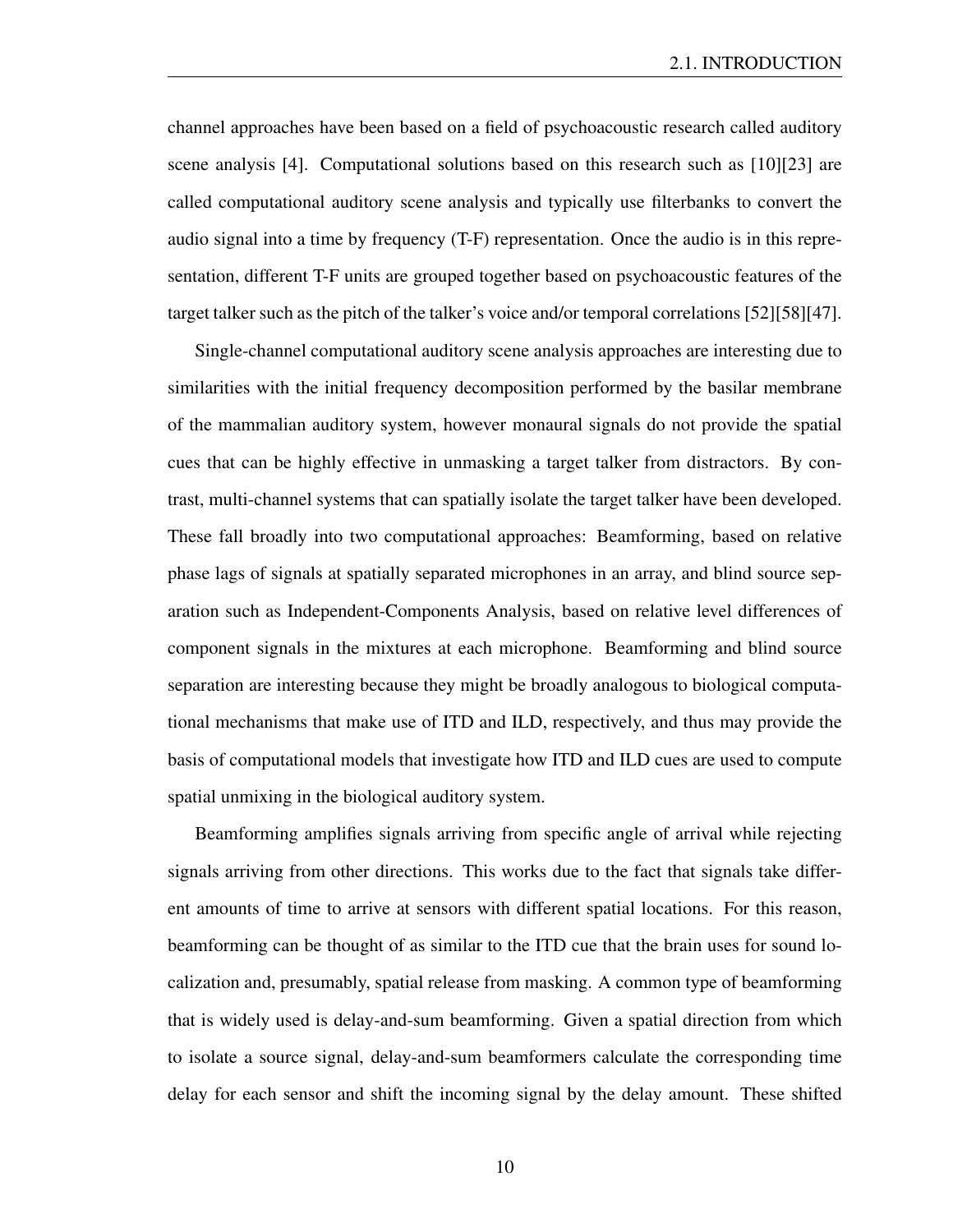signals are then summed together so that the target signal is boosted. Because distracting signals from other locations are forced out of phase, they are attenuated in the superposed signal. Filter-and-sum or "narrow band" beamforming is a similar type of beamforming that applies a filter bank to each sensor's signal before the delay-and-sum step. This helps compensate for the fact that the beam width changes based on the frequency and spacing of microphones in traditional delay-and-sum beamforming. In general, beamforming of low-frequency signals yields spatially wide "beams" that only slightly attenuate off-beam distractors. By contrast, beamforming of high-frequency signals yields a sharply focused beam, however if the spacing of the microphones is greater than 1/2 the wavelength of the target frequency then spatial aliasing will result in "phantom" arrival angles. Nevertheless, a beamforming-like computation based on ITD might be specifically useful for speech because speech signals are broadband. Hambrook et al. [17] described a computational basis for spatial selective auditory attention based on a beamforming mechanism, which used head rotations and a Bayesian updating approach to mitigate spatial aliasing at high frequencies.

The second type of multi-channel systems for the cocktail party problem are blind source separation systems (BSS). These systems exploit the fact that speech signals from different talkers are statistically independent in the mixed input at the two ears. Generally, these systems work by finding an unmixing matrix that optimally transforms the superposed signals at the two ears into independent components. Thus, a common technique for blind source separation is Independent Component Analysis (ICA) [24]. ICA works by starting with the assumption that each target talker signal is non-gaussian and statistically independent from other talkers and distracting sound sources. The ICA algorithm then estimates a mixing matrix that defines how the target signal could be produced by linearly mixing "latent variable" input sources. Each input source can then be estimated using the inverse of the mixing matrix. ICA can perform well in ideal scenarios but has disadvantages in real-world settings. For example, ICA typically fails if strong reverberation is present. Fur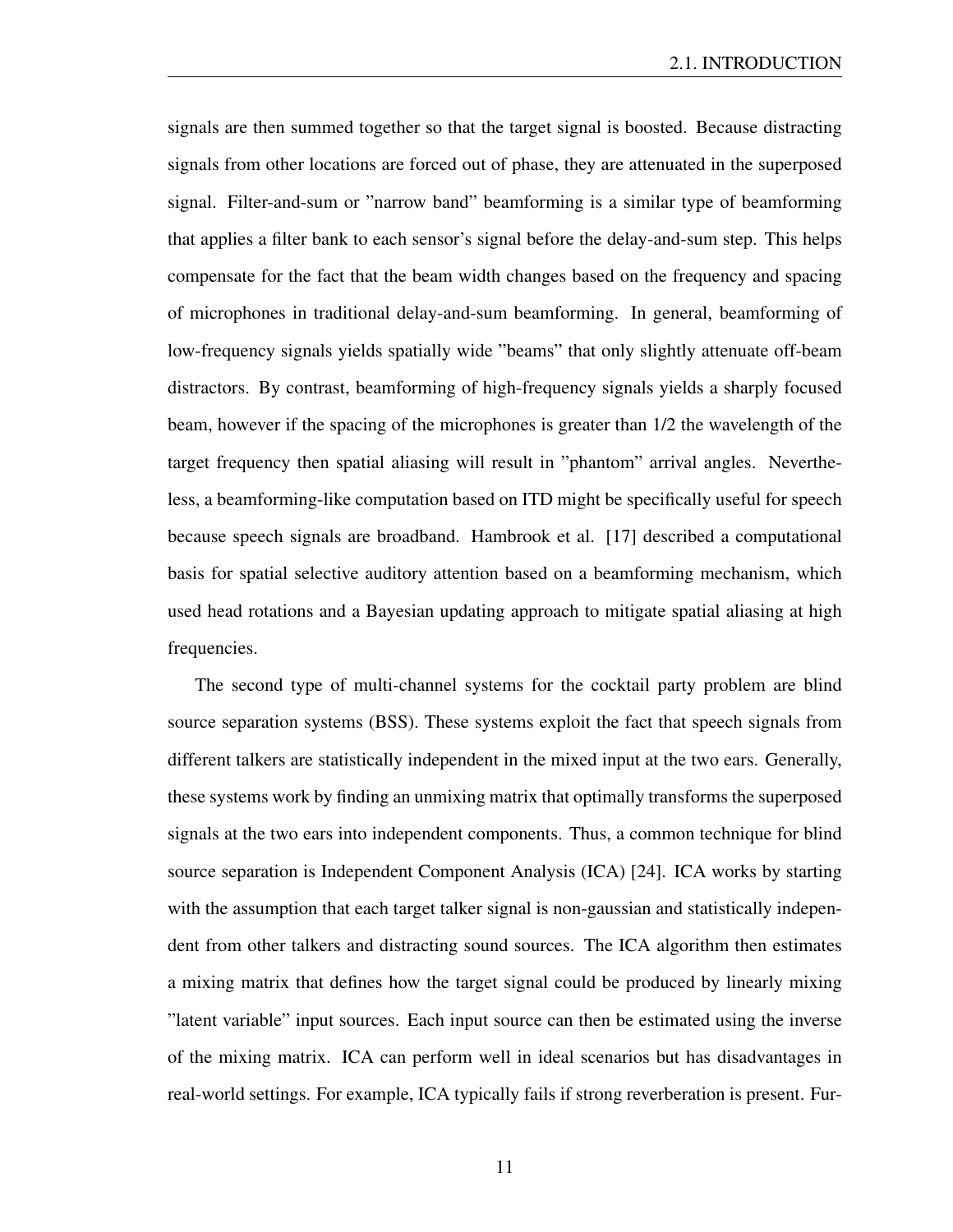thermore, given *n* component signals in the mixture, ICA requires at least  $n + 1$  sensors to unmix the sources plus noise. Consequently, ICA-based systems require many microphones to unmix all the talkers in a real-world scenario. Blind source separation approaches have an advantage in that the system does not need to have much prior information about the target talker, but this also means that these systems typically cannot take advantage of other information that might be useful, such as the spatial location of a target talker.

#### 2.1.2 State of the Art Computational Approaches

Recently there have been vast improvements to a wide range of computational tasks through the rise of deep learning, a technique in which deep neural networks are trained to directly solve classification or regression problems. These networks have outperformed traditional techniques on a variety of tasks and are inspired generally by neuronal mechanisms of learning in the brain, which makes them a good choice for solving problems that the brain can easily solve. Deep learning has been applied to the cocktail party problem using a few different approaches which are outlined below.

A common approach is to convert an auditory scene comprised of several speakers into T-F units such as by a short-time fourier transform (STFT) and then to train a neural network to directly predict the STFT of the individual talkers as in [54][55] or by training a network to output a mask that is then applied to the T-F units of the target talker as in [59][12]. Both the direct Time-Frequency unit prediction and mask prediction approaches typically train the networks as a regression task, using the Mean Squared Error or similar as the loss function.

Another interesting approach is to train neural networks to project the Time-Frequency units to a high-dimensional space so that clustering can be applied to each Time-Frequency unit, with each cluster then corresponding to a talker in the scene. This approach has been used in the Deep Clustering[21] and Deep Attractor Network [34] architectures. These approaches improve on the previously described mask-based techniques in that they can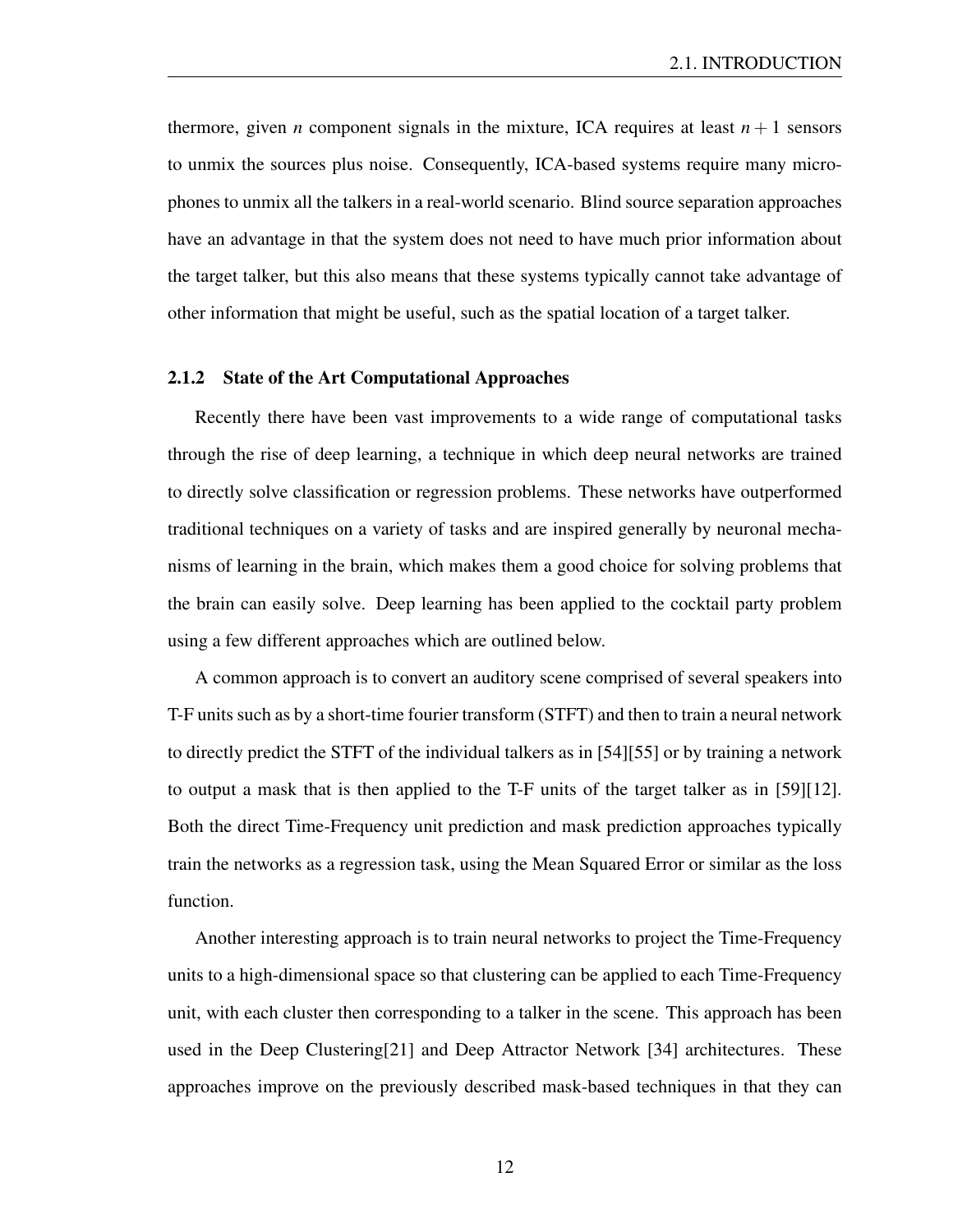isolate a variable number of speakers.

One important factor to note is that most of these deep-learning approaches are only applied to a single-channel input and this means they cannot make use of important spatial cues such as ITD and ILD. An exception to this is [7] in which the authors first perform beamforming on multi-channel audio and then apply the Deep Attractor Network model to each beam.

Until recently, most deep learning approaches for tasks in the auditory domain used compact Time-Frequency representations of audio such as the STFT or Mel-frequency cepstral coefficients (MFCCs) as input features. This is due to the fact that these representations are much smaller than the original raw waveforms and map more easily onto audio domain tasks such as speech recognition. Recent papers such as WaveNet[37] have shown that it is possible to use dilated convolutional neural networks to directly synthesize speech. The WaveNet architecture was also used for speech denoising in [44]. Since WaveNet, architectures such as WaveRNN[27] and FFTNet[26] have shown massive improvements in the computational time required to run such models. Papers such as Wav2Letter[9] have shown that it is possible to train speech recognition networks directly on raw waveforms. One interesting aspect of the WaveNet and FFTNet architectures is that the dilated convolutional process of WaveNet resembles a wavelet analysis of the raw audio and the FFTNet architecture's process resembles the Fast Fourier Transform. Both of these spectral decompositions are broadly analogous to the tonotopic decomposition of sound by the basilar membrane of the ear.

In the following research we test the theory that binaural input provides a computational basis for unmixing the auditory scene by feeding binaural audio into a neural network that must learn to isolate a target talker using binaural cues. To do this we trained a model based on FFTNet to isolate a target talker from distractors in a multi-talker scenario. Our FFT-Net speaker-isolation model takes two-channel audio as input and learns to output a single channel of audio containing only the target talker's speech. We call this network a Binaural

13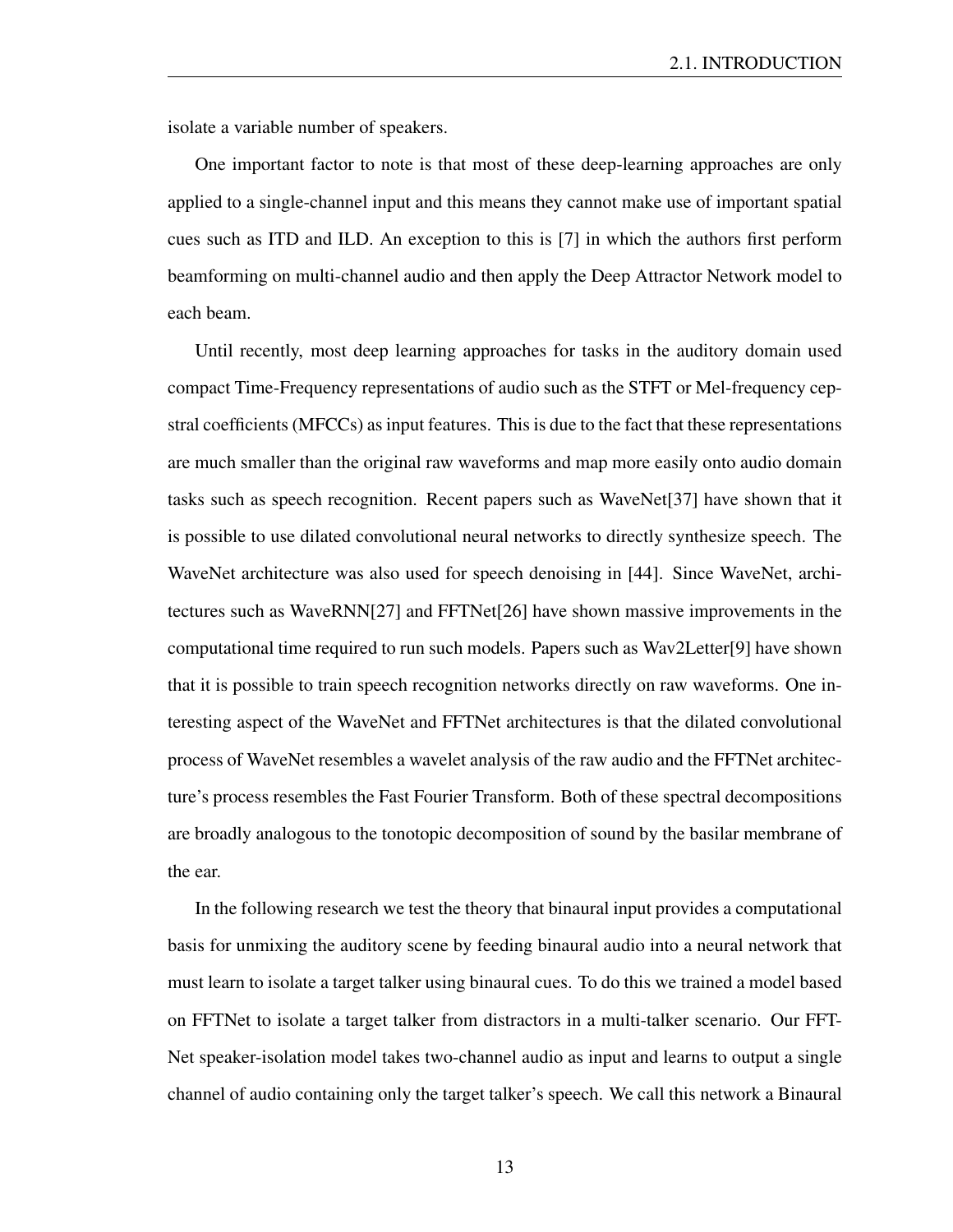Speaker Isolation FFTNet or BSINet for short. The initial layers of the network process the left and right channels separately, similar to what happens in the early mammalian auditory system. A middle layer in our network then merges the initial layers from the two channels so that the network can learn to use spatial cues such as the ITD and ILD. We evaluated the network on a multi-talker dataset with 0 to 6 distracting talkers to show that it is more robust to increasing distraction than a monaural (i.e. non-spatial) network. Importantly, we investigated whether the network had learned to use either or both of the ITD or ILD cues by providing it with those cues in isolation and measuring the resulting decrement in robustness to distraction.

### 2.2 Methodology

Our goal was to develop a speaker isolation system as a front end for speech recognition that would use spatial cues in a manner inspired by biological hearing systems. To develop and test our system, our approach involved the creation of various auditory scenes of increasing complexity, so as to evaluate how speech recognition performance changed as a function of set size of distracting talkers. Our speaker isolation system is a binaural network based on the FFTNet architecture[26] that we call Binaural Speaker Isolation FFT-Net or BSINet for short. In the next section we first describe our audio preprocessing, then the network architecture details, and finally our training process, which is also outlined in figure 2.1.

#### 2.2.1 Dataset Preprocessing

In the following section we outline the dataset creation process. The dataset is available online<sup>1</sup>.

<sup>&</sup>lt;sup>1</sup>https://github.com/lukeinator42/cocktail\_party\_audio\_dataset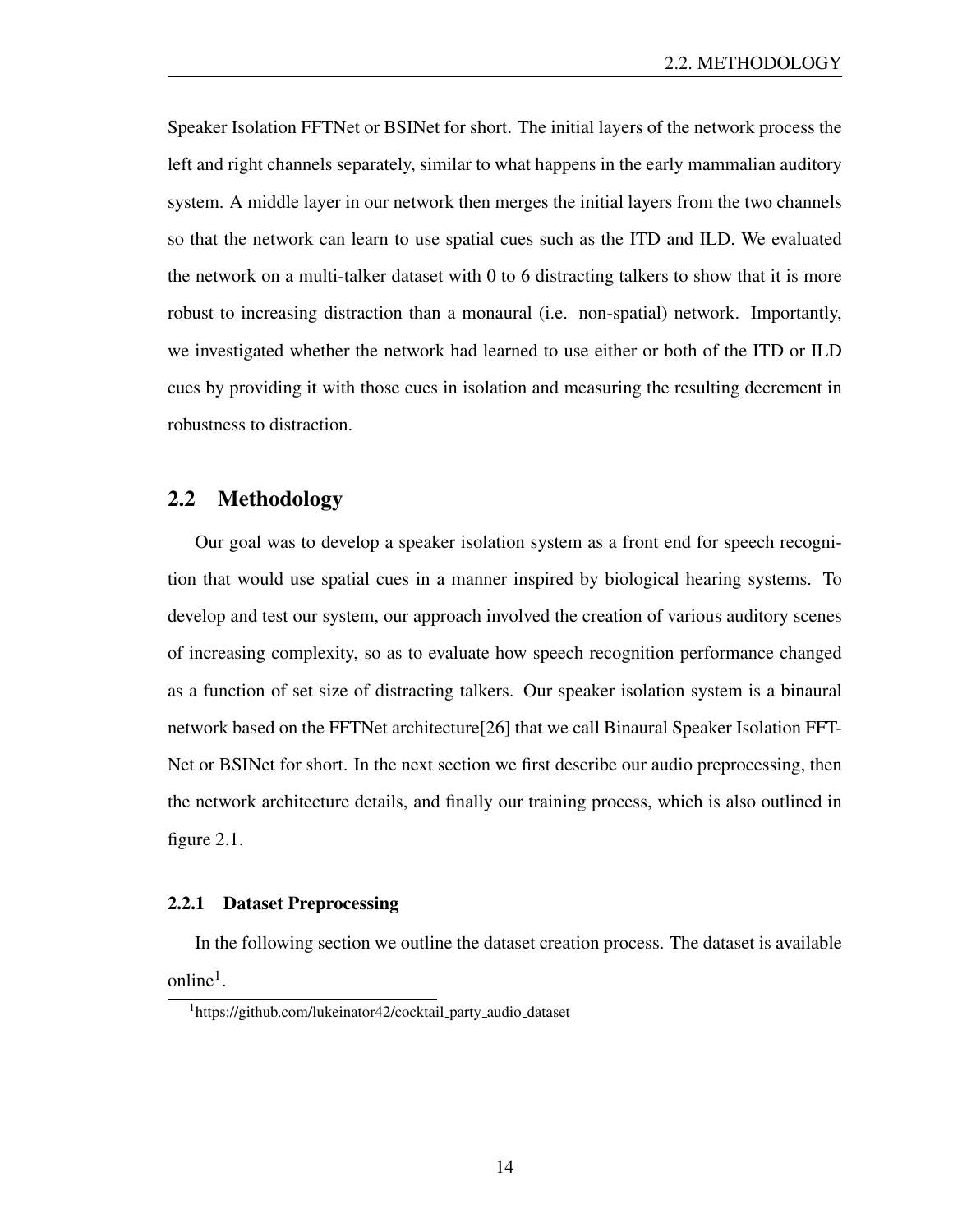

Figure 2.1: **BSINet training process.** The training process starts with rendering the target talker at  $0^{\circ}$ , and distracting talkers rendered randomly to the left at -90 $^{\circ}$ , -60 $^{\circ}$ , or -30 $^{\circ}$  and to the right at 30°, 60°, or 90°. The speaker isolation network was then trained to isolate a monaural channel containing the target talker's speech. For evaluation, the target and distracting talkers were spatially rendered, then inference was performed using the speaker isolation network, and the resulting isolated audio was used as input for a speech recognition system.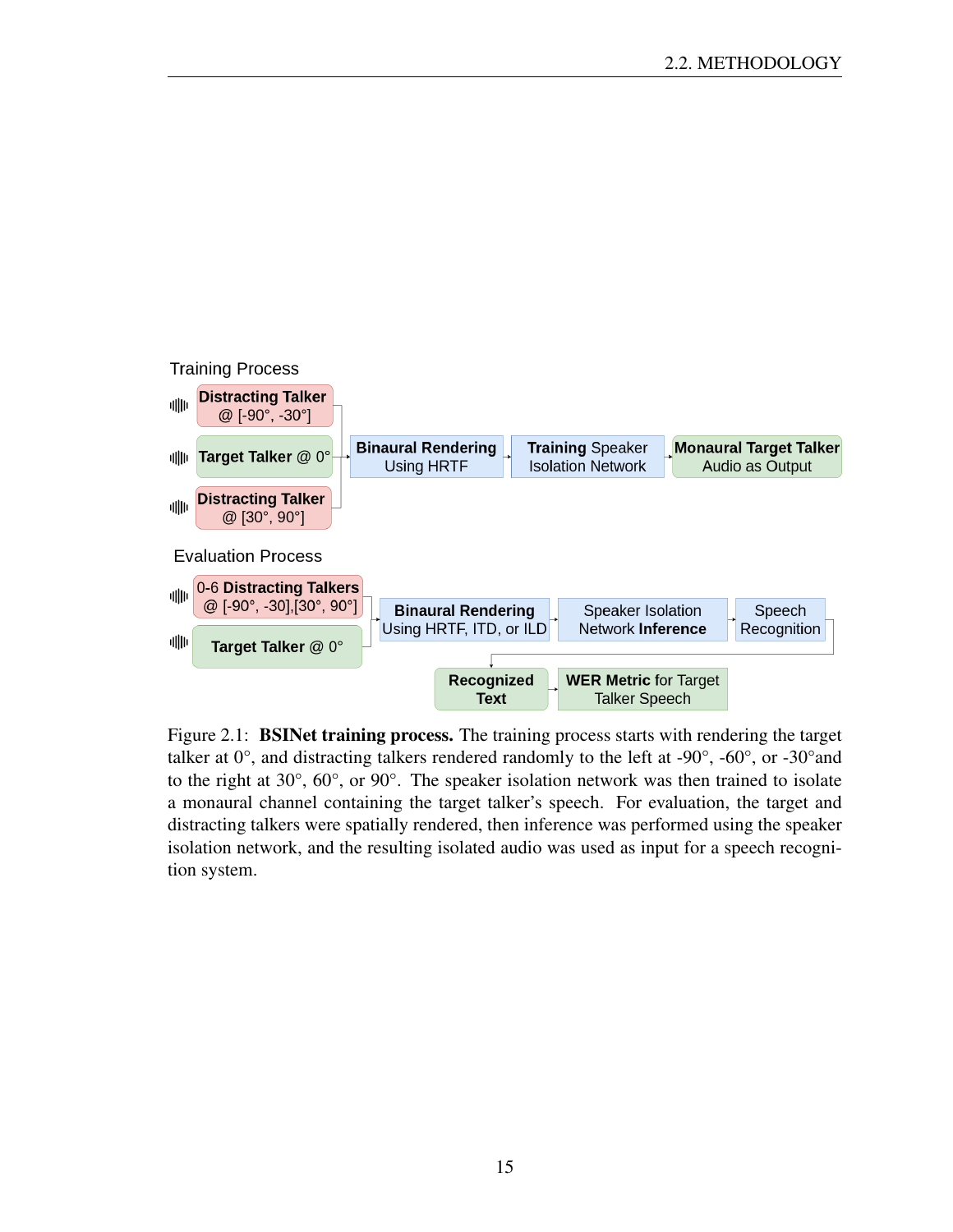#### Cocktail Party Dataset Generation

To create auditory scenes with multiple talkers rendered at different azimuthal angles away from the midline, we rendered speech from the CSTR VCTK Corpus [63] with a binaural head-related impulse response (HRIR) dataset that has HRIRs recorded at different spatial angles. We used the SADIE 2 HRIR Database [2]. To render a talker to a particular angle, we convolved the monaural speech of that talker with the left and right HRIR corresponding to the specific desired azimuthal angle. Each talker in the scene was convolved with the HRIR corresponding to its assigned spatial angle and the different left and right channels were summed together to create the final multi-talker auditory scene. We always rendered the target talker at 0°and distracting talkers randomly at -90°, -60°, -30°,  $30^{\circ}$ ,  $60^{\circ}$ ,  $90^{\circ}$ . The training dataset contained 2 distracting talkers, but we tested from 0 to 6 distracting talkers during evaluation.

#### Evaluation Dataset to Isolate Contribution of ITD and ILD

The human auditory system uses two main cues for spatial hearing, the Interaural Time Delay (ITD) and Interaural Level Difference (ITD). To evaluate how these cues might be learned by our network, we created distinct evaluation datasets in which sentences were rendered using either the previously described HRIR method, or only an ITD rendering method, or only an ILD rendering method. The ITD rendering method consisted of copying the monaural speech signal into left and right channels, and delaying the left or right channel using the appropriate delay for the corresponding angle. The delay ∆*t* was calculated using the following equation

$$
\Delta t = \frac{r * (sin(\Theta) + \Theta)}{c}
$$
 (2.1)

where *r* is the head radius,  $\Theta$  is the arrival angle of the sound in radians, and *c* is the speed of sound.

For the ILD rendering method we estimated the ILD (in dB) from the HRIR dataset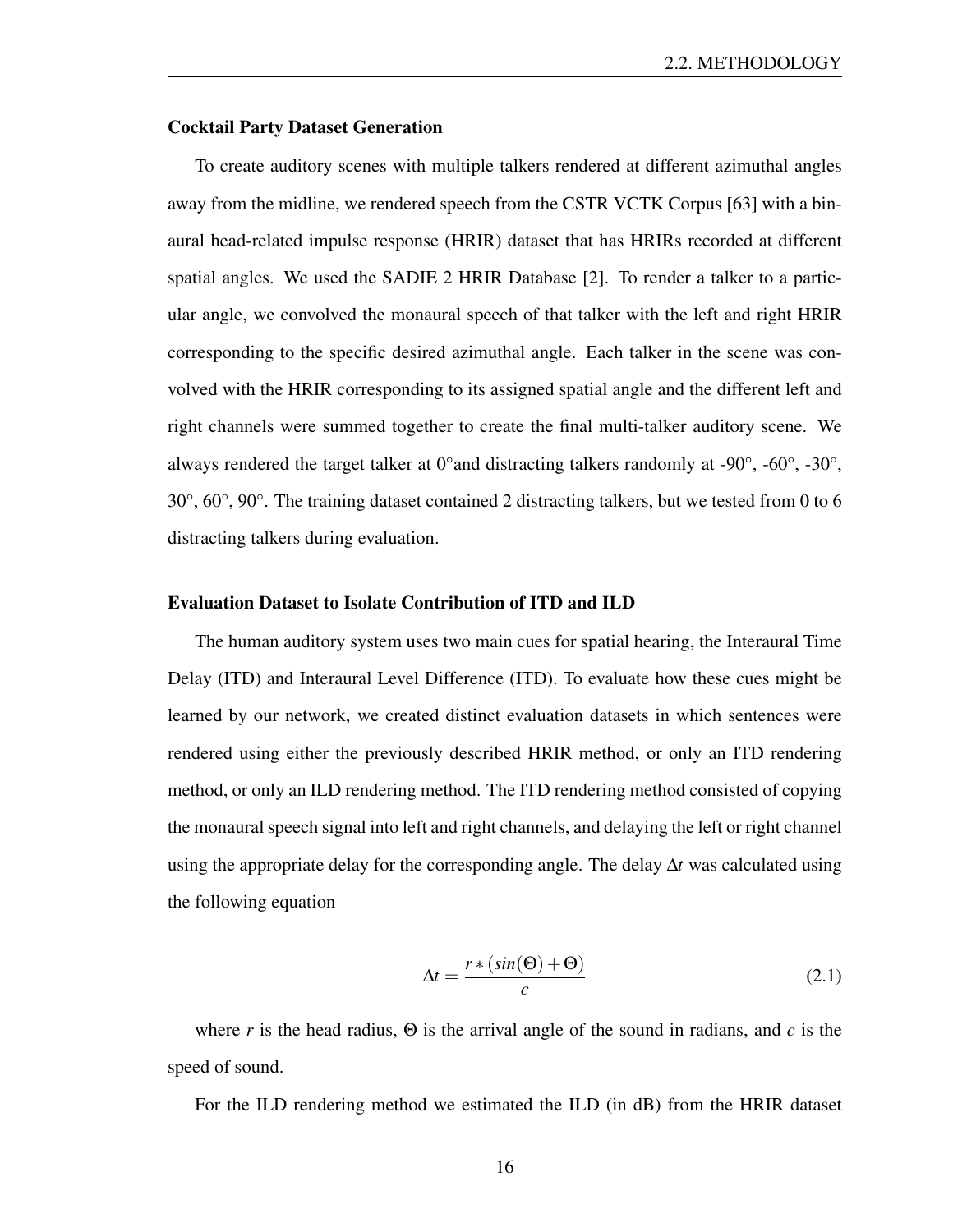using the method described in [61]. This consisted of calculating the ILD for each HRIR using the following formula

$$
ILD = 20 * log_{10} \frac{|H_l(f)|}{|H_r(f)|}
$$
\n(2.2)

where *f* are the 30 Equivalent Rectangular Band spaced frequencies from 20 Hz to 20000 Hz, and  $H_l(f)$  and  $H_r(f)$  represent the amplitude of the HRIR at a given frequency for the left and right ears respectively.

#### 2.2.2 System Architecture

Our system is a 1D dilated convolutional neural network that was trained on raw audio, and was based on FFTNet [26]. The original FFTNet architecture described by [26] is depicted in Figure 2.2, and consists of multiple layers that clip their input into two halves, apply a transformation to each half, and then sum and transform the two halves. Specifically, when given a 1D input defined as  $x_{0:N}$ , an FFTNet layer splits the input into a left half  $x_l = x_{0:N/2}$  and a right half  $x_r = x_{N/2:N}$  and applies separate convolutions to them:

$$
z = W_l * x_l + W_r * x_r \tag{2.3}
$$

where  $W_l$  and  $W_r$  are the weights for the 1x1 convolutions for the left and right side respectively. Once the left and right sides are combined, a ReLU transformation is applied followed by another 1D convolution, and a final ReLU as shown in the following equation  $z' = ReLU(conv1x1(ReLU(z)))$  where conv1x1 is the 1D convolution operation.

By stacking multiple FFTNet layers, the full network takes multiple audio samples as input and outputs a single sample. The network from the original FFTNet paper predicted a current audio sample when given previous samples, and could be used as a vocoder, when given previously generated samples and an auxiliary condition such as the Mel-frequency cepstral coefficients (MFCCs).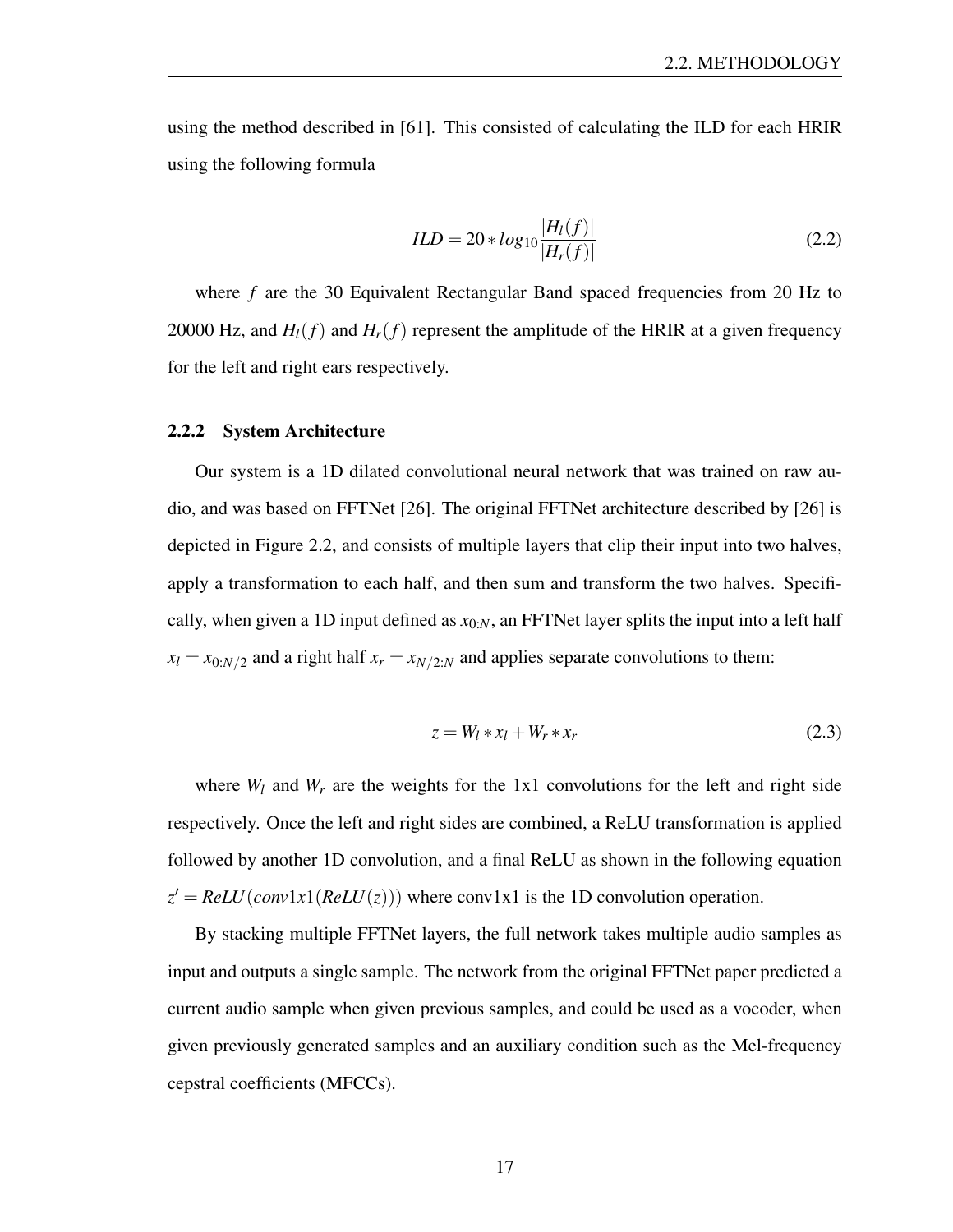

Figure 2.2: Original FFTNet architecture due to [26]. The operations inside each layer are as follows: a given input is first divided into two halves; each half is then passed through a different 1x1 convolution layer and then summed together. This summed output is passed through a ReLU function, another 1x1 convolution, and a final ReLU.



Figure 2.3: Binaural Speaker Isolation Network (BSINet). The network consists of two separate layers for the left and right channels, the output of the left and right layers are then combined together and fed into a third set of layers. The network outputs monaural samples of audio for the target talker.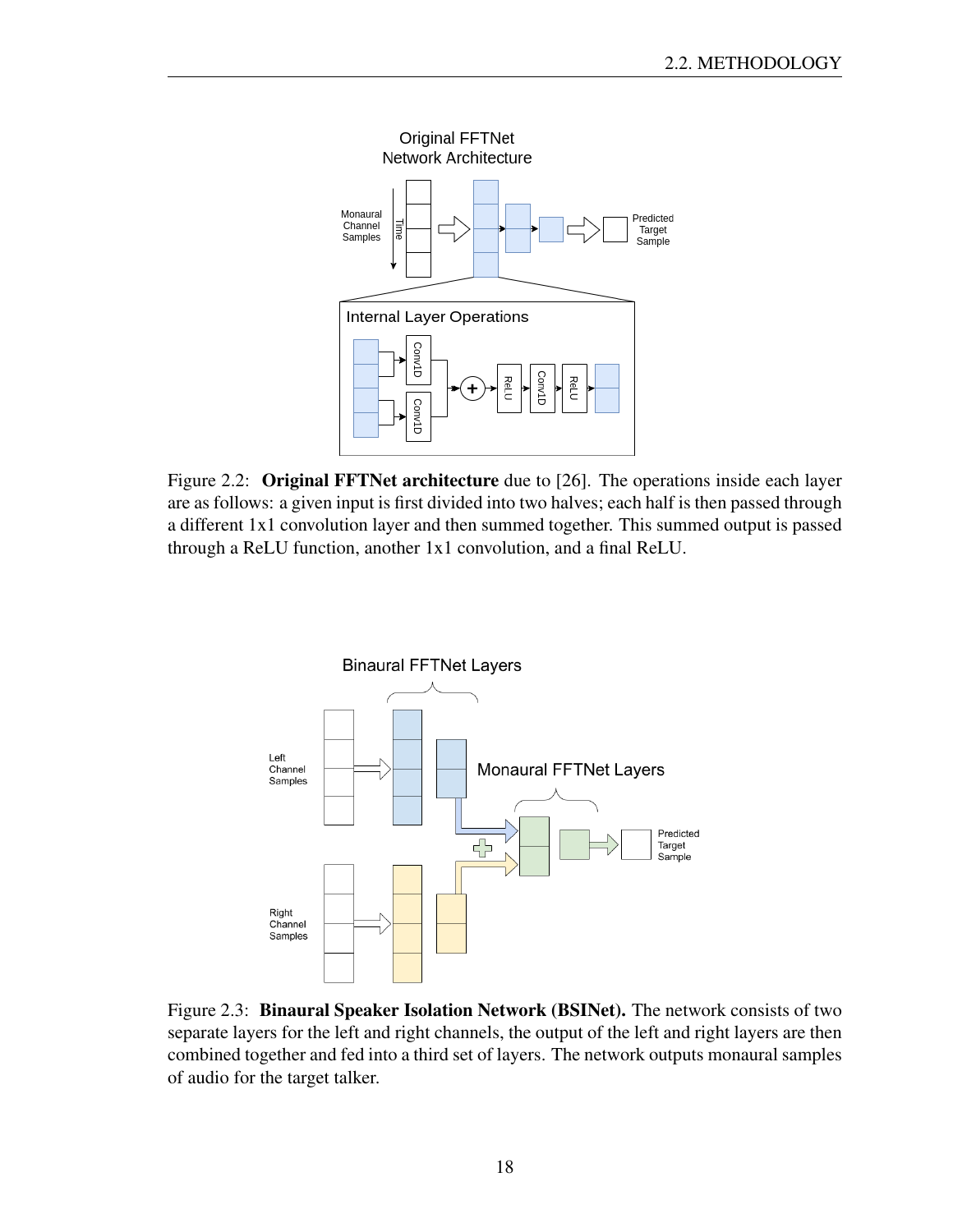One major difference between our architecture and the original FFTNet architecture is that our network takes binaural input from two ears. This novel architecture is inspired by the early auditory pathway found in mammals, and is shown in Figure 2.3. The model consists of initial binaural layers that process the left and right channels independently. These independent left and right layers are analogous to the Bushy Cells in the mammalian auditory system, which span inputs from the basilar membrane via the auditory nerve [15]. The output of these left and right networks are then combined into a third monaural network that emulates the binaural integration function of the Superior Olivary Complex. This merging of the left and right binaural layers is implemented by combining their outputs during the summation step in the first monaural FFTNet layer. Given the output of the left layers are defined as  $x_a$  and the output of the right layers are  $x_b$ , then the transformation of the first monaural layer before the ReLU step is defined by the equation:

$$
z = W_{al} * x_{al} + W_{ar} * x_{ar} + W_{bl} * x_{bl} + W_{br} * x_{br}
$$
 (2.4)

where  $x_{al}$  and  $x_{ar}$  are the left and right halves of  $x_a$ ,  $x_{bl}$  and  $x_{br}$  are the left and right halves of  $x_b$ , and  $W_{al}$ ,  $W_{ar}$ ,  $W_{bl}$ ,  $W_{br}$  are the corresponding conv1x1 weights. The last two layers of the network after the monaural FFTNet layers are a fully connected layer and a softmax layer containing 256 units.

The final softmax layer is used because the network takes audio samples that are converted from floating point numbers to 8-bit integers using the following µ-law encoding function *f*, where  $\mu = 255$ , x is the floating point audio sample in the range  $-1 \le x \le 1$ , and  $sgn(x)$  is the sign function.

$$
f(x) = sgn(x) \frac{ln(1 + \mu|x|)}{ln(1 + \mu)}
$$
\n(2.5)

This converts the network to a classification network with 256 classes as output, corresponding to the 256 possible values for an 8-bit integer.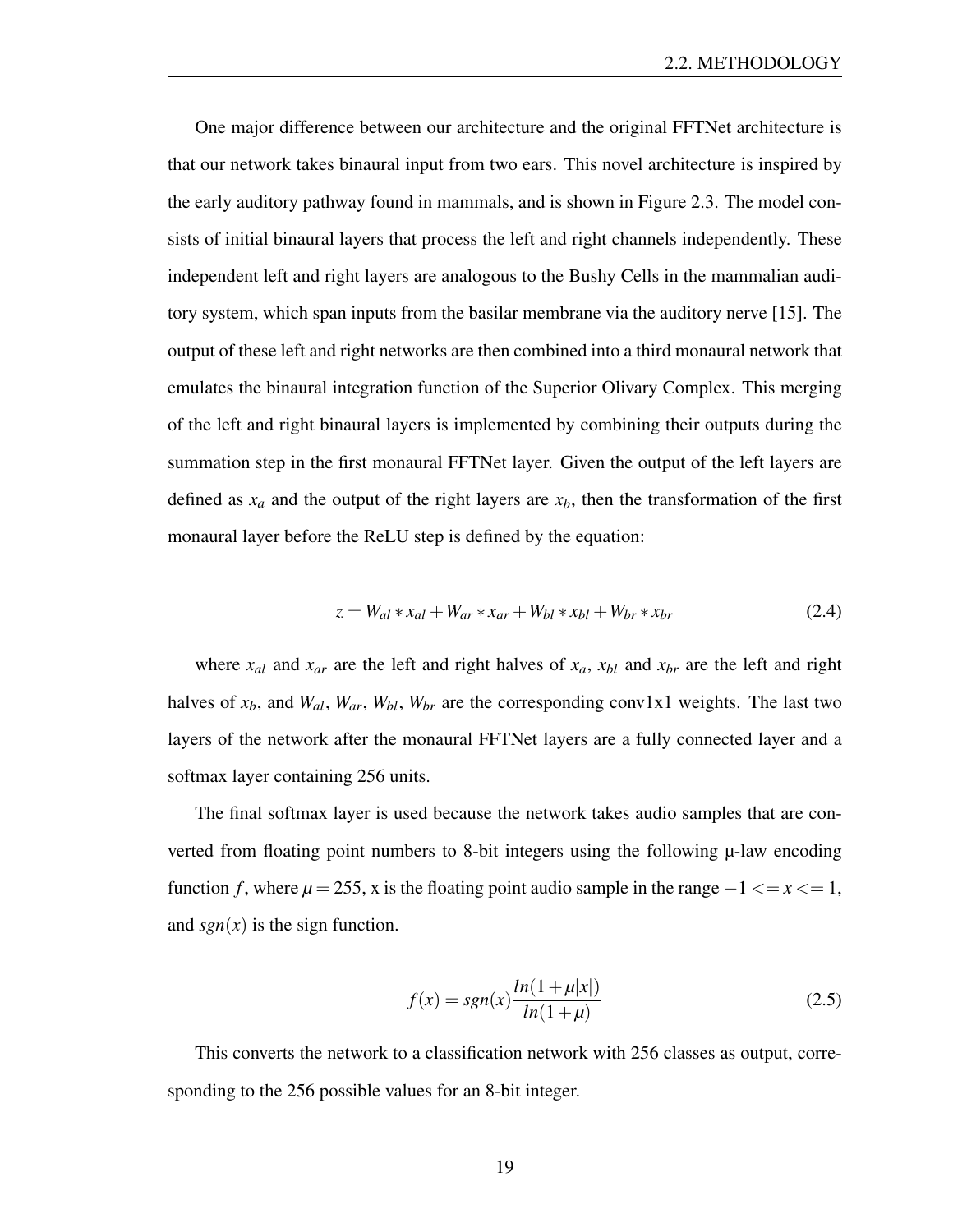Another difference between our architecture and the original FFTNet architecture is that the original FFTNet was a vocoder system and as such could only produce one sample at a time. The produced samples would then be fed back iteratively into the network to generate the next consecutive sample. In our architecture we already have the entire input sequence fully defined and this enables us to generate multiple output samples in one shot, similar to the adaptation of WaveNet for speech denoising shown in [44].

#### 2.2.3 Training Process

#### Speaker Isolation Task

The network takes raw audio samples containing multiple talkers and isolates the target talker's speech, outputting a single channel of audio corresponding to the target talker. i.e. when trained on input samples  $x_{1..n}$  the network learns to output samples  $y_{1..n}$ , where *x* is two-channel audio containing multiple talkers and *y* is the audio of the target talker. The input, output, and target audio samples are encoded using the previously described  $\mu$ -law encoding. This converts the speaker isolation task into a classification problem. The output for each sample is a one-hot encoded vector of size 256 and the network is trained using the Negative Log Likelihood Loss function.

We trained BSINet on complex auditory scenes consisting of sentences from the CSTR VCTK Corpus[63], a dataset of speech from 109 native speakers of English. The sentences were spatially rendered using the previously described preprocessing steps.

#### Evaluation System

For evaluation of BSINet, we use the isolated audio from the network as input for a speech recognition system. In our experiments we used Mozilla's open-source DeepSpeech implementation[36][19]. We used version 0.6.1 of the included pre-trained acoustic and language models. Performance was then evaluated using the Word Error Rate (WER) between the output of the speech recognition and the ground-truth transcript of the target talker.

20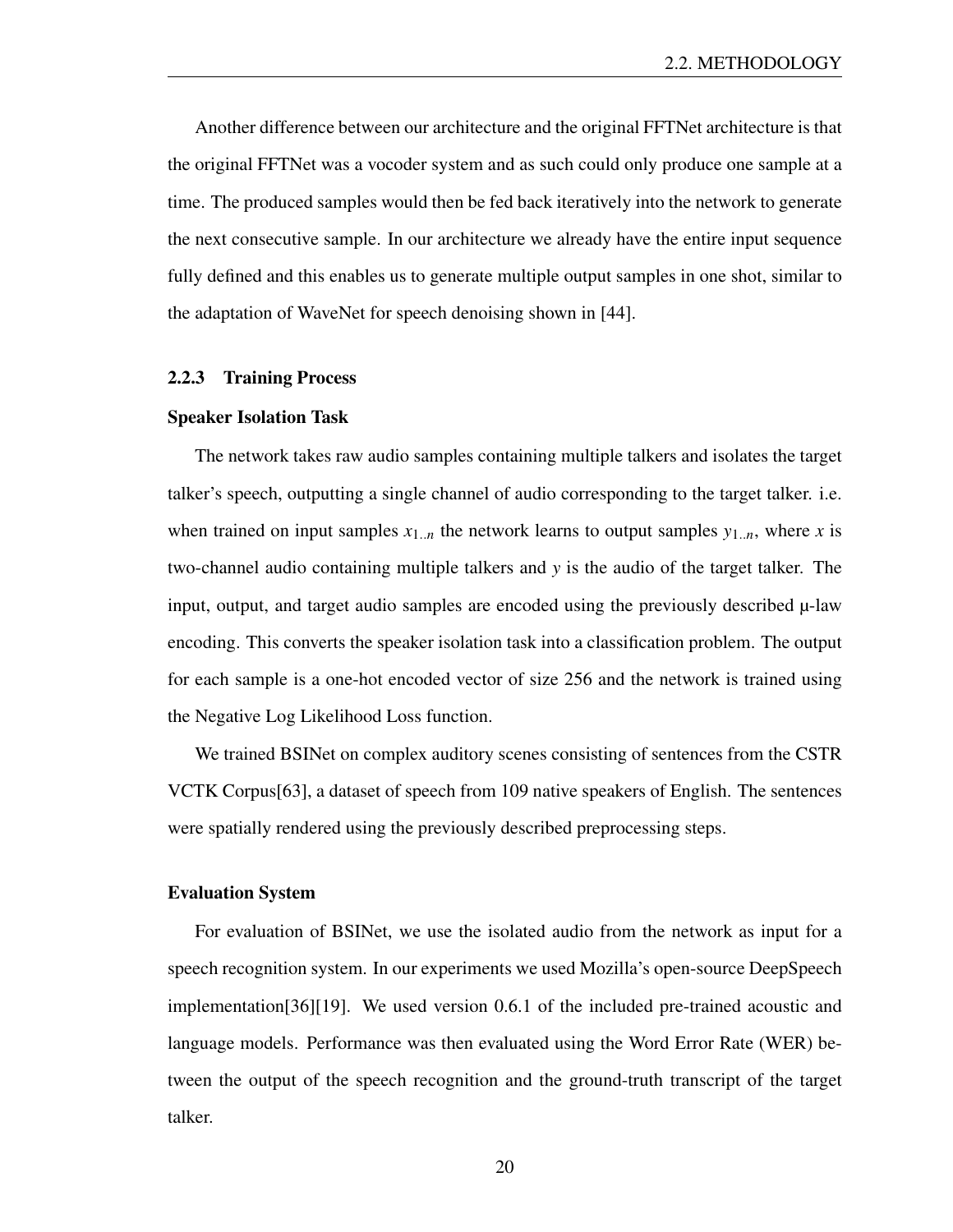We also evaluated the isolated audio from the networks using an evaluation metric called the Source-to-Distortion Ratio (SDR) as defined in [57]. The Source-to-Distortion Ratio is a commonly used metric for evaluation of speaker separation systems, and is defined by the following equation

$$
SDR = 10 * log10 \frac{||starget||2}{||einterf + enoise + eartif||2}
$$
(2.6)

where  $s_{target}$  is a version of the target talker's speech and  $e_{interf}$ ,  $e_{noise}$ , and  $e_{artif}$  are estimated error terms corresponding to interfering sources, noise, and artifacts respectively. In order to use SDR to evaluate the performance of the network, the SDR is calculated for the original spatially rendered audio as well as the isolated audio. Then the BSINet's performance can be quantified by calculating the ∆ SDR improvement between the original and isolated audio.

### 2.3 Results

The following section first outlines the experimental setup of the proposed BSINet as well as a monaural baseline network. Then, results are shown for each network using the Word Error Rate (WER) metric for evaluation.

#### 2.3.1 Network Experimental Setup

The BSINet we trained had two initial binaural layers followed by nine monaural layers, giving the network a temporal receptive field of 2048 audio samples. Each layer had 128 units. The network was trained on sequences of 5000 samples x 2 channels corresponding to the left and right ear. Given this input, the network was trained to isolate a single channel of audio containing the target talker's speech. We used a batch size of 5 sequences and the Adam[29] optimizer with a learning rate of 0.001, similar to the original FFTNet paper. As a baseline we also trained a standard FFTNet with 11 layers on single-channel audio. We trained each network for 120 epochs to ensure convergence.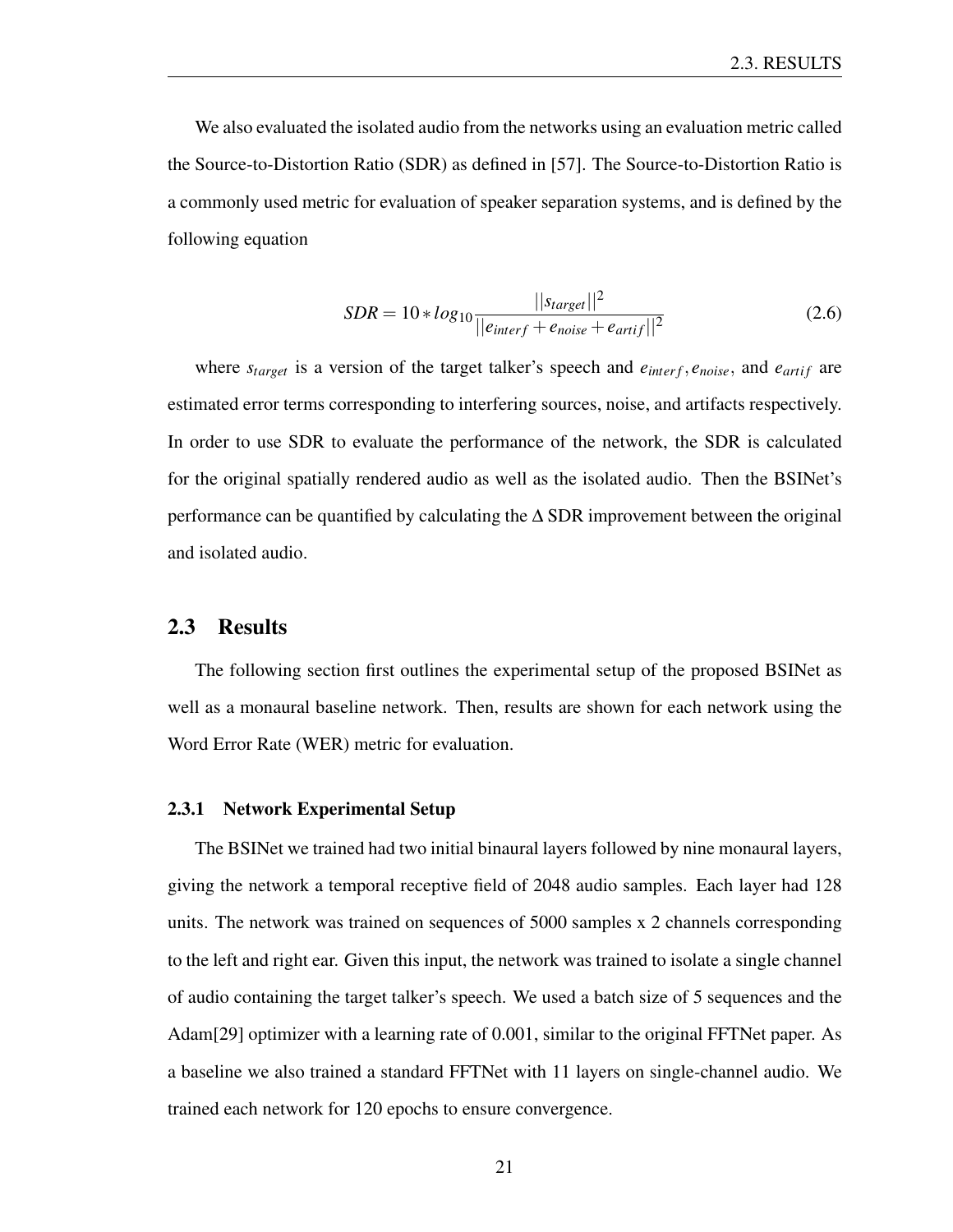

Figure 2.4: Word Error Rate (WER) performance for different networks. The coloured bands show the 95% confidence interval of the results. A two-way ANOVA showed a main effect of approach with  $F = 83.55$  and a main effect of number of distractors with  $F =$ 117.18.

#### 2.3.2 WER Evaluation

The first test we performed on the different networks was an evaluation using the Word Error Rate (WER) metric. The test audio was run though both the BSINet as well as the baseline network. The output audio from each network was then converted to text using the Mozilla DeepSpeech system [36]. This text was finally compared to the ground-truth transcripts using the previously described WER metric. The results are shown in figure 2.4.

#### 2.3.3 SDR Evaluation

The next evaluation we performed was to test the SDR improvement on both of the different networks. To do this we used the python mir eval toolbox [41]. The results are shown in table 2.1. The Binaural Network shows excellent SDR improvement across all levels of increasing distractor set size, whereas the monaural network only shows improvement when there are no distractors present. This indicates that the monaural network did not learn to isolate the target talker although it was still able to remove the effects of the HRTF when no distracting talkers were present.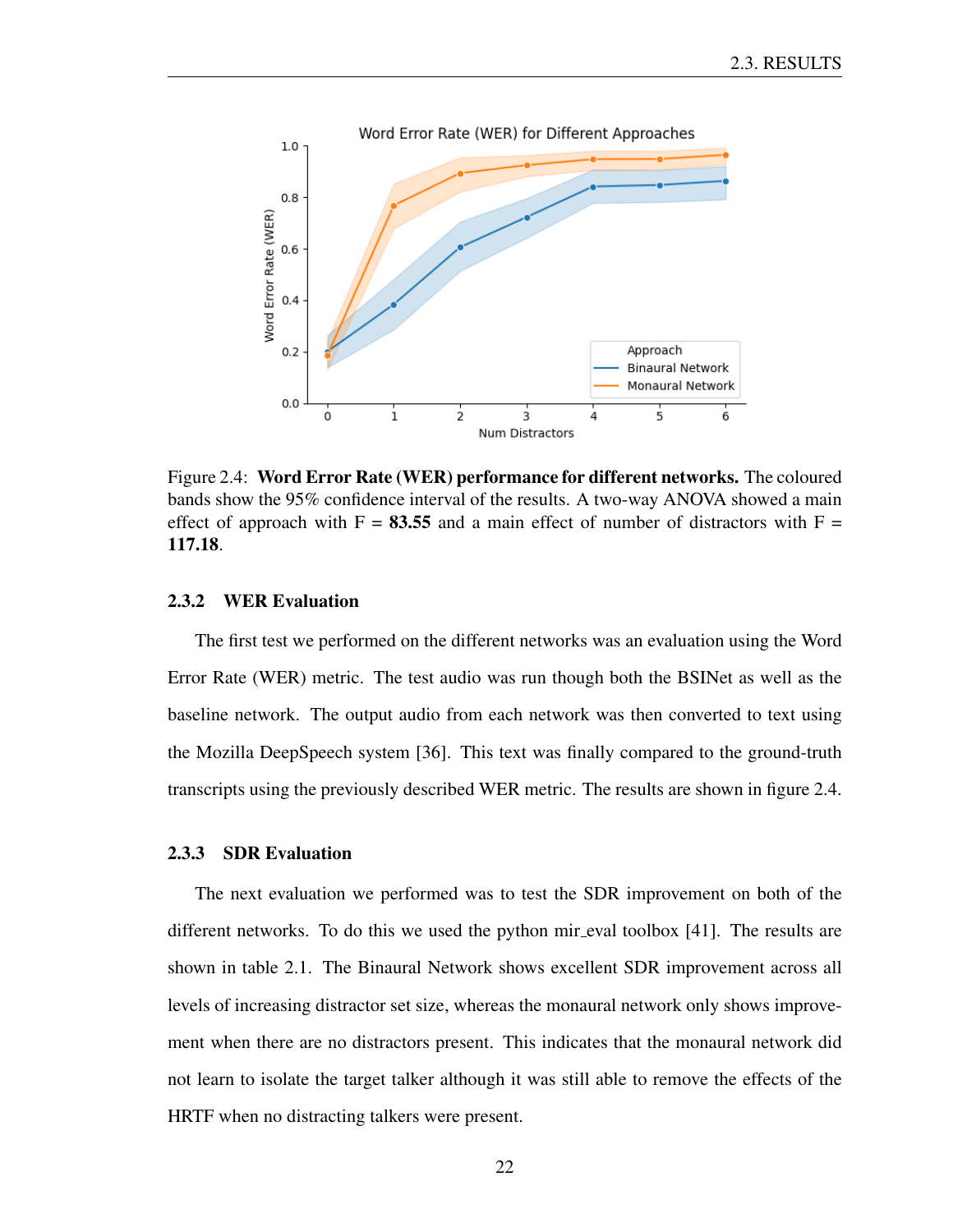| $\triangle$ SDR (dB)        |                  |          |                |         |         |         |         |
|-----------------------------|------------------|----------|----------------|---------|---------|---------|---------|
| <b>Network</b>              | # of Distractors |          |                |         |         |         |         |
|                             |                  |          |                |         |         |         |         |
| Binaural Network   $+15.94$ |                  | $+13.21$ | $+10.91$ +7.67 |         | $+5.93$ | $+4.92$ | $+4.79$ |
| Monaural Network $ +13.07$  |                  | $-0.16$  | $-1.32$        | $-1.28$ | $-1.44$ |         | $-2.01$ |

Table 2.1: SDR Improvement for Monaural and Binaural Network



Figure 2.5: WER performance for BSINet with different spatial cues. The coloured bands show the 95% confidence interval of the results. A two-way ANOVA showed a main effect of feature type with  $F = 42.89$  and a main effect of number of distractors with  $F =$ 148.32.

#### 2.3.4 WER Evaluation on Different Cues

The next step in our evaluation was testing the WER performance of the network when using different cues for rendering the talkers. Figure 2.5 shows the WER results for the network. The network performed best when it had access to the full HRTF features relative to ILD features or ITD features only.

## 2.4 Summary

This chapter has demonstrated a neural network architecture called BSINet; a network inspired by the early auditory pathway in the mammalian brain. As outlined in figure 2.4 the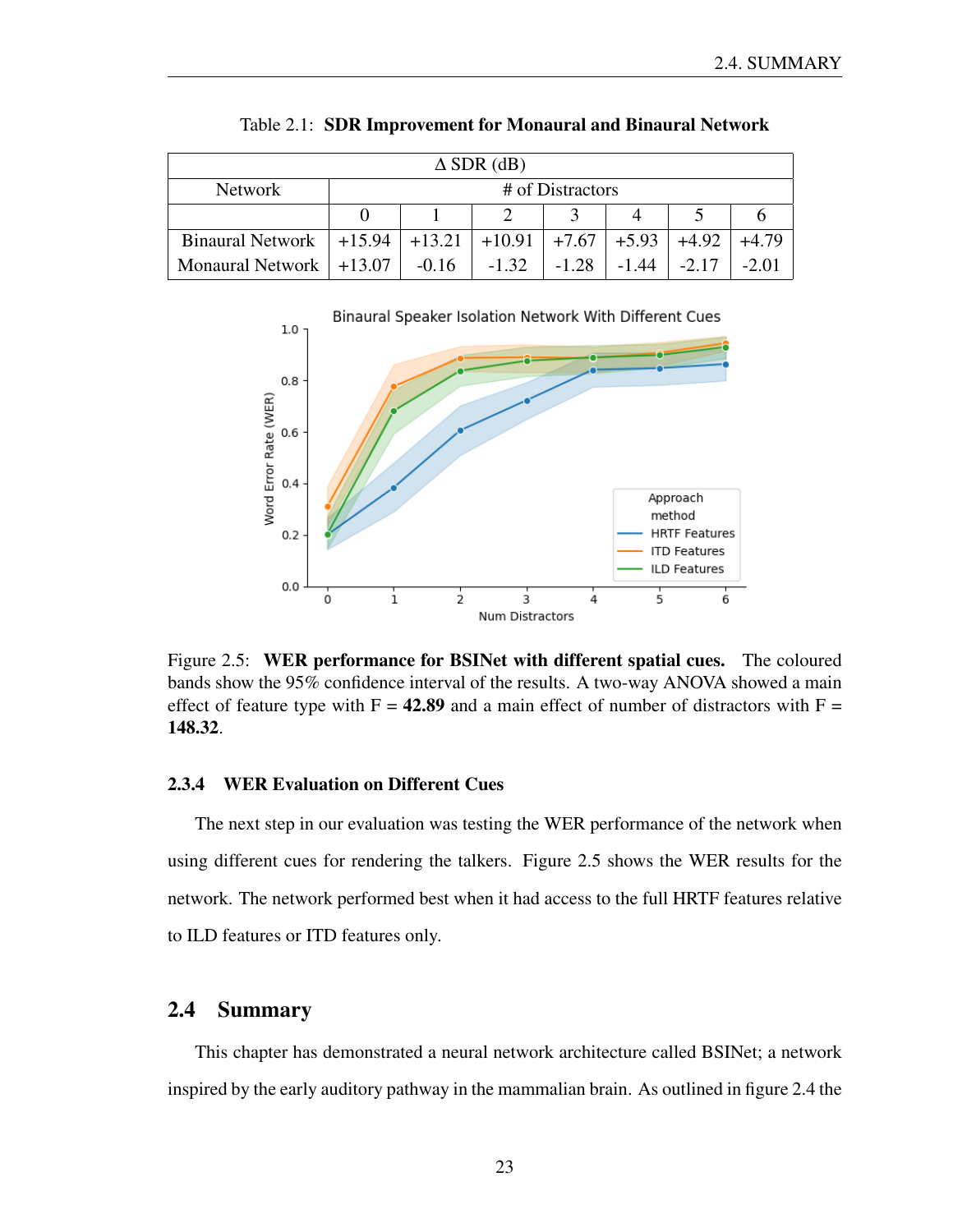network based on binaural cues dramatically outperformed a monaural network, and was robust to an increasing set size of distractors, unlike the monaural network. An experiment that evaluated the extent to which BSINet relies on the different binaural cues, such as ITD and ILD, was also presented. The implications and applications of the success of BSINet are elaborated in Chapter 4 below.

The robustness to distraction of the BSINet suggests human-like ability to focus attention on a single talker. To further explore this, the next chapter of this thesis tests human participants on the same dataset used in to evaluate BSINet. We tested the prediction that BSINet, by incorporating binaural spatial cues, has learned the human-like ability to focus attentional selection on a target talker voice.

There is a subtle point to note in the interpretation of the second experiment's results: rendering a talker at an angle using only an ILD or ITD cue means that there is conflicting spatial evidence from the other cue that the talker is at  $0^\circ$ . For example, if a talker is rendered using only ILD, this means that the time difference between the two channels is zero, which corresponds to a spatial location of  $0^\circ$ . Vice versa, a talker rendered using only ITD has a balanced level difference between the two channels, which also implies a spatial location of 0°. This is an important subtlety, as a mismatch between ITD and ILD most likely never occurs in real-world free-field listening. For this reason it is unclear from the present results whether the lack of independence of ITD and ILD cues is critical, or indeed whether it pertains in the case of human listeners. This point is further explored in Chapter 3.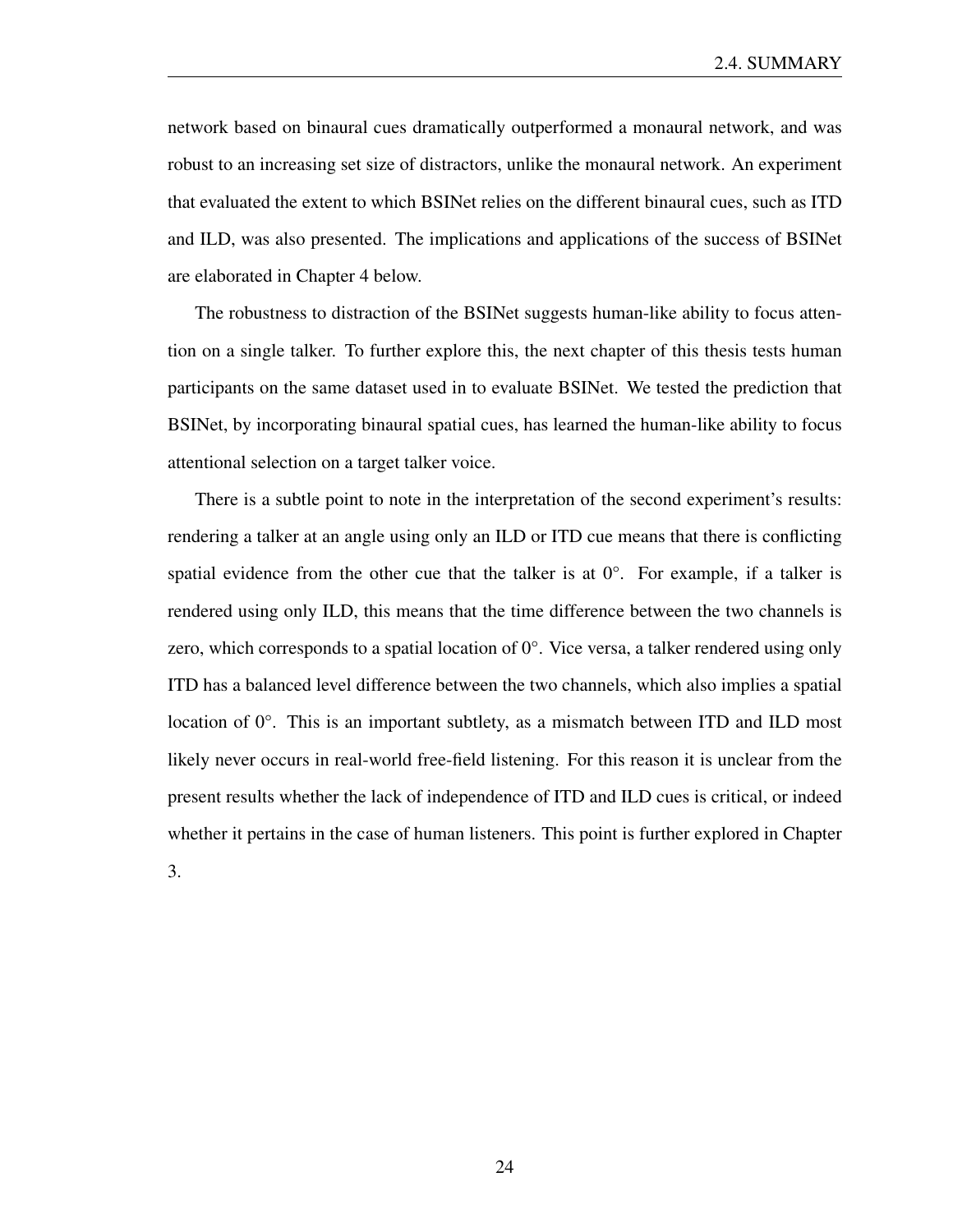## Chapter 3

# Comparison of Network and Human Performance Across Cues

## 3.1 Introduction

Chapter 1 of this thesis has outlined the major cues the mammalian brain uses to isolate speech in multi-talker environments, and chapter 2 proposed a neural network architecture called BSINet based on these cues and evaluated the extent to which BSINet relies on each cue.

The fact that BSINet is based on these cues raises a few questions; namely, how similar is the performance of the network to human performance and does the network rely on binaural cues in the same way humans do? This chapter contains an experiment that tests human participants on the same multi-talker dataset from chapter 2. The results of this experiment allow a direct comparison between the human participant performance and BSINet, as well as evaluating the extent to which the human participants rely on each spatial cue.

This chapter starts by delving into the similarities and differences between neural networks and the mammalian brain and what can and cannot be inferred through comparisons between the two. Then, an experiment using the same test data from chapter 2 on human participants is presented. Finally, the network's performance is compared to that of human participants who performed the same speech recognition task under the same manipulation of distractor set size.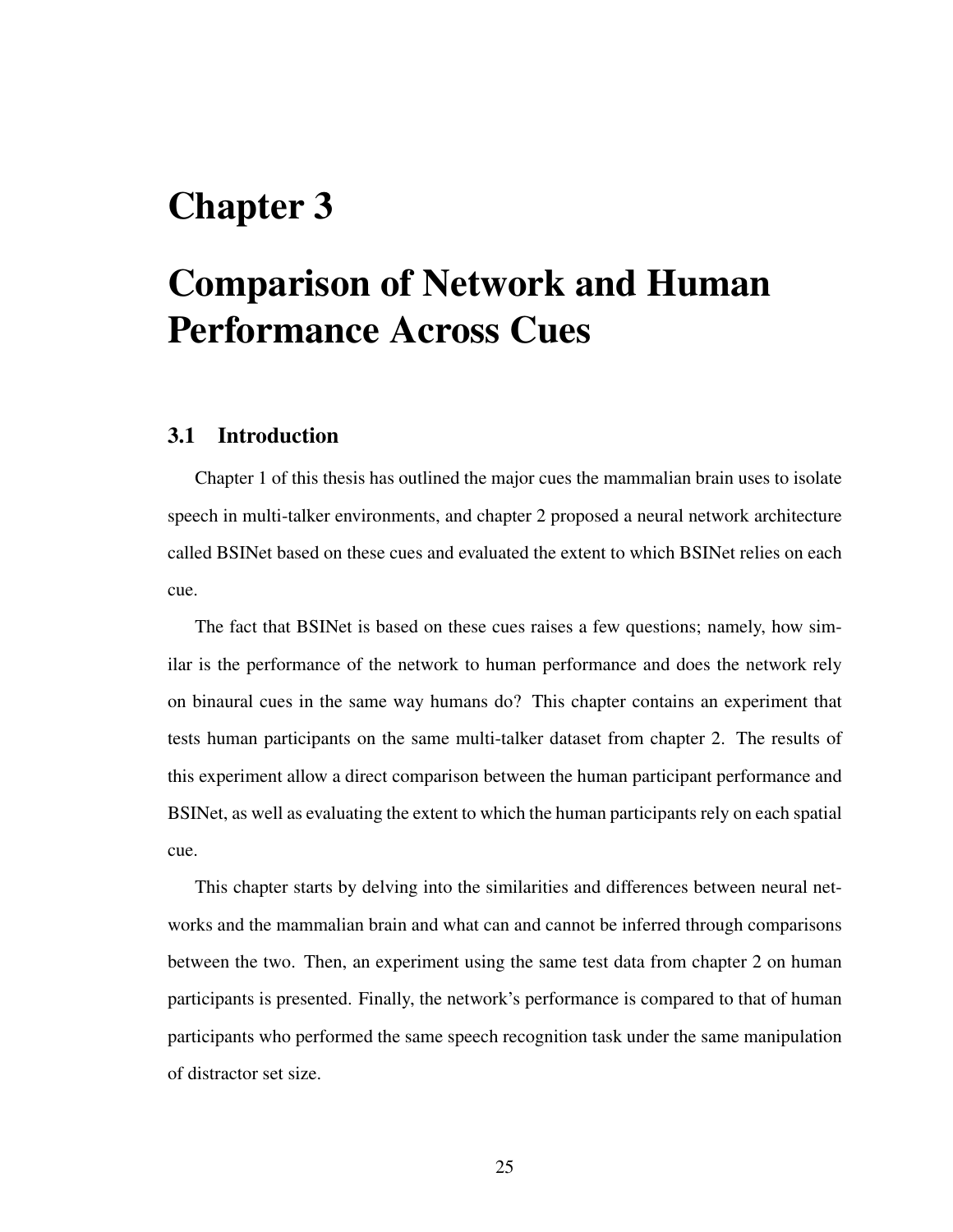#### 3.1.1 Comparing Neural Networks and the Mammalian Brain

Neural networks have shown impressive performance when applied to problems in many different domains, such as image recognition [42], language modelling [5], speech recognition [19], and many others. The earliest developments in artificial neural networks, called perceptrons, were directly inspired from observations of learning in the visual system [48][35]. This is of note, especially since other developments in neuroscience have led to corresponding improvements to artificial neural networks. For example, the mechanism of visual attention in the human brain has led to improvements in neural networks that perform image captioning as shown in [62]. The attention mechanism has also vastly improved networks that solve various problems in the natural language processing domain such as translation, summarization, question-answering, as shown in [56][40].

Although insights from the brain have enabled improvements in neural network performance, an important aspect to note is that this does not imply that neural networks are learning to perform tasks in the same way the human brain does. An example that illustrates this is a problem known as the credit assignment problem. As outlined in [45], the credit assignment problem describes the difficulty in assigning weight to different connections in systems that are composed of hierarchical networks containing multiple layers. In order for such a system to learn, a weight must be assigned to each connection in the network based on how much it contributed to the correct output. The approach used to solve this problem in artificial neural networks is known as backpropagation [49]. While there are theories that attempt to explain how a process similar to backpropagation might happen in the brain [50], having a separate backward pass of updating weights based on error is still biologically implausible as outlined in [46][16]. This is an example of how a neural network and the human brain might arrive at the same computational results by taking different computational approaches.

Even though the process of backpropagation itself is biologically implausible, in some cases the networks trained through backpropagation have been shown to replicate processes

26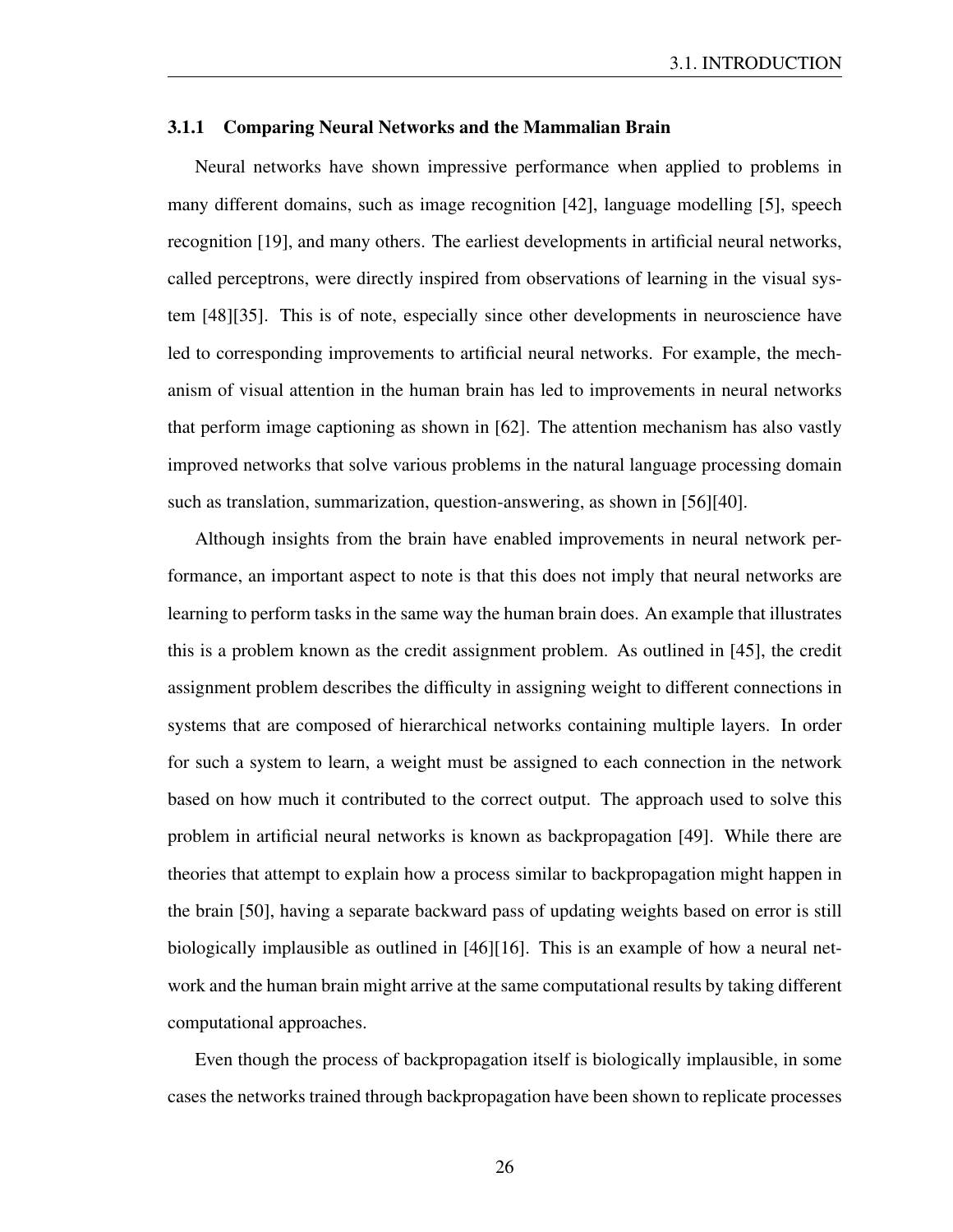that happen in the brain. A few examples of this can be found in research such as [3], in which a recurrent neural network learned representations that were similar to the grid cells found in the hippocampus, and [39] in which internal neurons from a deep neural network trained on an image classification task showed similar translation-invariant selectivity to boundaries as neurons found in visual processing area V4 in primates. An area of research that takes such comparisons even further is Brain-Score [51] which quantifies the amount of similarity between artificial neural networks and the brain on visual object recognition tasks. The Brain-Score paper defined a benchmark based on both neural recordings from primates and behavioural object recognition tasks. This enables researchers to run their image classification networks on the same benchmark to test the biological plausibility of their models.

Another fascinating example is found in a neural network architecture called PredNet [33]. PredNet is an architecture based on predictive coding, which is a model of how the brain processes information internally. The authors in [60] trained a PredNet model to predict future frames of video, and when the network was presented with a visual illusion it produced the same illusory predictions that the human visual system makes. This makes PredNet an interesting analogue in the visual domain to the research in this thesis as Pred-Net is inspired by the architecture in the brain, similar to the BSINet architecture from chapter two. We take the same approach that [60] took when they compared their network architecture to the visual system in the brain by using specially crafted illusory inputs. The research in the following chapter will compare BSINet to behavioural data from human participants in order to test how similarly BSINet performs to human participants when given various binaural cues. This provides a simple methodology for us to benchmark how similar our network is to humans on various cues. We also provide the dataset in Appendix A. This will enable other researchers to also test their networks against the human participant data.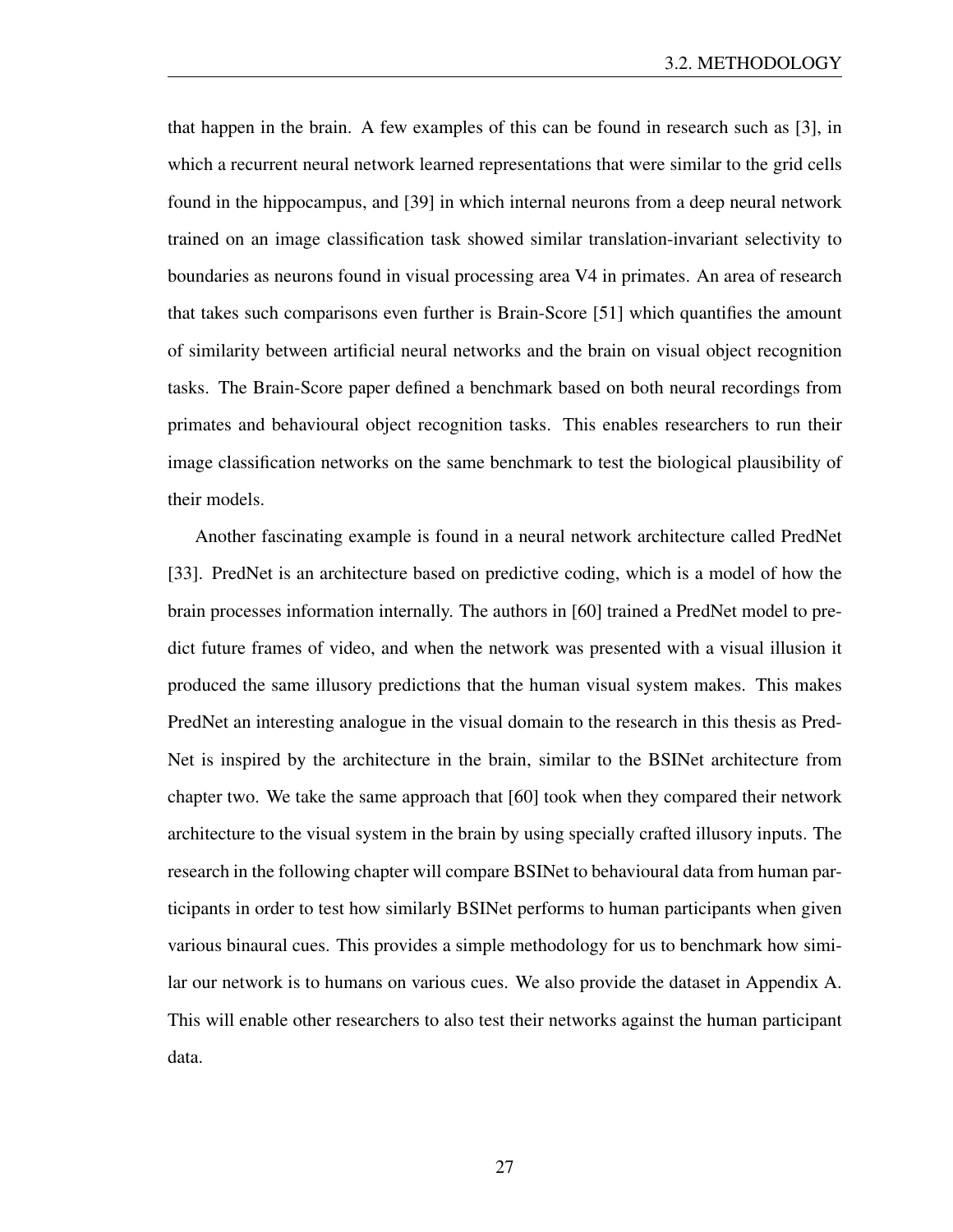### 3.2 Methodology

Our goal was to evaluate the performance of our network against human participant performance in a complex "cocktail party" auditory scene. To do this we recruited human participants to perform the same speaker isolation and speech recognition task. Eight undergraduate students were recruited from the University of Lethbridge and received course credit for their participation. All participants were neurologically normal and reported normal hearing in a pre-experiment questionnaire. The participants were able to adjust the playback volume to comfortable levels at the beginning of the experiment. The experiments and procedures adhered to the Declaration of Helsinki and were approved by the University of Lethbridge Institutional Review Board.

#### 3.2.1 Human Participant Experimental Setup

The experiment was conducted in an acoustically damped room. The participants were seated in a standard rolling office chair at a desk with a computer for stimulus presentation. Participants were wearing Sennheiser over-ear headphones and listened to audio from the previously described evaluation dataset. Stimulus presentation and response recording were both performed using the PsychoPy package[38] for Python. The participants were instructed to type a sentence corresponding to the speech they heard from the talker perceived to be in the center at 0°. After being given these instructions, they were played an initial example file in order to set the volume to a comfortable level. The example file contained multiple distracting talkers and the participants were not instructed to type a response for this example file.

As in our evaluation of our network in chapter 2, each trial consisted of a presentation of target speech plus distraction ranging from zero to six distracting talkers. We had three conditions for the rendered audio: the ITD condition provided only binaural time lag cues, the ILD condition provided level-difference cues, and the Head Related Transfer Function (HRTF) condition provided the entire complement of binaural cues available in the Sadie 2

28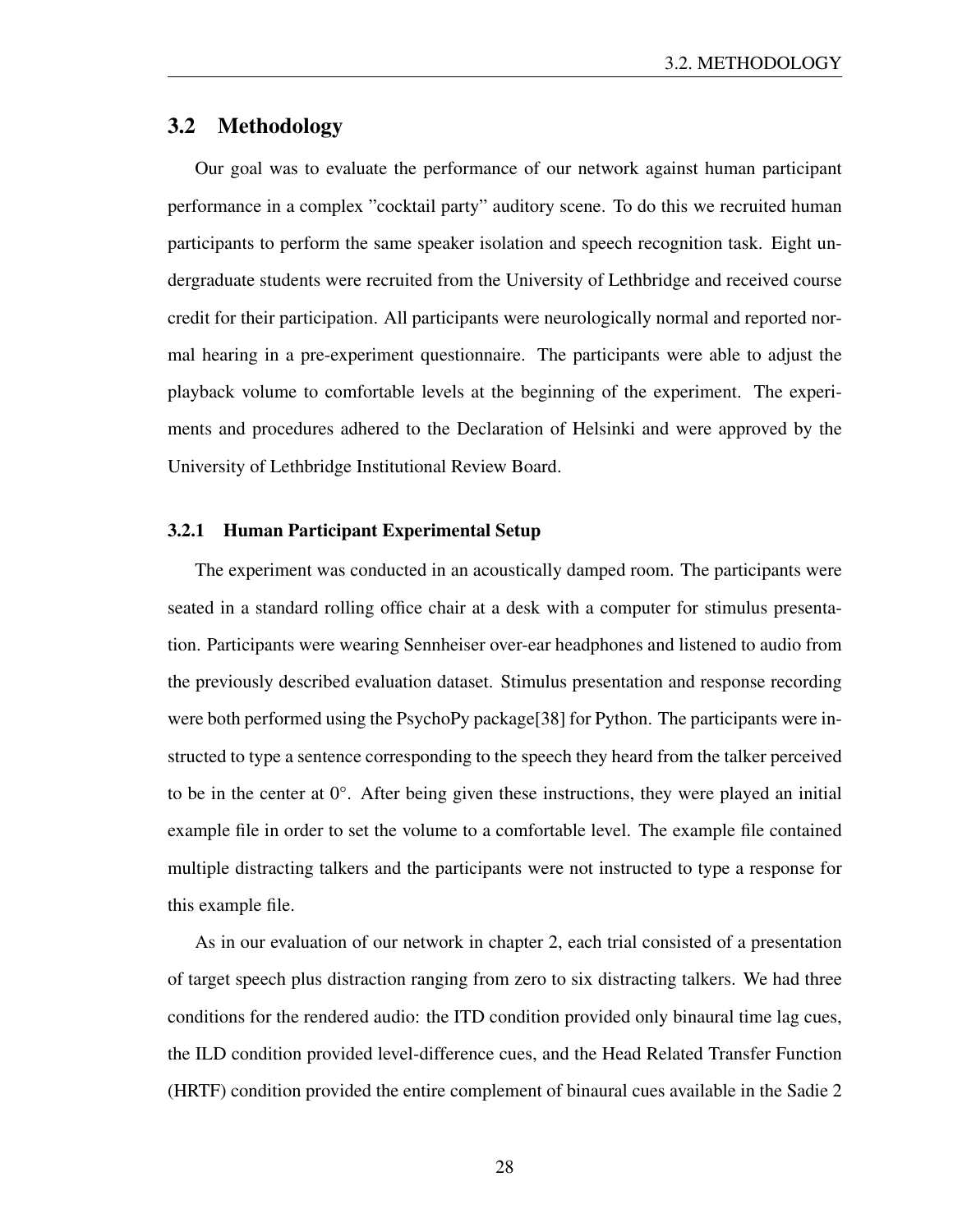

Figure 3.1: Performance comparison between human participants and BSINet. The coloured bands show the 95% confidence interval of the results. A two-way ANOVA showed a main effect of approach with  $F = 61.44$  and a main effect of number of distractors with  $F = 141.60$ .

HRTF models. We used 5 sentences for each distractor # x rendering condition for a total of 105 sentences per participant. The target sentence in each trial was unique across all trials, and all sentences during each trial came from different VCTK talkers.

## 3.3 Results

The following section contains the results from the human participants. The results are shown using the Word Error Rate (WER) metric, with the data from the neural network experiment in chapter 2 plotted alongside for comparison.

#### 3.3.1 WER Evaluation on HRIR Features

The first test we performed was the evaluation of each network and the human participants on their Word-Error-Rate (WER) performance on the HRIR rendered subset of audio, shown in Figure 3.1. The BSINet performed similarly to human participants when one or more distractors were present. By contrast, the monaural network exhibited a much steeper rise in WER as distractor set size increased.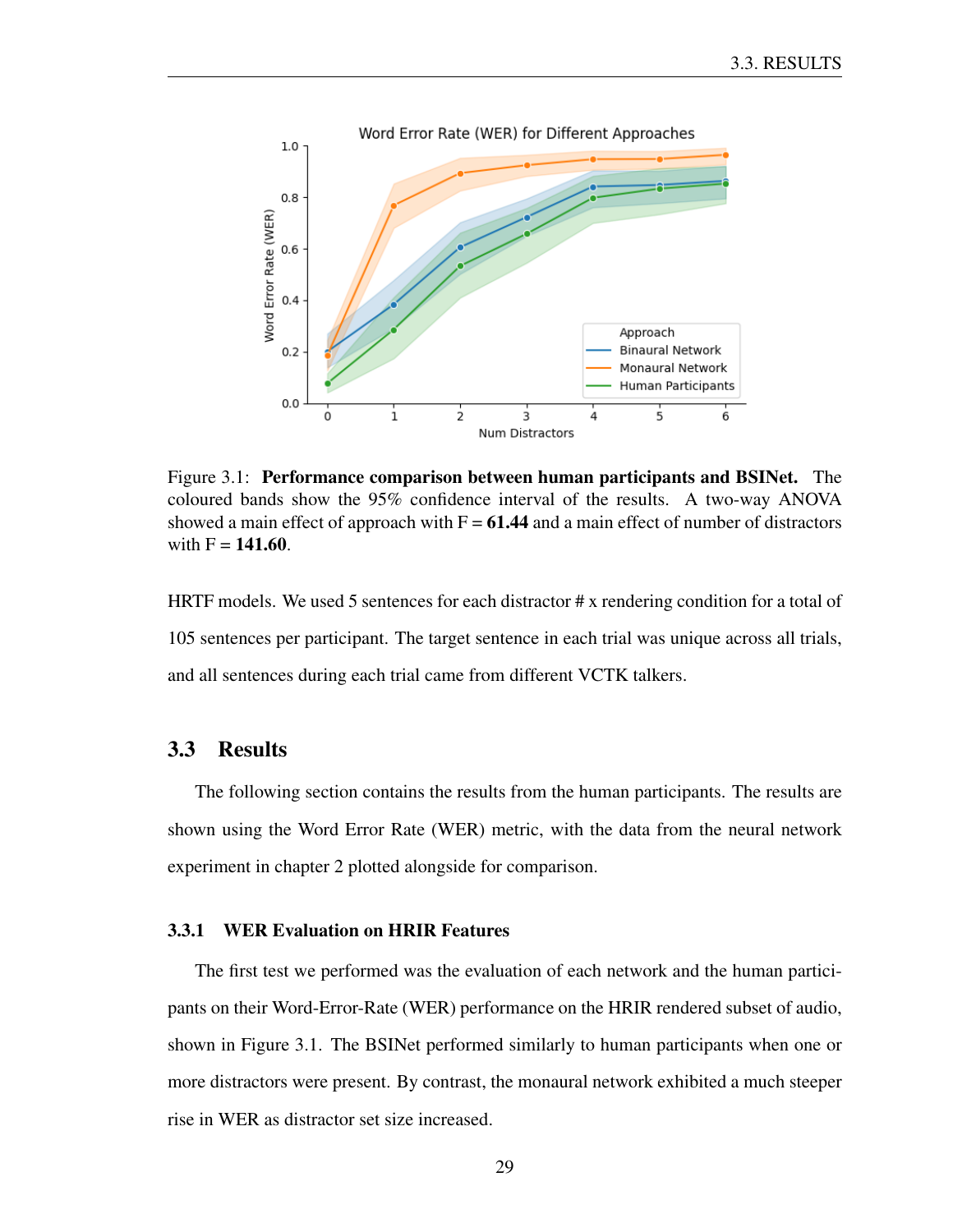

Figure 3.2: Human participant performance with different spatial cues. The coloured bands show the 95% confidence interval of the results across all participants. A two-way ANOVA showed a main effect of feature type with  $F = 30.85$  and a main effect of number of distractors with  $F = 63.85$ .

#### 3.3.2 WER Evaluation on Different Cues

The next step in our evaluation was testing the WER performance of the participants and the network when using different cues for rendering the talkers. Figures 3.2 and 2.5 show the WER results for the participants and network respectively. The coloured bands show the 95% confidence interval of the results across all participants. The participants performed best on the ILD rendered subset when one or more distractors were present. This was in contrast with the BSINet, which performed best when the full HRTF cues were available, and similarly with either ITD or ILD cues.

### 3.4 Summary

This chapter started by exploring existing comparisons between neural networks and the human brain. These comparisons are valuable because the first neural networks were initially inspired by learning in the visual system (e.g. see [48] and [35]), and insights from neuroscience have led to improvements in neural network performance on a variety of tasks.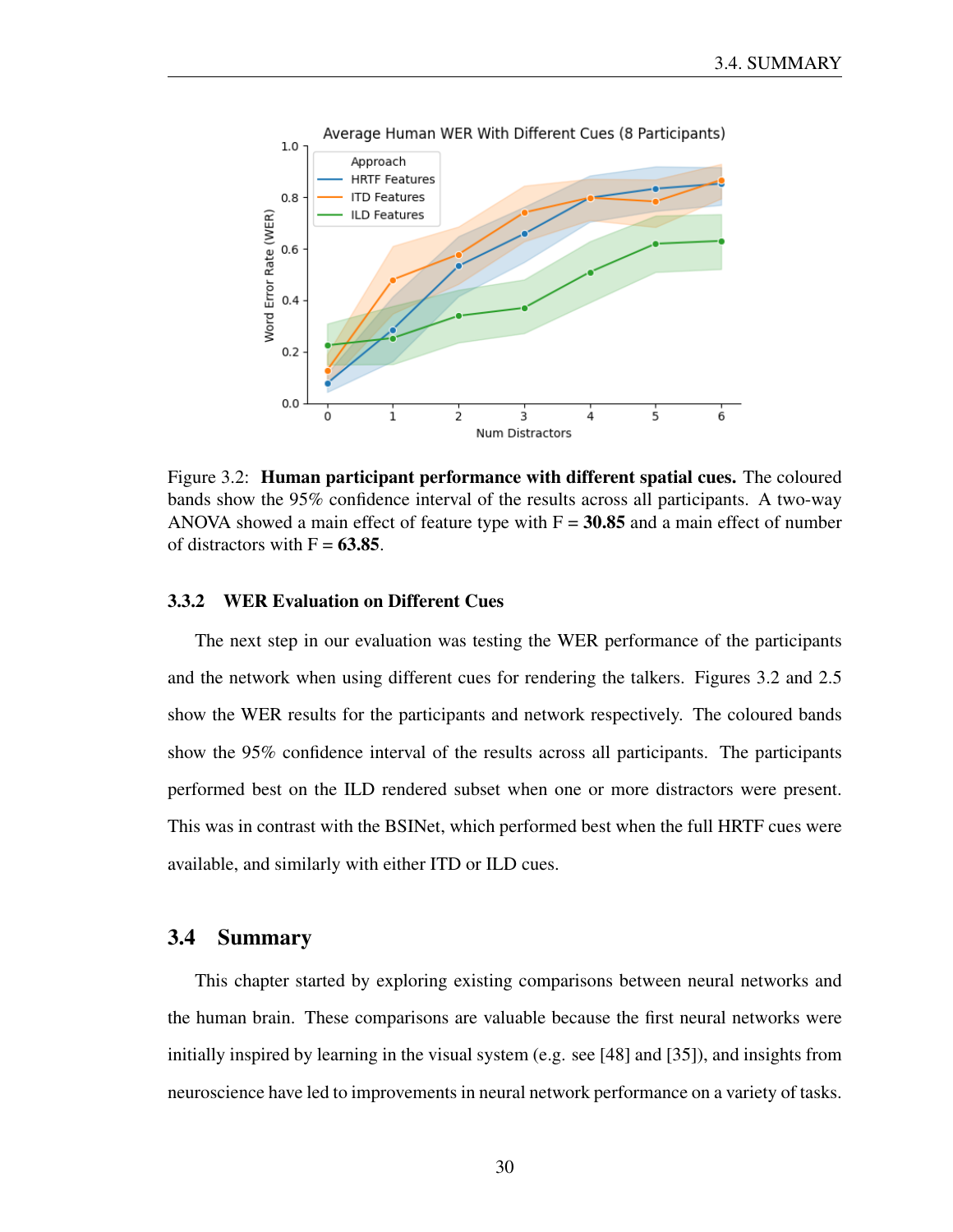Next, an experiment that compared the performance of BSINet to human participants was presented. The results of this experiment are interesting as the human participant's performance is comparable with BSINet's performance on the HRTF rendered audio. Historically, human perceptually performance has been regarded as a "gold standard" to which machine vision and hearing systems were compared. In this sense, BSINet performs exceptionally well, rivaling the performance of human listeners. More recently, artificially intelligent systems have begun to exhibit "superhuman" abilities, albeit within highly constrained domains (e.g. Google's AlphaGo and IBM's DeepBlue). Thus it is an interesting unanswered questions as to whether human performance should be regarded as the optimal benchmark for artificial perception systems such as BSINet.

The experiment in this chapter also shows some differences between the network and participants, specifically in Figure 3.2, which looks at human participant performance on the different cues of ITD and ILD. This figure shows that humans showed better performance on the ILD cue subset of the data than the HRTF and ILD subsets, which were similar to each other. This would imply that some aspect of the HRTF and ITD rendering process potentially detracts from the human participant's ability to isolate the target talker. Another explanation would be that humans do in fact rely more heavily on the ILD cue than other cues. Chapter 4, Section 4.1.1 further explores these potential explanations.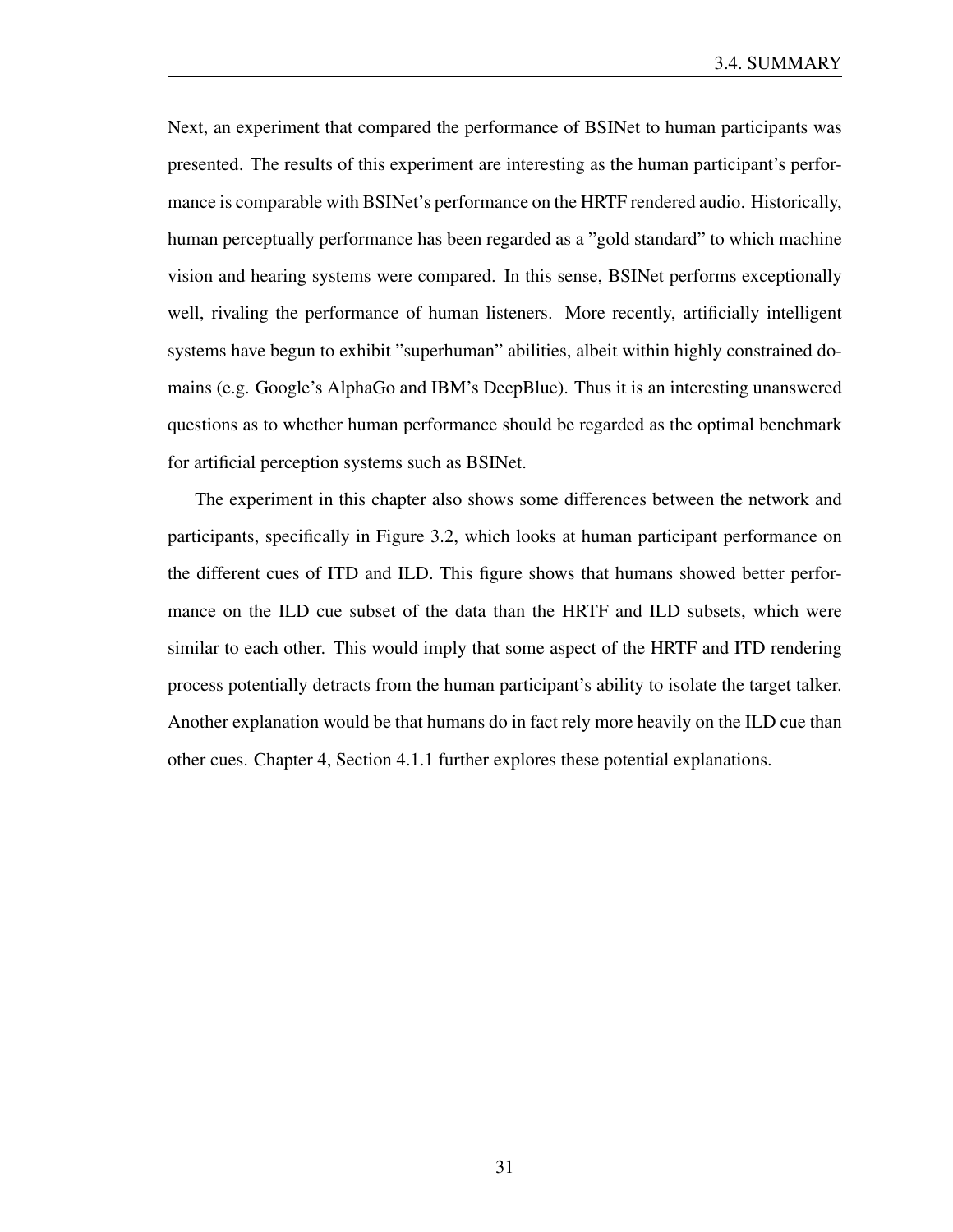## Chapter 4

## Discussion and Future Directions

## 4.1 Discussion

The mechanisms by which the human brain unmixes the complex auditory scene and selectively listens to a single voice have been of interest to psychologists and cognitive neuroscientists for almost a century. Similarly, the applied problem of computationally unmixing and understanding target speech in noisy environments represents a challenging obstacle in the development of auditory artificial intelligence for human-robot interaction and control of autonomous systems.

In this research we have demonstrated BSINet, a network that improves speech recognition performance in complex auditory scenes. The network learned to use binaural cues to resolve a target talker on the azimuthal midline from a mixture of distracting talkers at various arrival angles. We compared the performance of this binaural network to a comparable monaural network with respect to its robustness in the face of an increasing set size of distracting talkers. This manipulation of set size was inspired by related foundational work in the psychology of visual selective attention e.g. [53], which characterized how it becomes increasingly difficult to find and resolve certain unique targets (known as "non-popout" targets) amid visual clutter. Although systematically measuring perceptual performance as a function of set size is quite common in the visual search attention literature, it is rarely used to gauge performance on auditory tasks with realistically complex auditory scenes (see e.g.  $[18]$ .

It is well known that human listeners use space as a dimension to separate sound sources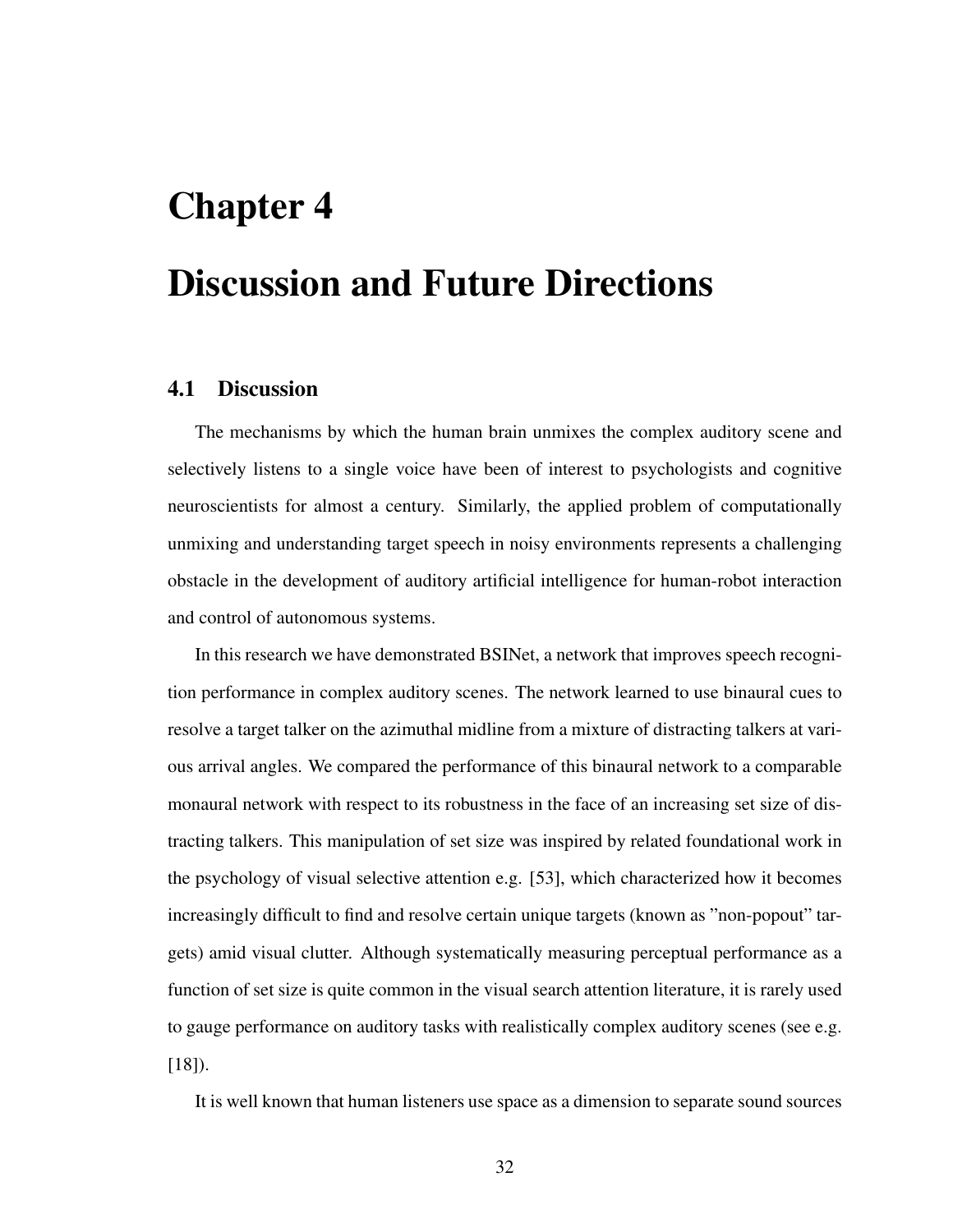in complex scenes - a phenomenon known as spatial release from masking [22][64][20][28][32][1]. Although the ITD and ILD binaural cues are known to provide the basis for sound source localization, it is unclear how either or both of these cues might contribute to the spatial unmixing of speech performed by the brain in the case of multiple distractors, or indeed how these cues might be utilized to improve artificial systems that must recognize speech in noisy environments. By varying the set of distractors, we showed in figure 3.1 that a traditional monaural network is not robust to increasing distractor set size. Word error rate increased dramatically with inclusion of only a few distracting talkers. By contrast, our binaural network exhibited a degree of robustness to increasing distractor set size. In fact, our network performed remarkably similar to human listeners performing the same task.

Figure 3.1 shows that a binaural network outperforms a monaural network as distraction increases, but does not indicate which binaural cues the network has learned to use to resolve the auditory scene. To investigate this, we rendered distractors either exclusively with ITD or ILD cues, or with the entire head-related transfer function, which provides both ITD and ILD cues along with other impulse-response modulations associated with propagation of sounds in free field around the head. In interpreting the result, it is important to recognize a subtlety of this approach: It is possible to impose ITD or ILD cues independently so as to render a sound to an arrival angle off of the midline. This is done, respectively, by systematically varying the interaural time lag (ITD) or modulating the interaural sound intensity difference (ILD) for the left and right channels for each sound in the scene. However, doing so necessarily leaves the other cue unaffected. Thus in this sense, a distractor may be rendered to an azimuthal arrival angle other than zero degrees in "ITD space", but it is left at zero degrees in "ILD space". Vice versa, a distractor may be rendered off the midline by ILD, but left on the midline with respect to ITD. The question that can be asked is thus rather nuanced: has the network (or indeed a human listener) learned to represent ILD and ITD as independent dimensions that can be used sufficiently to unmix sound sources?

In figure 2.5 we show that BSINet exhibits the most robustness to distraction when given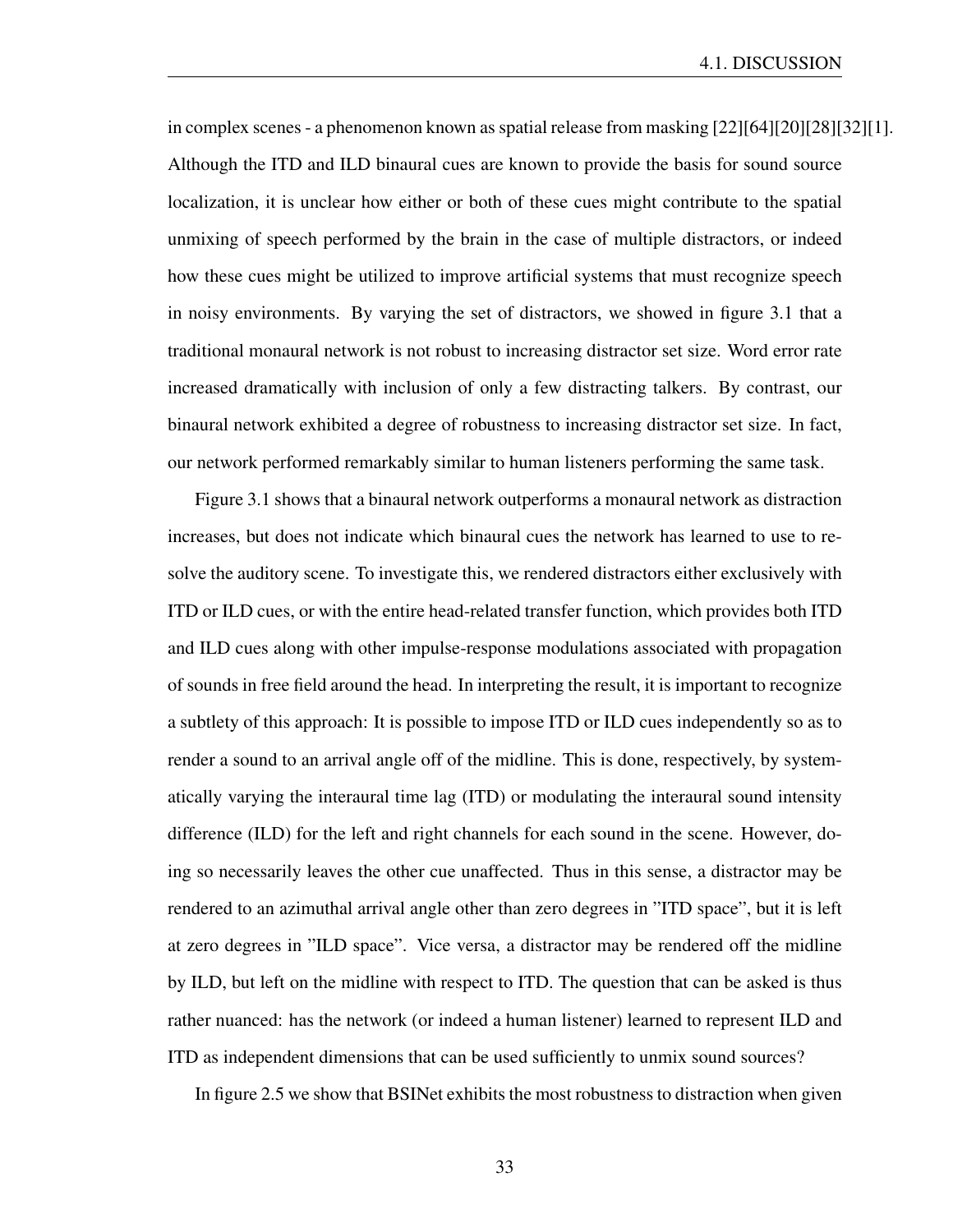the entire complement of binaural cues available in the HRTF. When the distractors were rendered spatially distinct from targets by only ITD or ILD, the network was less robust to distraction, with performance more like that of the monaural network shown in figure 3.1. This is perhaps unsurprising since the binaural network was trained on a dataset rendered with precisely the same HRTF. However, it suggests that the computations performed by BSINet do not generate independent representations of ITD and ILD "spaces". Interestingly, human listeners showed a different pattern of results. Humans exhibited robustness to distraction when distractors were rendered spatially with ILD alone, but exhibited somewhat less robustness when only the ITD cue or the HRTF was provided. This suggests that the human auditory system makes use of auditory space in rather different ways that were not exploited by our network. Likewise, the network appears to exploit aspects of the HRTF that are not provided by rendering the distractors solely with ITD or ILD. Understanding this discrepancy promises to reveal novel approaches for speech denoising with more human-like characteristics.

#### 4.1.1 Comparison with Biological Systems

The similarity in performance between BSINet and human participants is interesting as it shows that the network makes use of binaural cues to isolate a single talker effectively from a complex scene. The differences between the network and human participants become more apparent when looking at the performance on specific cues such as ITD and ILD. Figure 3.2 shows that the human participants showed better performance using the ILD cue alone than either the ITD or HRTF cues. In fact, performance with distractors rendered with the complete HRTF and exclusively ITD was qualitatively similar, and significantly worse than performance when distractors were rendered exclusively with ILD.

One explanation for this may be purely methodological: small differences in time delays between the ears can correspond to large differences in the apparent sound arrival angle, especially around 90 deg from the midline. The individual participants in our study would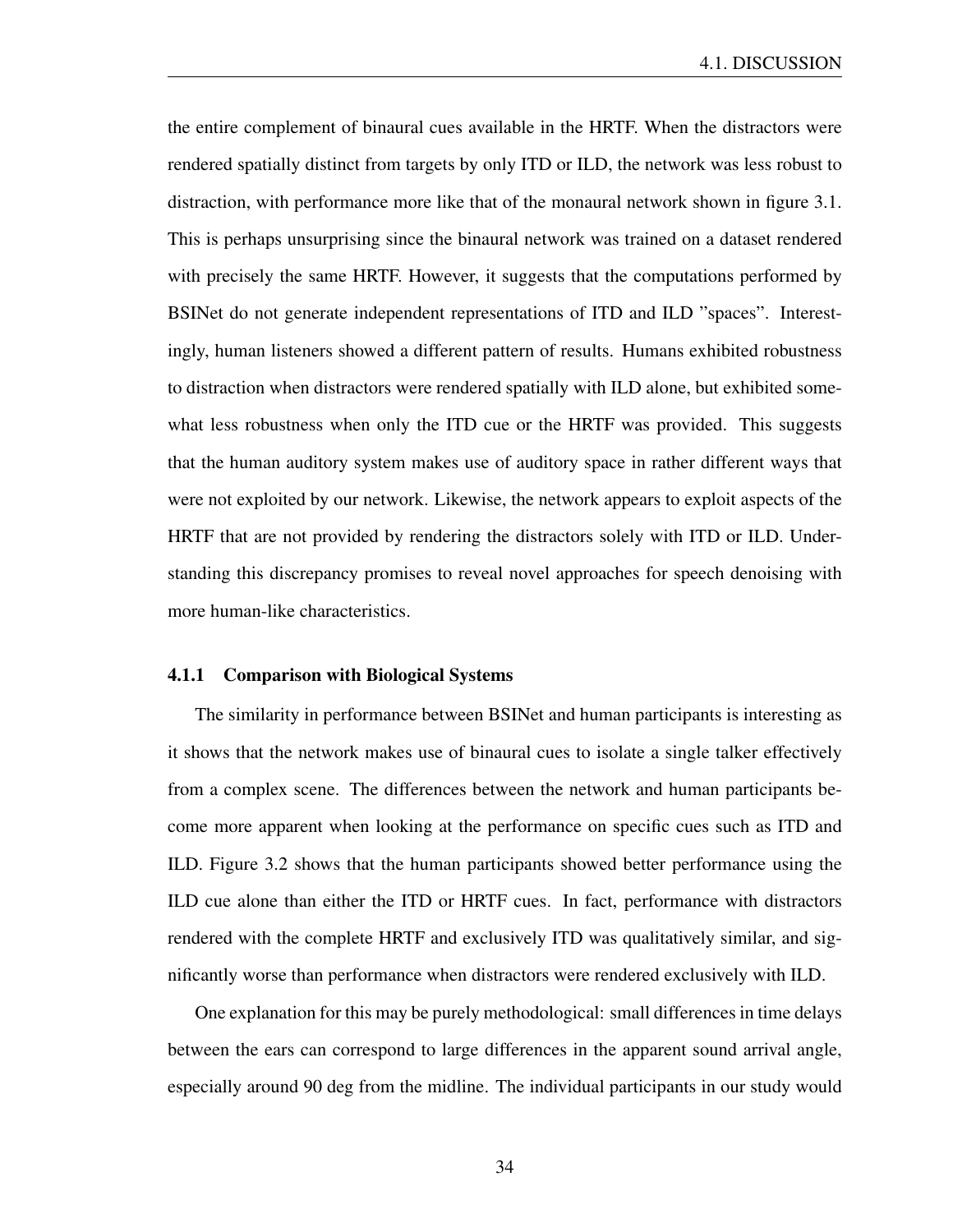have had slightly different distances between the ears than the Sadie II dataset provides, giving rise to slightly aberrant binaural delays for each individual participant. In fact in the case that a participant's head was actually narrower than the Sadie II head, a sound rendered at 90 deg from the midline would feature binaural ITD slightly beyond what would be physiologically possible. This means unfamiliar ITD cues by themselves, and also the ITD component of the HRTF cues, might actually detract from the human participant's ability to isolate the target talker in the ITD-only and HRTF conditions. The network on the other hand was trained using the same HRTF and ITD used during testing, which possibly enabled it to make better use of the ITD cue more effectively.

An alternative explanation for the pattern of results in Figure 3.2 is that human listeners do actually represent ITD and ILD "spaces" independently and most effectively use the ILD cue to solve the cocktail party problem. A few previous studies have considered the independence of ITD and ILD in spatial hearing for the purpose of spatial release from masking by competing sounds. Culling 2004 [11] modified a prerecorded head-related transfer function (HRTF) to contain only ITD or only ILD cues. They used this cue to render distracting sounds to peripheral locations while target speech was located at zero degrees (i.e. on the azimuthal midline, as in our study). They concluded that in general, both cues were independently sufficient to mediate release from masking when all the distractors were located in the same hemifield. However, when distractors were present in both hemifields, relatively little release from masking was obtained for the ILD-only condition, while ITD did allow release from masking. Kidd et al. [28] approached the question differently by leveraging the fact that ITD and ILD are believed to operate over different regions of the frequency domain. As described by the duplex theory, the auditory system is thought to make best use of ITD for low frequency sounds (i.e. below about 2000Hz) and ILD for high-frequency sounds (i.e. above about 1000 Hz). By bandpass filtering the distracting stimuli, they found that spatial release from masking was still evident over all frequency ranges, although somewhat more effective for low-frequency filtered distractors, suggesting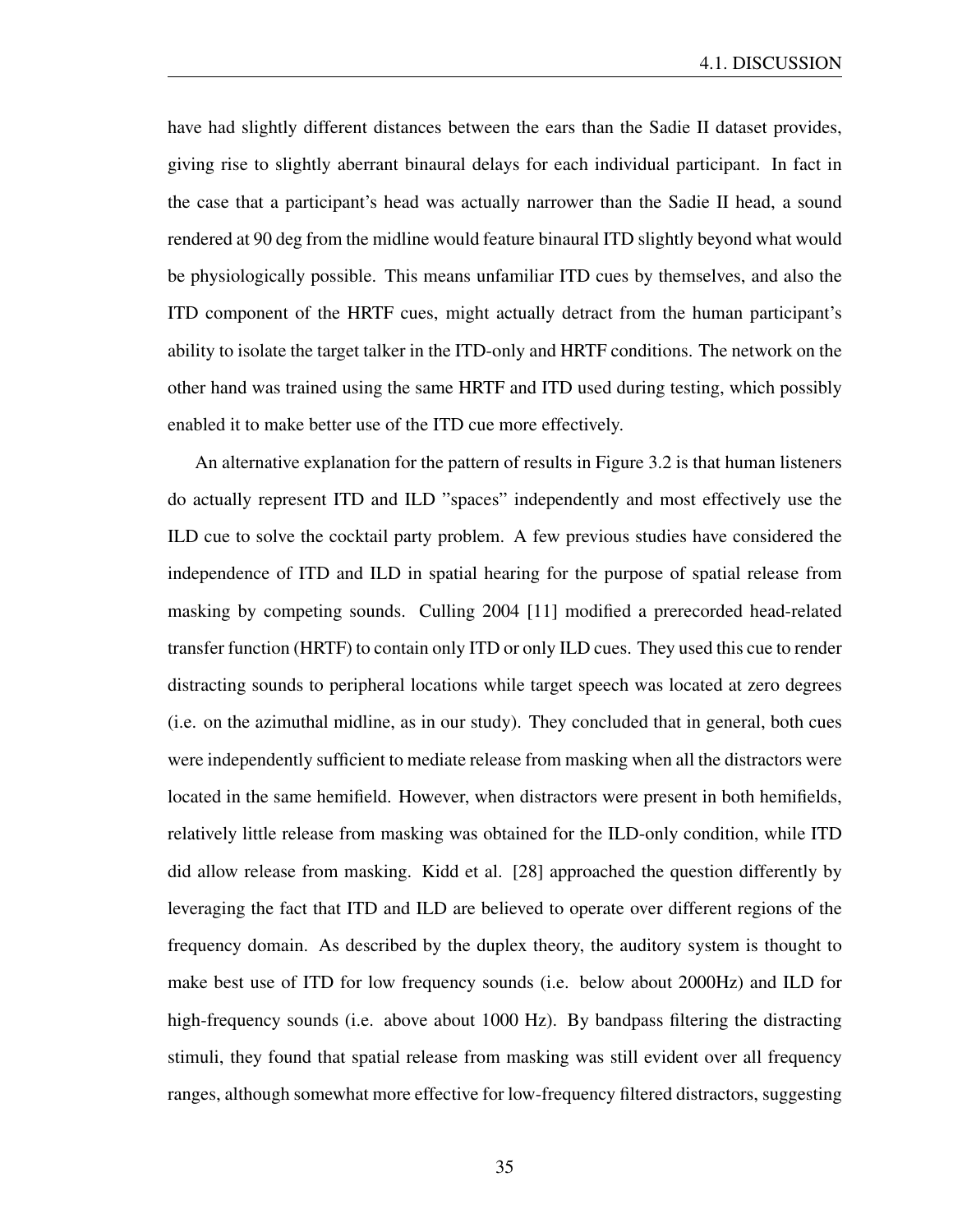like Culling (2004) that the ITD cue is more useful in spatial release from masking. More recently, Glyde et al. [13] also used HRTF modified to contain only ITD or only ILD cues. They found that both ILD-only and ITD-only conditions enabled substantial release from masking, however the ILD-only condition allowed better performance than the ITDonly condition - suggesting in contrast to Culling (2004) and Kidd (2010) that the brain more effectively makes use of ILD. Our results agree more closely with those of Glyde et al. (2013) in that the ILD-only condition allowed for the most robustness from increasing set size of distractors among human listeners. However, our network seems not to make preferential use of one or the other cue.

#### 4.1.2 Comparison with Previous Computational Approaches

Most existing systems aimed at solving the cocktail party problem are either multichannel systems based on traditional techniques such as beamforming and Independent Component Analysis or are single-channel systems that make use of recent advances in deep learning. In this research we have demonstrated a Binaural Speaker Isolation Network that improves speech recognition performance in complex auditory scenes. This system is important because of its excellent performance when several distracting talkers are present (without substantially sacrificing performance on "clean" speech). This system comes with other benefits as well as some drawbacks when compared to traditional approaches. The main benefit of our system compared to other multi-channel systems is that it only requires the use of two microphones. Both beamforming and ICA work better as the number of microphones increase, and ICA specifically requires *n*+1 microphones in order to separate *n* sources. Another benefit to our system is that it can learn to exploit the full complement of features available in the HRTF. For example, if the BSINet is deployed on a robot with physical components that block or shape sound propagation in free field, then the robot's HRTF is probably a non-trivial one with many useful features the system can use. One drawback to the BSINet architecture however is that in order to change the microphone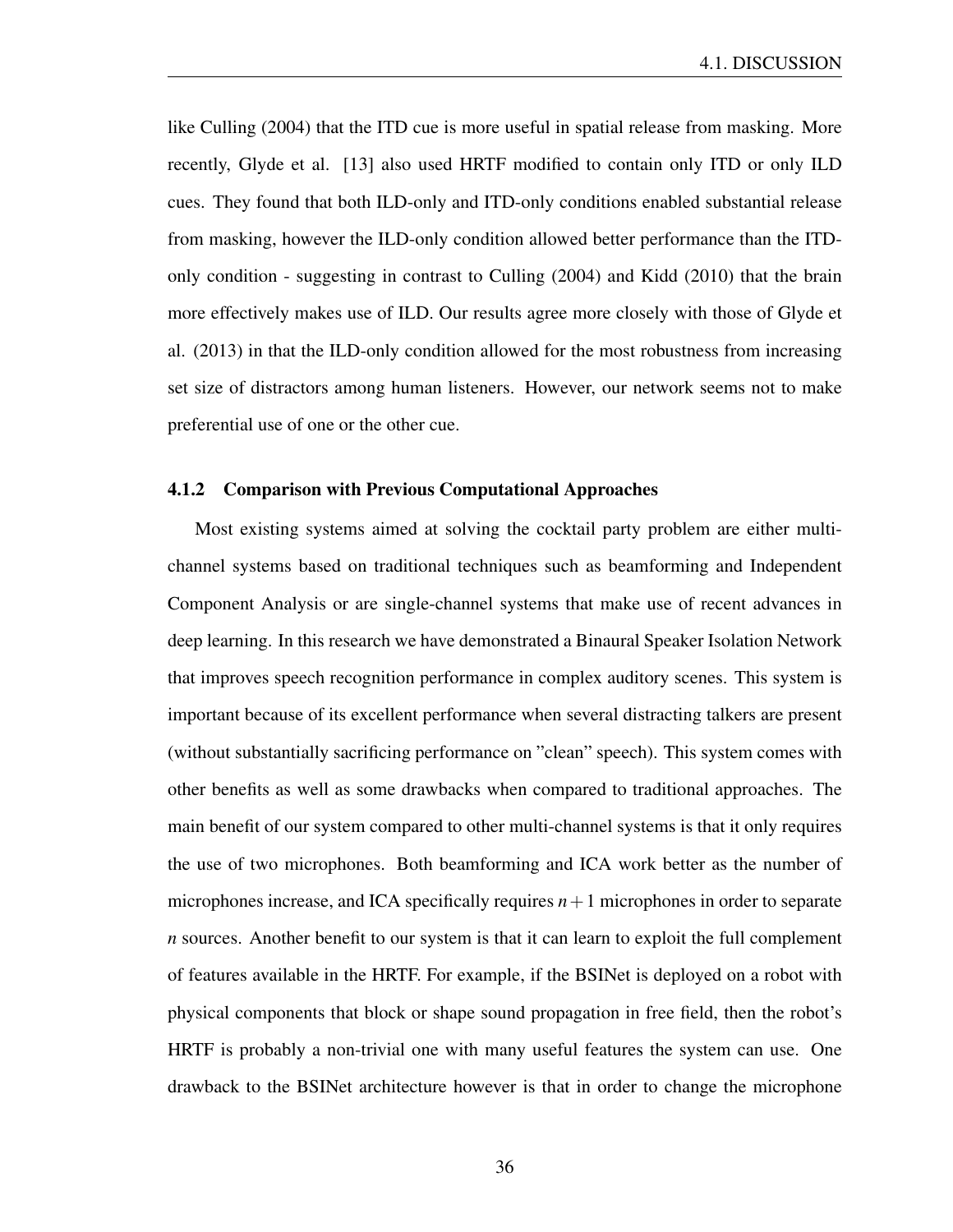configuration, the network must be retrained from scratch on the new configuration. In contrast, both beamforming and ICA-based systems can be configured for any microphone setup during runtime.

### 4.2 Future Work and Applications

This thesis has demonstrated the basic neural network architecture for BSINet. There are a variety of improvements that could be made to the neural network architecture, future experiments that can further explore the similarities and differences between BSINet and the human brain, as well as various applications of the network. This section starts by outlining future improvements to the network and then delves into potential experiments and applications of the network to real-world problems.

#### 4.2.1 Architecture Improvements

There are improvements to BSINet that we hope to make in the future. A first potential improvement to the network architecture could be a thorough exploration of possible network parameters, such as testing various numbers of units in each layer, as well as testing networks with varying numbers of binaural layers before the merging step. In this research, however, our experiments were performed on a machine with an Nvidia 1070 TI graphics card, and training the BSINet took several days. This means a rigorous parameter search of different network configurations would probably involve running many experiments in parallel on different GPUs.

BSINet was trained to isolate a target voice on the auditory midline from distractors located at various azimuthal angles. Listening to a talker directly in front is a common situation for human listeners, but we can also direct our auditory attention toward sources away from the midline. Thus, another useful improvement would be to train a BSINet that is globally conditioned with a target spatial angle so that the network's attention can be steered, which would enable the network to isolate the speech of a talker at any angle. This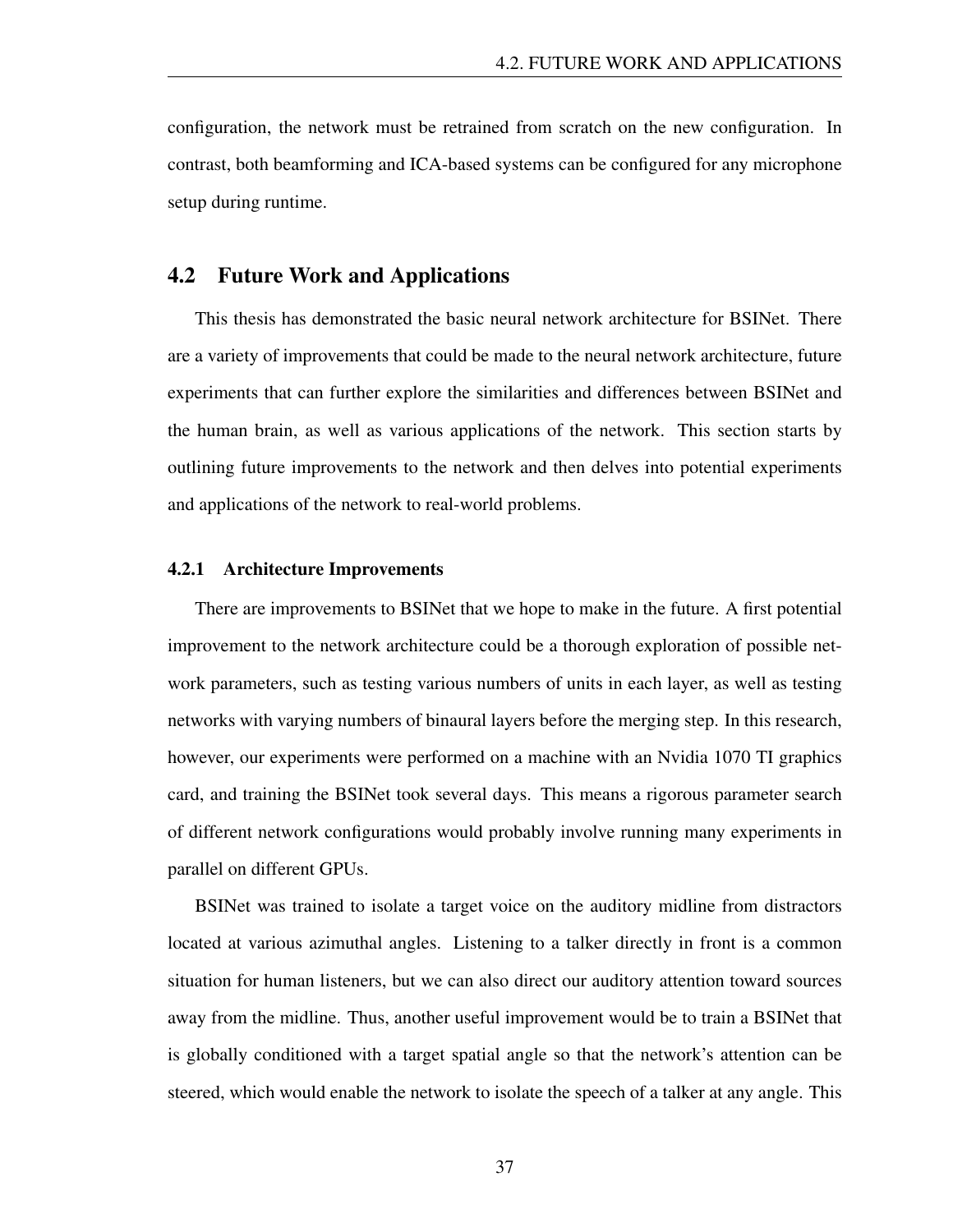would be useful for applications such as humanoid robotics, in which the robot could attend to a target talker in its environment while orienting its head in a different direction. However, this would require somewhat sophisticated steering of the beam of attentional focus to solve the kinematic transforms needed to account for the pose of the robot. Finally, a further performance improvement to be gained in overall WER performance is to customize the speech recognition system model. Specifically, the DeepSpeech model used in this research was trained on clean audio and training or even just fine-tuning it on isolated speech from the output of the BSINet could potentially lead to overall performance gains.

#### 4.2.2 Future Experiments

There are several experiments that might lead to a better understanding of how the BSINet achieves its robustness to distraction, mostly through a more in-depth comparison of the auditory processing in the BSINet and the human brain. One type of experiment could be an exploration of the neural activations in the hidden layers of the network. A specific example of this would be an experiment that attempts to reverse-engineer the early feature representations the network has learned. This would be valuable since the network is given raw audio instead of commonly used features such as MFCCs or spectrograms. Such an experiment could shed light on whether or not the initial layers of the network perform a similar frequency decomposition to the one that happens in the basilar membrane in mammals.

Another future experiment could test whether or not there are neurons in the trained BSINet that are tuned to specific ITDs and ILDs during training, similar to neurons in the SOC in the mammalian auditory system. Such neurons would be an interesting discovery, and could potentially provide insight into the specific computations BSINet is using to isolate the target talker's speech. This would allow a more direct comparison with the neural architecture of the brain. An extension of this could be the development of a metric similar to the brain-score metric defined in [51]. Although collecting neural recordings from the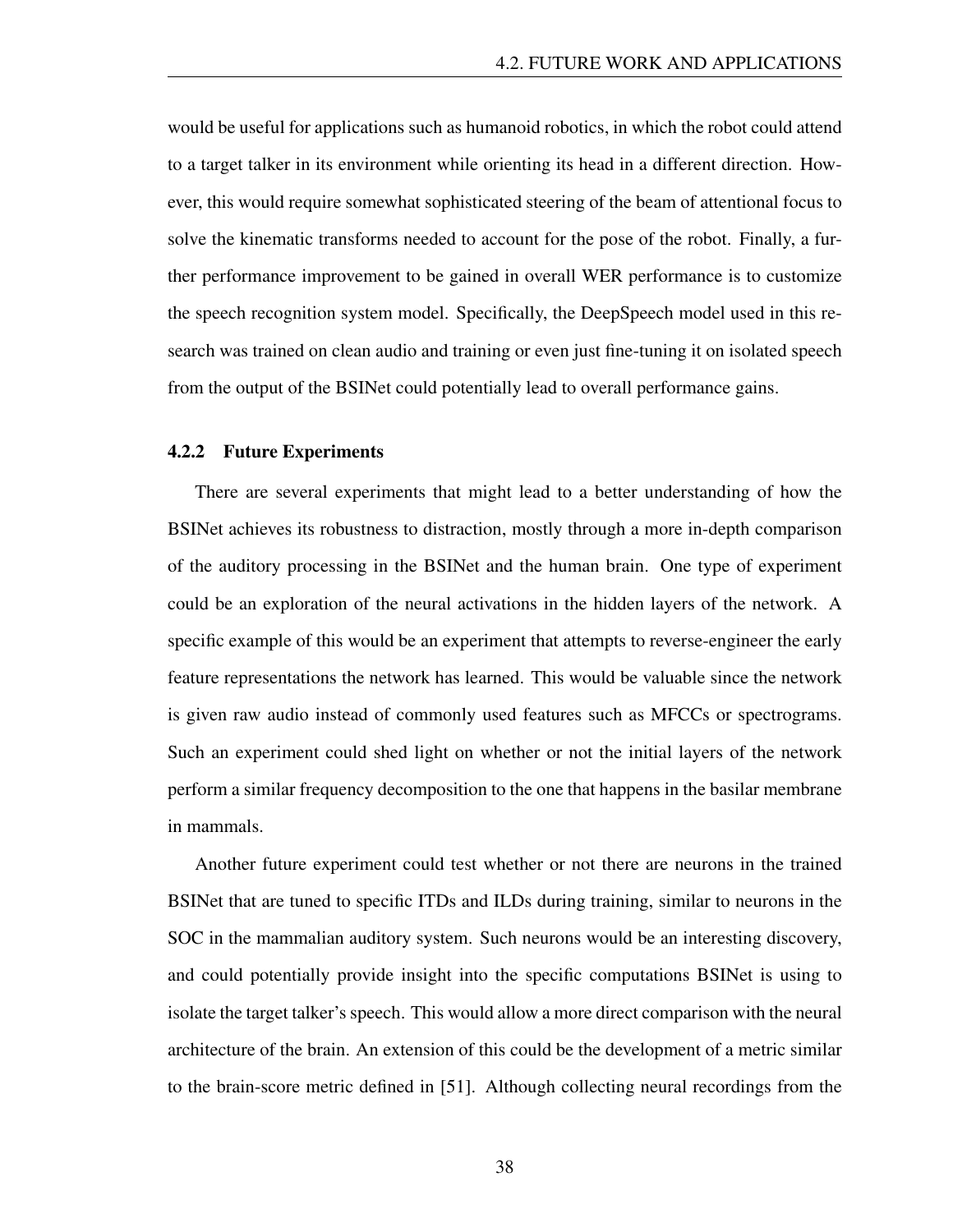SOC in primates is challenging, a similar comparison using electroencephalography and the neural predictivity metric also outlined in [51] could lead to a more robust comparison between humans and neural networks on speaker isolation tasks.

#### 4.2.3 Applications

The research in this thesis can be leveraged to solve a multitude of real-world applications. BSINet currently isolates the speech of talkers at  $0^\circ$ ; if BSINet was processing speech from a physical device this would correspond to isolating the talker directly in front of the device. As outlined previously in the future experiments section, a future version of the network would also be able to direct its attention towards a given target angle. These features mean that the network could be used to improve physical devices such as hearing aids or auditory augmented reality, giving the end-user the ability to spatially isolate the speech of a person they are having a conversation with, potentially even in complex auditory environments such as restaurants and parties. Another similar application of BSINet would be to improve the performance of voice assistants such as Google Home, Alexa, and others. This application would also require other technologies such as speaker directionof-arrival calculation, since the device would need to steer the BSINet in an automated fashion. Another similar use case would be enabling humanoid robots to selectively direct their auditory attention towards target talkers. Such robots are an interesting use case as one possibility would be to use facial recognition and image processing to determine the target angle of a desired target talker in order to perform the speaker isolation.

### 4.3 Conclusion

Humans have the remarkable ability to understand speech in noisy environments with many distracting talkers, a problem that has been a difficult one to solve computationally. This thesis demonstrated a neural network architecture called BSINet, that isolated the speech of a single talker from input containing a target talker and multiple distractors.

39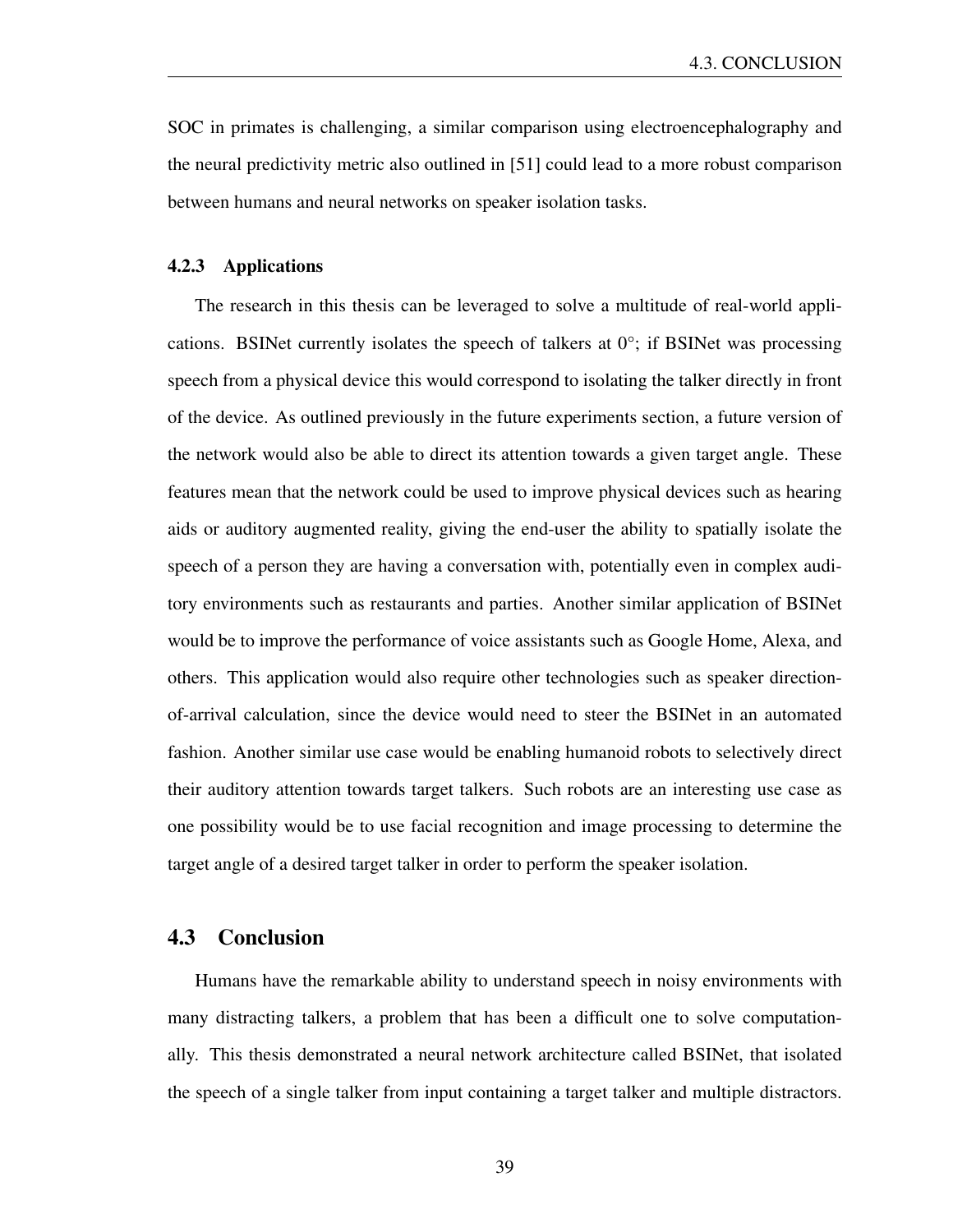BSINet was inspired by the early auditory pathways found in the mammalian brain. The network was evaluated using both the WER metric and the ∆ SDR improvement across a dataset containing a varying number of distractors. BSINet's performance was found to be excellent, even when multiple distracting talkers were present in the auditory scene. This research also evaluated network performance using a dataset containing different spatial rendering cues such as the Interaural Time Delay (ITD) and Interaural Level Difference (ILD) and Head Related Transfer Function (HRTF) rendering. This was used to compare human participant performance to BSINet's performance, and was also released online. This will enable future researchers to compare the results of their networks to the human participant data.

The comparison between the network and human participants highlighted the similarity in performance between the two on HRTF rendered audio. It also outlined some underlying differences, such as how the human brain could independently make use of ILD cues to isolate the speech of a target talker, whereas the BSINet has not learned to do so. In fact, human participants performed better on the ILD only condition. This raised an important question of whether this difference is actually due to humans being able to more effectively use the ILD cue to solve the cocktail party problem, or whether the small variations in interaural distance led to decreased performance on all audio directly or indirectly using ITD cues as part of the rendering. Future experiments could be designed in order to explore this question more in-depth. Overall, the research in this thesis provides significant advancement for solving the challenging cocktail party problem and has the potential to improve technologies such as hearing aids, humanoid robotics, voice assistants among others.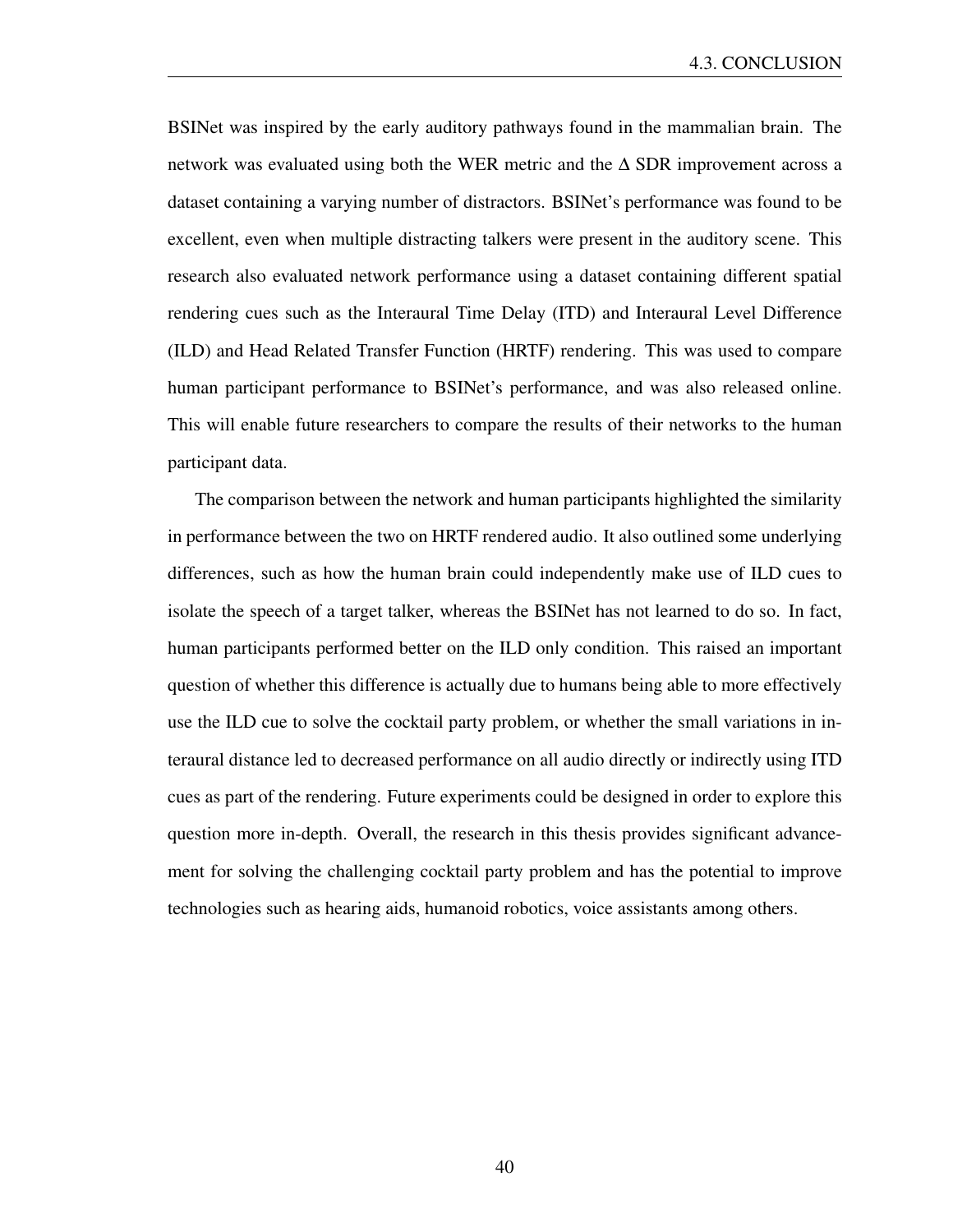## Bibliography

- [1] Tanya L Arbogast, Christine R Mason, and Gerald Kidd Jr. The effect of spatial separation on informational masking of speech in normal-hearing and hearing-impaired listeners. *The Journal of the Acoustical Society of America*, 117(4):2169–2180, 2005.
- [2] Cal Armstrong, Lewis Thresh, Damian Murphy, and Gavin Kearney. A perceptual evaluation of individual and non-individual hrtfs: A case study of the sadie ii database. *Applied Sciences*, 8(11):2029, 2018.
- [3] Andrea Banino, Caswell Barry, Benigno Uria, Charles Blundell, Timothy Lillicrap, Piotr Mirowski, Alexander Pritzel, Martin J Chadwick, Thomas Degris, Joseph Modayil, et al. Vector-based navigation using grid-like representations in artificial agents. *Nature*, 557(7705):429–433, 2018.
- [4] Albert S Bregman. *Auditory scene analysis: The perceptual organization of sound*. MIT press, 1994.
- [5] Tom B Brown, Benjamin Mann, Nick Ryder, Melanie Subbiah, Jared Kaplan, Prafulla Dhariwal, Arvind Neelakantan, Pranav Shyam, Girish Sastry, Amanda Askell, et al. Language models are few-shot learners. *arXiv preprint arXiv:2005.14165*, 2020.
- [6] CE Carr and M Konishi. A circuit for detection of interaural time differences in the brain stem of the barn owl. *The Journal of Neuroscience*, 10(10):3227–3246, 1990.
- [7] Zhuo Chen, Jinyu Li, Xiong Xiao, Takuya Yoshioka, Huaming Wang, Zhenghao Wang, and Yifan Gong. Cracking the cocktail party problem by multi-beam deep attractor network. In *2017 IEEE Automatic Speech Recognition and Understanding Workshop (ASRU)*, pages 437–444. IEEE, 2017.
- [8] E Colin Cherry. Some experiments on the recognition of speech, with one and with two ears. *The Journal of the acoustical society of America*, 25(5):975–979, 1953.
- [9] Ronan Collobert, Christian Puhrsch, and Gabriel Synnaeve. Wav2letter: an end-to-end convnet-based speech recognition system. *arXiv preprint arXiv:1609.03193*, 2016.
- [10] MP Cooke and Guy J Brown. Computational auditory scene analysis: Exploiting principles of perceived continuity. *Speech Communication*, 13(3-4):391–399, 1993.
- [11] J. F. Culling, M. L. Hawley, and R. Y. Litovsky. The role of head-induced interaural time and level differences in the speech reception threshold for multiple interfering sound sources. *J Acoust Soc Am*, 116(2):1057–65, 2004.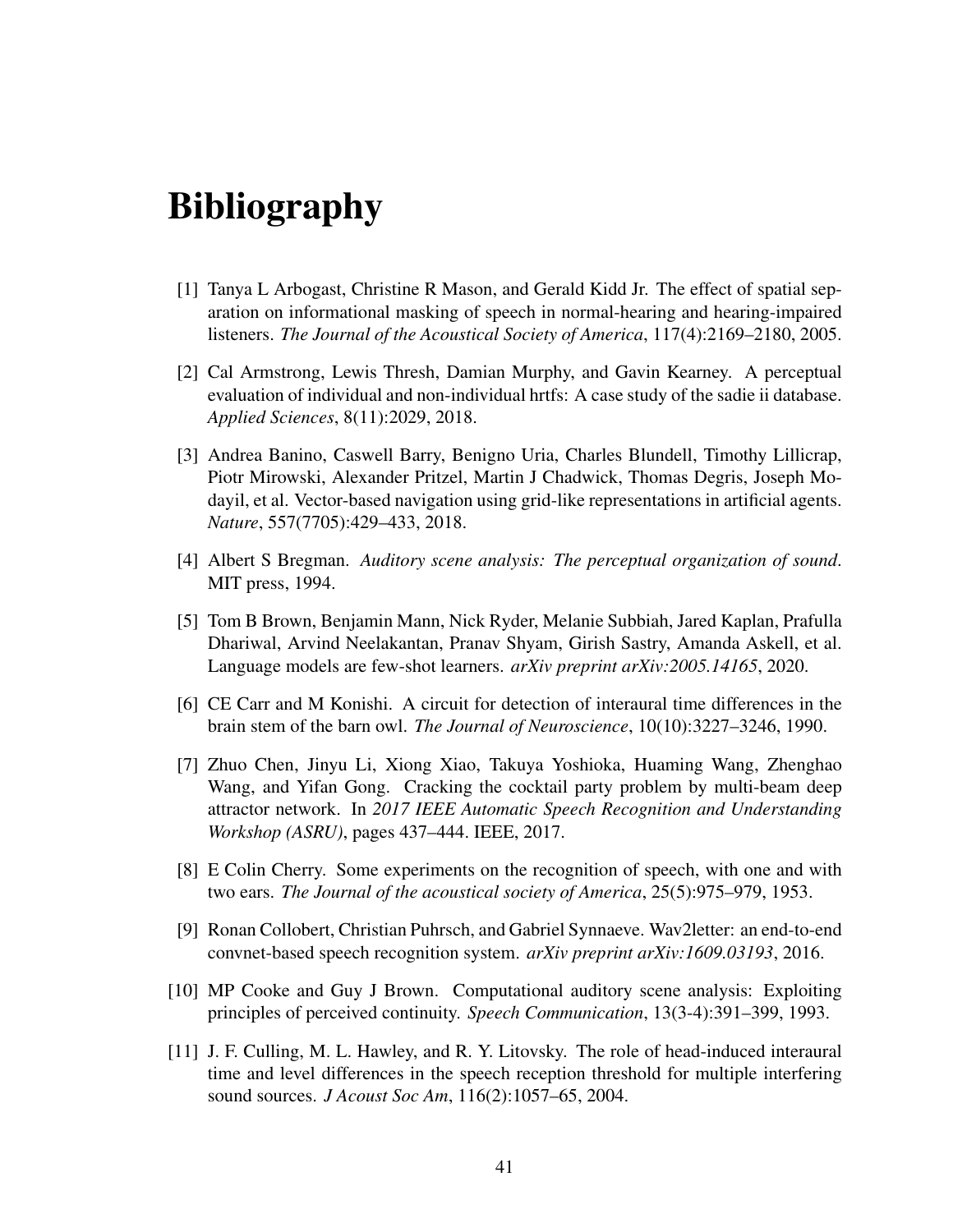- [12] Hakan Erdogan, John R Hershey, Shinji Watanabe, and Jonathan Le Roux. Deep recurrent networks for separation and recognition of single-channel speech in nonstationary background audio. In *New Era for Robust Speech Recognition*, pages 165–186. Springer, 2017.
- [13] H. Glyde, J. M. Buchholz, H. Dillon, S. Cameron, and L. Hickson. The importance of interaural time differences and level differences in spatial release from masking. *J Acoust Soc Am*, 134(2):EL147–52, 2013.
- [14] J. M. Goldberg and P.B. Brown. Response of binaural neurons of dog superior olivary complex to dichotic tonal stimuli: some physiological mechanisms of sound localization. *J Neurophysiol*, 32:613 – 636, 1969.
- [15] B. Grothe, M. Pecka, and D. McAlpine. Mechanisms of sound localization in mammals. *Physiological Reviews*, 90:983 – 1012, 2010.
- [16] Jordan Guerguiev, Timothy P Lillicrap, and Blake A Richards. Towards deep learning with segregated dendrites. *ELife*, 6:e22901, 2017.
- [17] D. A. Hambrook, M. Ilievski, M. Mosadeghzad, and M. S. Tata. A bayesian computational basis for auditory selective attention using head rotation and the interaural time-difference cue. *PLoS One*, 12(10), 2017.
- [18] D. A. Hambrook and M. S. Tata. The effects of distractor set-size on neural tracking of attended speech. *Brain Lang*, 190:1–9, 2019.
- [19] Awni Hannun, Carl Case, Jared Casper, Bryan Catanzaro, Greg Diamos, Erich Elsen, Ryan Prenger, Sanjeev Satheesh, Shubho Sengupta, Adam Coates, et al. Deep speech: Scaling up end-to-end speech recognition. *arXiv preprint arXiv:1412.5567*, 2014.
- [20] Simon Haykin and Zhe Chen. The cocktail party problem. *Neural computation*, 17(9):1875–1902, 2005.
- [21] John R Hershey, Zhuo Chen, Jonathan Le Roux, and Shinji Watanabe. Deep clustering: Discriminative embeddings for segmentation and separation. In *2016 IEEE International Conference on Acoustics, Speech and Signal Processing (ICASSP)*, pages 31–35. IEEE, 2016.
- [22] Ira J Hirsh. The relation between localization and intelligibility. *The Journal of the Acoustical Society of America*, 22(2):196–200, 1950.
- [23] Guoning Hu and DeLiang Wang. Monaural speech segregation based on pitch tracking and amplitude modulation. *IEEE Transactions on neural networks*, 15(5):1135–1150, 2004.
- [24] Aapo Hyvärinen and Erkki Oja. Independent component analysis: algorithms and applications. *Neural networks*, 13(4-5):411–430, 2000.
- [25] Lloyd A Jeffress. A place theory of sound localization. *Journal of comparative and physiological psychology*, 41(1):35, 1948.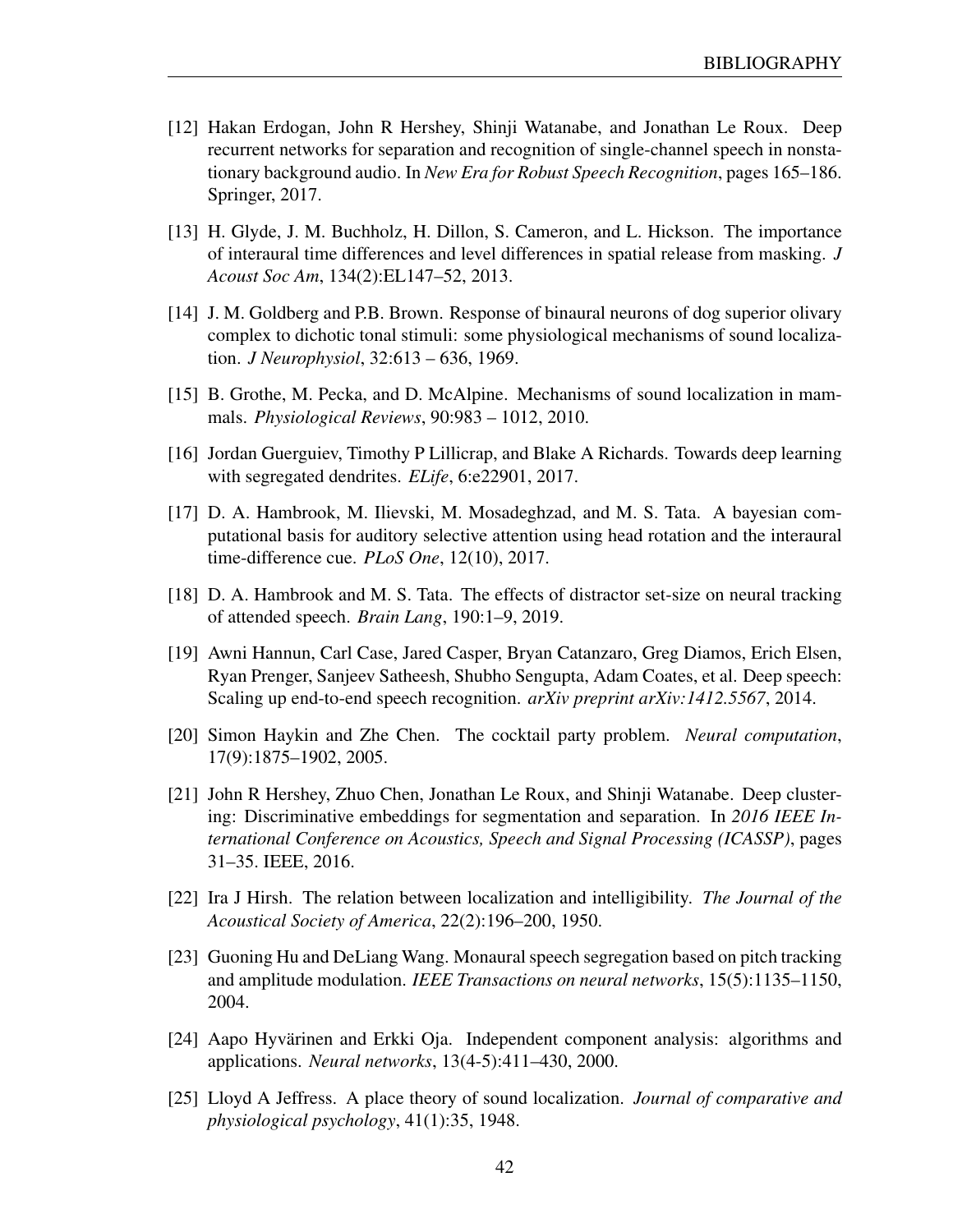- [26] Zeyu Jin, Adam Finkelstein, Gautham J Mysore, and Jingwan Lu. Fftnet: A realtime speaker-dependent neural vocoder. In *2018 IEEE International Conference on Acoustics, Speech and Signal Processing (ICASSP)*, pages 2251–2255. IEEE, 2018.
- [27] Nal Kalchbrenner, Erich Elsen, Karen Simonyan, Seb Noury, Norman Casagrande, Edward Lockhart, Florian Stimberg, Aaron van den Oord, Sander Dieleman, and Koray Kavukcuoglu. Efficient neural audio synthesis. *arXiv preprint arXiv:1802.08435*, 2018.
- [28] Gerald Kidd Jr, Christine R Mason, Virginia Best, and Nicole Marrone. Stimulus factors influencing spatial release from speech-on-speech masking. *The Journal of the Acoustical Society of America*, 128(4):1965–1978, 2010.
- [29] Diederik P Kingma and Jimmy Ba. Adam: A method for stochastic optimization. *arXiv preprint arXiv:1412.6980*, 2014.
- [30] Bryan Kolb, Ian Q Whishaw, and G Campbell Teskey. *An introduction to brain and behavior*. Worth New York, 2001.
- [31] J. C. R. Licklider. *Three auditory theories*, volume 1 of *Psychology: A study of a Science*. McGraw, New York, 1959.
- [32] JCR Licklider. The influence of interaural phase relations upon the masking of speech by white noise. *The Journal of the Acoustical Society of America*, 20(2):150–159, 1948.
- [33] William Lotter, Gabriel Kreiman, and David Cox. Deep predictive coding networks for video prediction and unsupervised learning. *arXiv preprint arXiv:1605.08104*, 2016.
- [34] Yi Luo, Zhuo Chen, and Nima Mesgarani. Speaker-independent speech separation with deep attractor network. *IEEE/ACM Transactions on Audio, Speech, and Language Processing*, 26(4):787–796, 2018.
- [35] Marvin Minsky and Seymour A Papert. *Perceptrons: An introduction to computational geometry*. The MIT Press, 2017.
- [36] Mozilla. mozilla/deepspeech, 2020.
- [37] Aaron van den Oord, Sander Dieleman, Heiga Zen, Karen Simonyan, Oriol Vinyals, Alex Graves, Nal Kalchbrenner, Andrew Senior, and Koray Kavukcuoglu. Wavenet: A generative model for raw audio. *arXiv preprint arXiv:1609.03499*, 2016.
- [38] Jonathan W Peirce. Psychopy—psychophysics software in python. *Journal of neuroscience methods*, 162(1-2):8–13, 2007.
- [39] Dean A Pospisil, Anitha Pasupathy, and Wyeth Bair. 'artiphysiology'reveals v4-like shape tuning in a deep network trained for image classification. *Elife*, 7:e38242, 2018.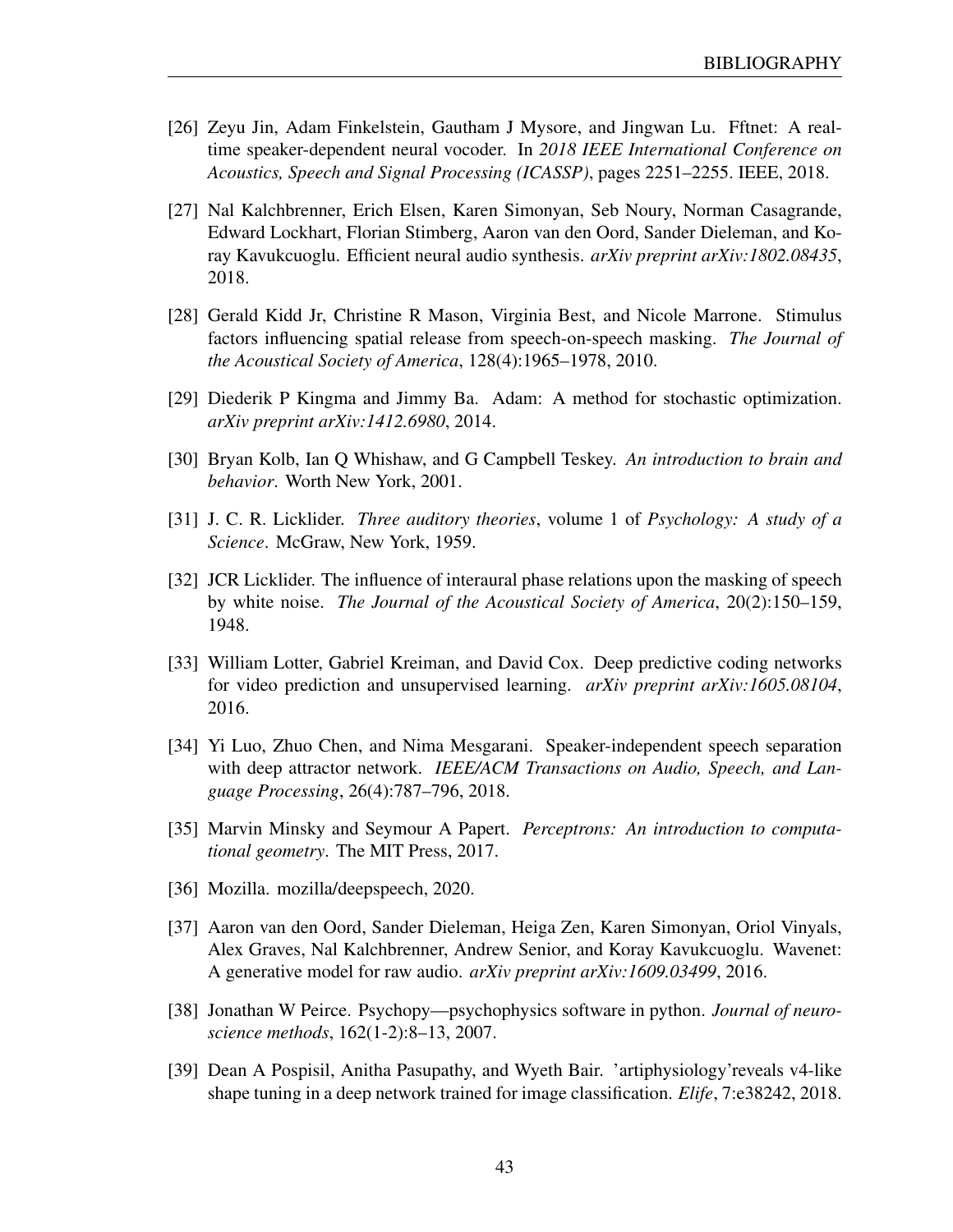- [40] Alec Radford, Jeffrey Wu, Rewon Child, David Luan, Dario Amodei, and Ilya Sutskever. Language models are unsupervised multitask learners. *OpenAI Blog*, 1(8):9, 2019.
- [41] Colin Raffel, Brian McFee, Eric J Humphrey, Justin Salamon, Oriol Nieto, Dawen Liang, Daniel PW Ellis, and C Colin Raffel. mir eval: A transparent implementation of common mir metrics. In *In Proceedings of the 15th International Society for Music Information Retrieval Conference, ISMIR*. Citeseer, 2014.
- [42] Waseem Rawat and Zenghui Wang. Deep convolutional neural networks for image classification: A comprehensive review. *Neural computation*, 29(9):2352–2449, 2017.
- [43] Lord Rayleigh. Xii. on our perception of sound direction. *The London, Edinburgh, and Dublin Philosophical Magazine and Journal of Science*, 13(74):214–232, 1907.
- [44] Dario Rethage, Jordi Pons, and Xavier Serra. A wavenet for speech denoising. In *2018 IEEE International Conference on Acoustics, Speech and Signal Processing (ICASSP)*, pages 5069–5073. IEEE, 2018.
- [45] Blake A Richards and Timothy P Lillicrap. Dendritic solutions to the credit assignment problem. *Current opinion in neurobiology*, 54:28–36, 2019.
- [46] Blake A Richards, Timothy P Lillicrap, Philippe Beaudoin, Yoshua Bengio, Rafal Bogacz, Amelia Christensen, Claudia Clopath, Rui Ponte Costa, Archy de Berker, Surya Ganguli, et al. A deep learning framework for neuroscience. *Nature neuroscience*, 22(11):1761–1770, 2019.
- [47] Nicoleta Roman, DeLiang Wang, and Guy J Brown. Speech segregation based on sound localization. *The Journal of the Acoustical Society of America*, 114(4):2236– 2252, 2003.
- [48] Frank Rosenblatt. *The perceptron, a perceiving and recognizing automaton Project Para*. Cornell Aeronautical Laboratory, 1957.
- [49] David E Rumelhart, Geoffrey E Hinton, and Ronald J Williams. Learning representations by back-propagating errors. *nature*, 323(6088):533–536, 1986.
- [50] João Sacramento, Rui Ponte Costa, Yoshua Bengio, and Walter Senn. Dendritic cortical microcircuits approximate the backpropagation algorithm. In *Advances in neural information processing systems*, pages 8721–8732, 2018.
- [51] Martin Schrimpf, Jonas Kubilius, Ha Hong, Najib J Majaj, Rishi Rajalingham, Elias B Issa, Kohitij Kar, Pouya Bashivan, Jonathan Prescott-Roy, Kailyn Schmidt, et al. Brain-score: Which artificial neural network for object recognition is most brain-like? *BioRxiv*, page 407007, 2018.
- [52] S. A. Shamma, M. Elhilali, and C. Micheyl. Temporal coherence and attention in auditory scene analysis. *Trends in Neurosciences*, 34(3):114 – 123, 2011.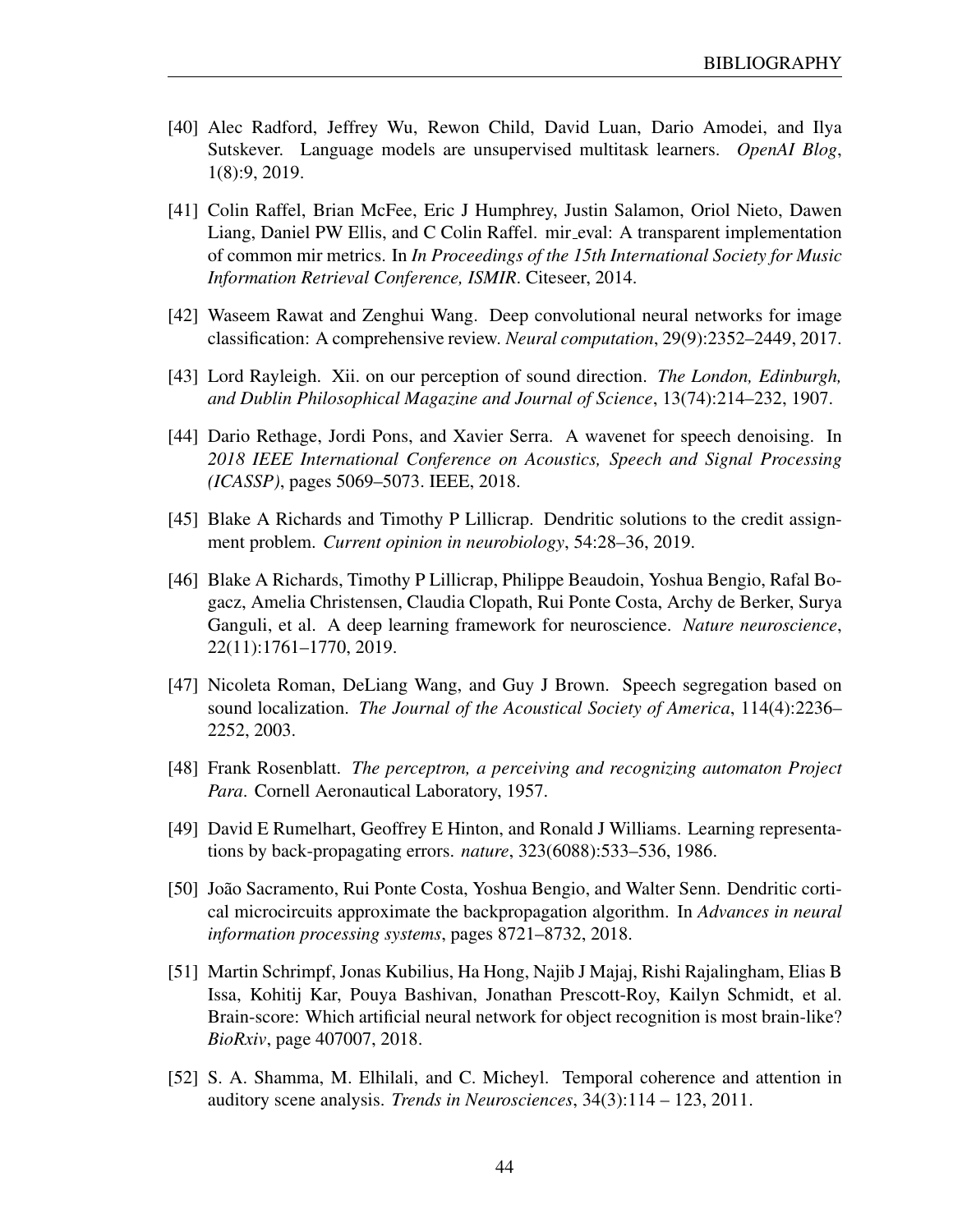- [53] A. M. Treisman and G. Gelade. A feature-integration theory of attention. *Cognit Psychol*, 12(1):97–136, 1980.
- [54] Yanhui Tu, Jun Du, Yong Xu, Lirong Dai, and Chin-Hui Lee. Deep neural network based speech separation for robust speech recognition. In *2014 12th International Conference on Signal Processing (ICSP)*, pages 532–536. IEEE, 2014.
- [55] Yanhui Tu, Jun Du, Yong Xu, Lirong Dai, and Chin-Hui Lee. Speech separation based on improved deep neural networks with dual outputs of speech features for both target and interfering speakers. In *The 9th International Symposium on Chinese Spoken Language Processing*, pages 250–254. IEEE, 2014.
- [56] Ashish Vaswani, Noam Shazeer, Niki Parmar, Jakob Uszkoreit, Llion Jones, Aidan N Gomez, Łukasz Kaiser, and Illia Polosukhin. Attention is all you need. In *Advances in neural information processing systems*, pages 5998–6008, 2017.
- [57] Emmanuel Vincent, Rémi Gribonval, and Cédric Févotte. Performance measurement in blind audio source separation. *IEEE transactions on audio, speech, and language processing*, 14(4):1462–1469, 2006.
- [58] DeLiang Wang. On ideal binary mask as the computational goal of auditory scene analysis. In *Speech separation by humans and machines*, pages 181–197. Springer, 2005.
- [59] Yuxuan Wang, Arun Narayanan, and DeLiang Wang. On training targets for supervised speech separation. *IEEE/ACM transactions on audio, speech, and language processing*, 22(12):1849–1858, 2014.
- [60] Eiji Watanabe, Akiyoshi Kitaoka, Kiwako Sakamoto, Masaki Yasugi, and Kenta Tanaka. Illusory motion reproduced by deep neural networks trained for prediction. *Frontiers in psychology*, 9:345, 2018.
- [61] Kanji Watanabe, Kenji Ozawa, Yukio Iwaya, Yoiti Suzuki, and Kenji Aso. Estimation ˆ of interaural level difference based on anthropometry and its effect on sound localization. *The Journal of the Acoustical Society of America*, 122(5):2832–2841, 2007.
- [62] Kelvin Xu, Jimmy Ba, Ryan Kiros, Kyunghyun Cho, Aaron Courville, Ruslan Salakhudinov, Rich Zemel, and Yoshua Bengio. Show, attend and tell: Neural image caption generation with visual attention. In *International conference on machine learning*, pages 2048–2057, 2015.
- [63] Junichi Yamagishi, Christophe Veaux, Kirsten MacDonald, et al. Cstr vctk corpus: English multi-speaker corpus for cstr voice cloning toolkit (version 0.92), 2019.
- [64] William A Yost and George Gourevitch. *Directional hearing*. Springer, 1987.
- [65] STEVEN R Young and EDWIN W Rubel. Frequency-specific projections of individual neurons in chick brainstem auditory nuclei. *Journal of Neuroscience*, 3(7):1373– 1378, 1983.